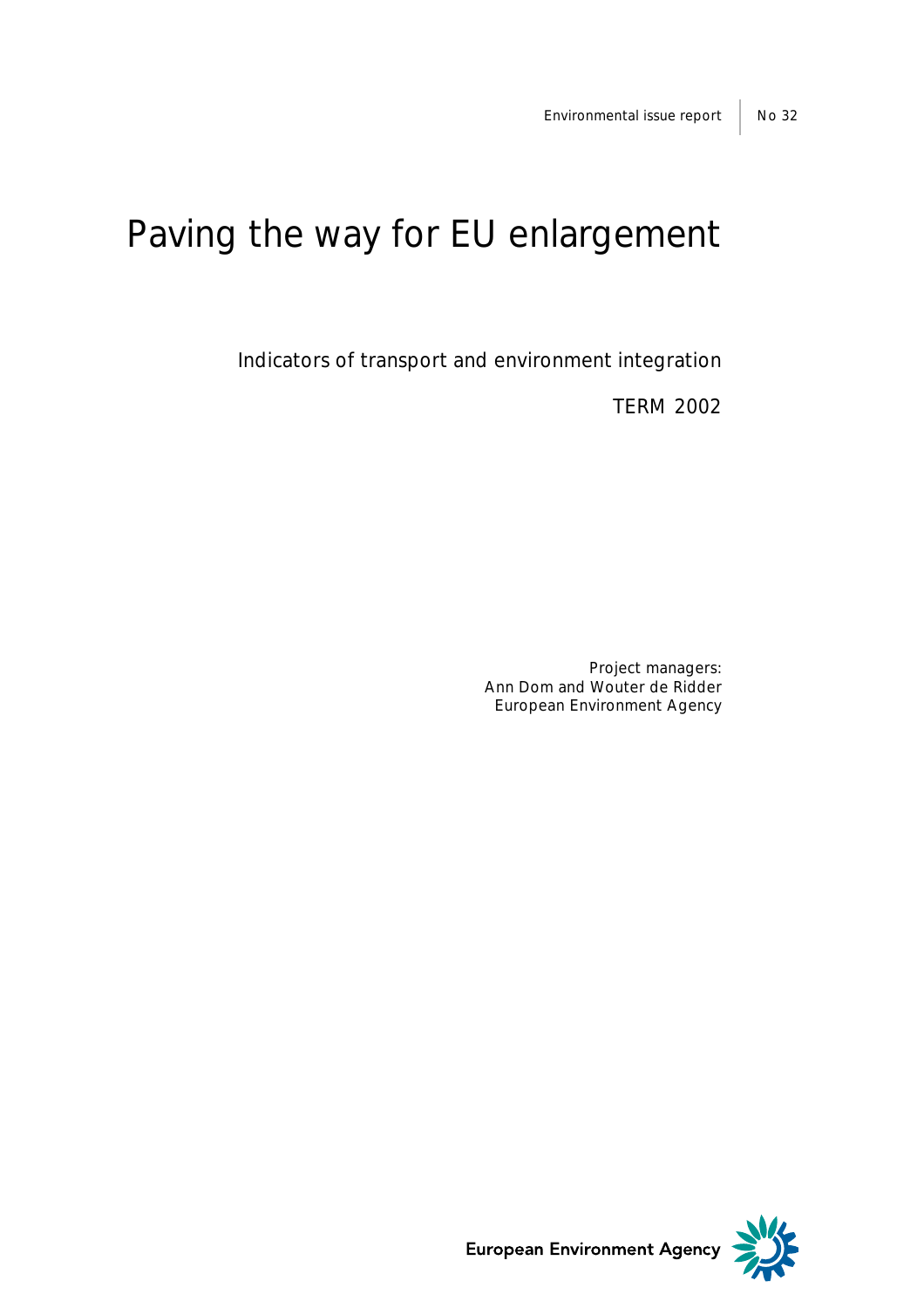Cover: EEA Layout: Folkmann Design A/S

### Legal notice

The contents of this publication do not necessarily reflect the official opinions of the European Commission or other European Communities institutions. Neither the European Environment Agency nor any person or company acting on the behalf of the Agency is responsible for the use that may be made of the information contained in this report.

All rights reserved

No part of this publication may be reproduced in any form or by any means electronic or mechanical, including photocopying, recording or by any information storage retrieval system without the permission in writing from the copyright holder. For rights of translation or reproduction please contact EEA project manager Ove Caspersen (address information below).

A great deal of information on the European Union is available on the Internet. It can be accessed through the Europa server (http://europa.eu.int).

Cataloguing data can be found at the end of this publication.

Luxembourg: Office for Official Publications of the European Communities, 2002

ISBN 92-9167-517-2

© EEA, Copenhagen 2002

Environmental production

This publication is printet according to the highest environmental standards.

Printed in Denmark by Scanprint A/S

Environment Certificate: ISO 14001

Quality Certificate: ISO 9001: 2000

EMAS registered - licence no. DK- S-000015

Approved for printing with the Nordic Swan envirmental label, licence no. 541 055

Printed on recycled and chlorine-free bleached paper

The Nordic Swan label





European Environment Agency Kongens Nytorv 6 DK-1050 Copenhagen K Denmark Tel. (45) 33 36 71 00 Fax (45) 33 36 71 99 E-mail: eea@eea.eu.int Internet: http://www.eea.eu.int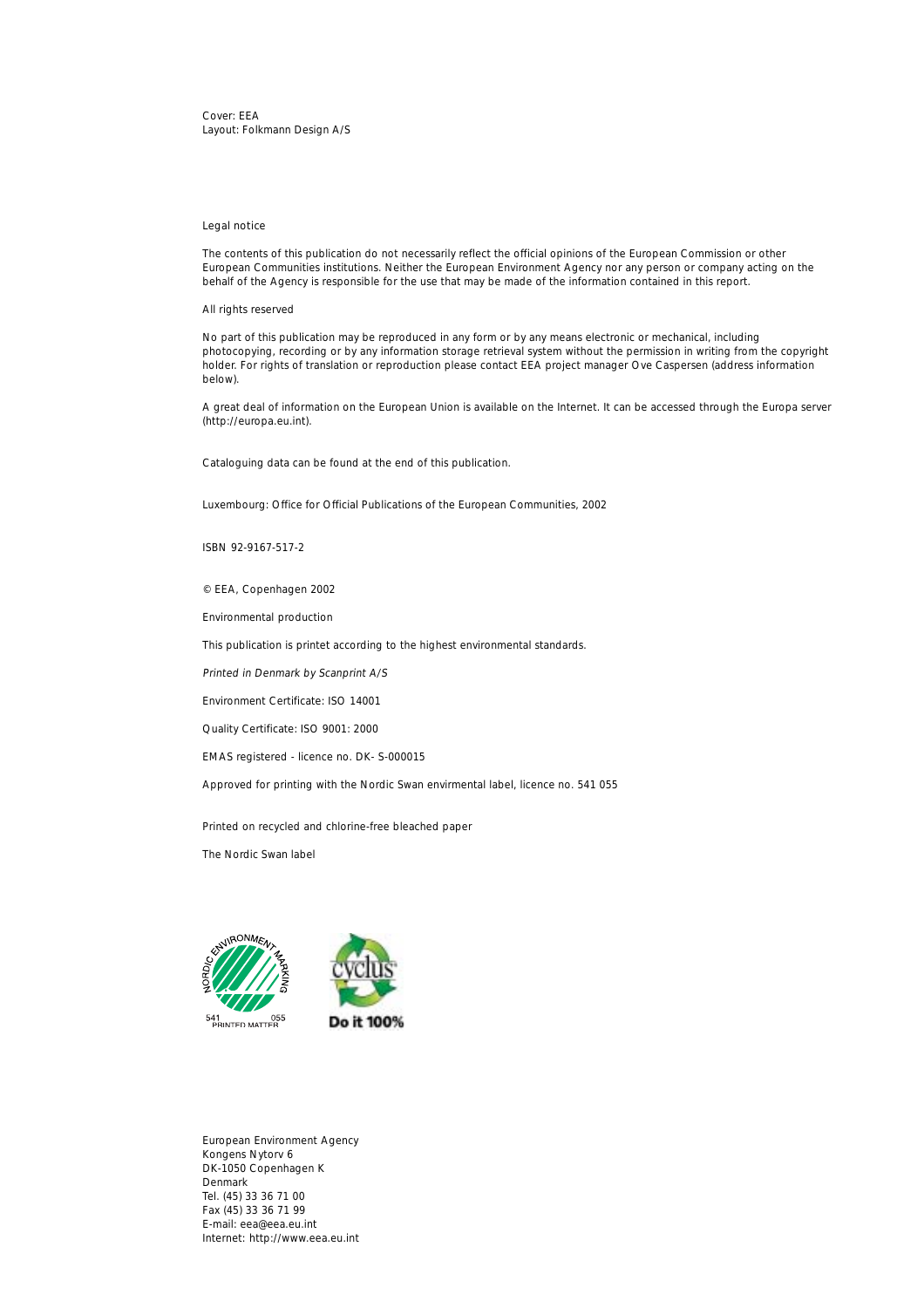# Foreword

The forthcoming enlargement of the European Union is one of the greatest challenges the EU has faced. Transport policy has a critical role to play in this. Transport forms an essential backbone for socio-economic development, but if not developed sustainably it also imposes significant costs on society in terms of environmental and health impacts.

The early integration of environmental concerns into transport policies for an enlarged EU is a prerequisite for minimising these costs. It is therefore important to provide policy makers with information that can help to pinpoint problems at an early stage in the development of policy. This is the primary role of the transport and environment reporting mechanism (TERM). This report represents an important milestone since it is the first to take the new member countries of the EEA — the accession countries of the EU — on board.

The TERM analysis indicates that the main challenge for the accession countries is to maintain the advantage they still have in certain aspects of transport and environment compared to the EU, and at the same time meet societal needs for improved standards of living and consequent increased mobility demands. With a rail share still well above the EU average, lower transport energy use and pollutant emissions per capita and less fragmentation of their land, the accession countries still have lower environmental pressures arising from transport than is currently the case in the EU. It would be highly regrettable if this opportunity were lost. Current trends in the accession countries are however worrying. The modal split is evolving towards a predominance of road transport typical in the EU. After a significant decrease following the economic recession of the early 1990s, transport volumes are on the rise again, and so are the sector's energy consumption and greenhouse gas emissions. Of equal concern is the high number of road fatalities; safety improvements are more and more offset by transport growth.

Many of these trends indicate that the accession countries risk ending up with the present EU's unsustainable transport patterns unless preventive action is taken. So what role can policy play to minimise these risks? The accession countries' policy efforts are currently focusing mainly on bringing their legislation on vehicle, fuel and infrastructure standards into line with EU legislation. Infrastructure development, and in particular the linking up to the trans-European transport network (TEN-T), is another priority and a major pillar of the common transport policy. These policies will undoubtedly continue to deliver improvements. However, they do not take full account of the trade-offs between economic, social and environmental considerations. For example, it is indicative that no strategic assessment of the TEN-T and its extension to the east has yet been made.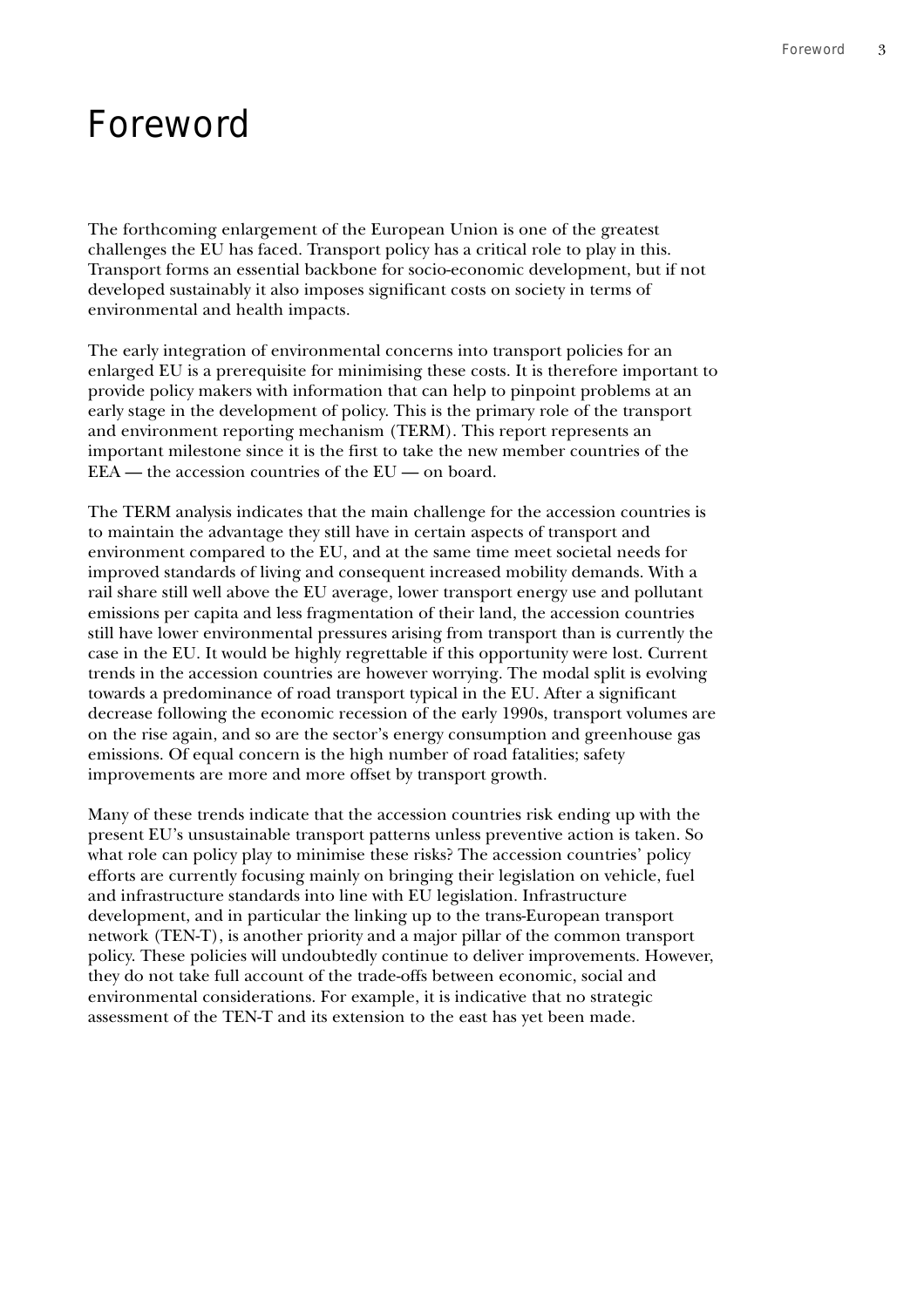The focus on implementation of EU legislation and infrastructure development means that the accession countries are lagging behind in implementing other instruments for environmental integration that are gradually gaining ground within the EU. These include strategies such as 'fair and efficient pricing', better coordination of transport and land-use planning, voluntary agreements with industry, and the use of monitoring and assessment to support policy-making. The EU Transport Council has invited the accession countries to adopt the integration principle of the EU Cardiff Summit in 1998. But more needs to be done to ensure that this invitation is turned into action.

Action has to be supported by facts. The European Environment Agency will therefore continue to monitor, assess and report on progress. We will also continue to improve the TERM information system and where necessary adapt it to evolving policy needs. I am convinced that we will help put transport policy for an enlarged EU on the right track towards sustainability, as we deliver better and better information on the state of progress in individual countries and in the EU as a whole.

Gordon McInnes Interim Executive Director

> This report is dedicated to the memory of Michele Fontana, member of the EEA team working on this report when he was tragically killed at Milan airport on 8 October 2001.

The Interim Executive Director and staff of the European Environment Agency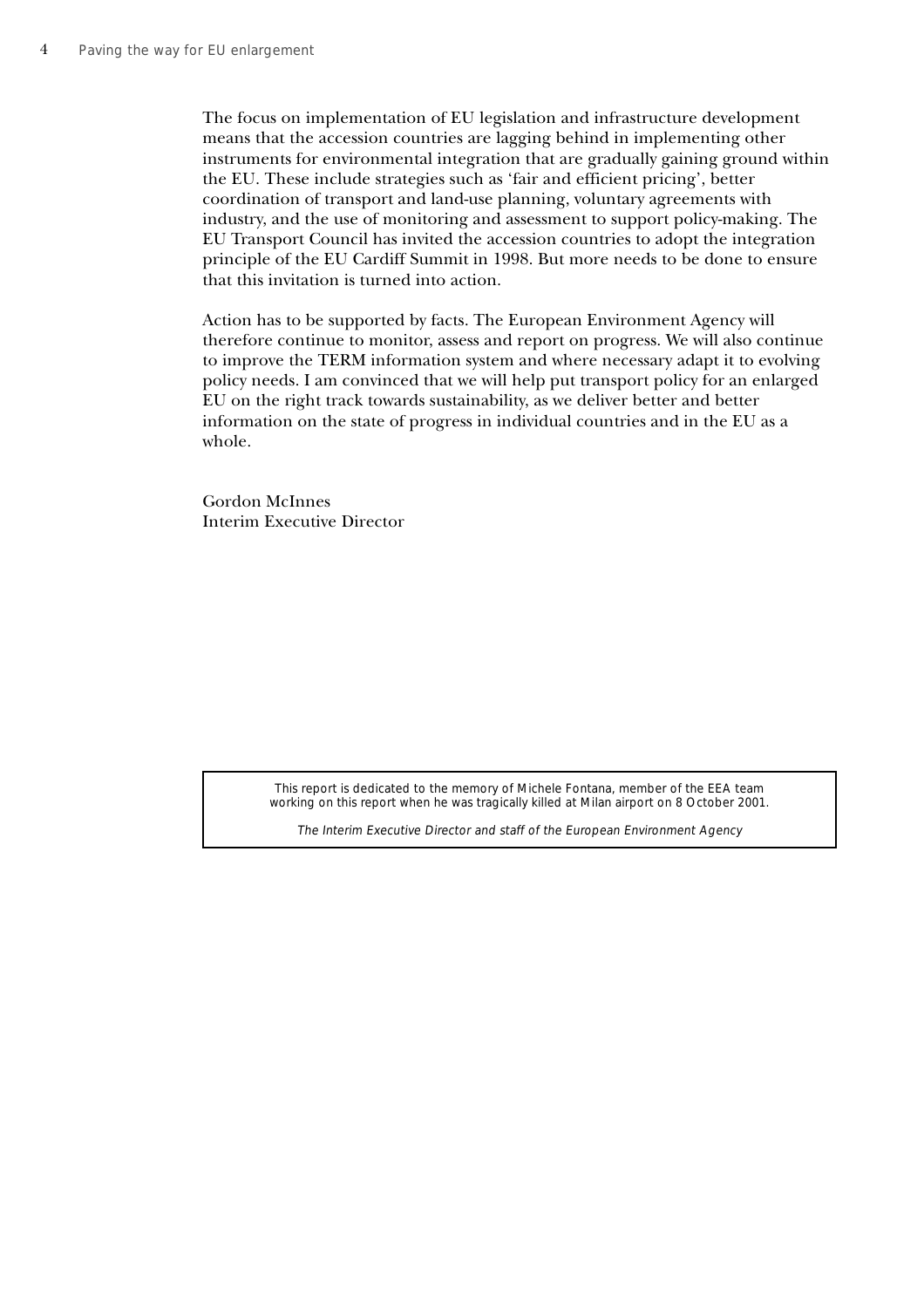# TERM 2002 content and key messages

|            | Why enlarge the transport and environment reporting mechanism?  9<br>Assessing indicator trends against policy objectives and targets  11 |  |
|------------|-------------------------------------------------------------------------------------------------------------------------------------------|--|
|            | Is the environmental performance of the transport sector improving?  16                                                                   |  |
| ☺          | Energy consumption by transport is increasing rapidly,                                                                                    |  |
| ☺          | AC transport CO <sub>2</sub> emissions dropped in the early 1990s,                                                                        |  |
| $\bigodot$ | AC transport emissions of air pollutants dropped at the beginning                                                                         |  |
| $\bigodot$ | Urban air quality is improving but urban populations are still                                                                            |  |
| ☺          |                                                                                                                                           |  |
| $\bigodot$ | Land fragmentation in the ACs is less than in the EU, but is                                                                              |  |
| $\odot$    | Extension of infrastructure networks is increasing pressures                                                                              |  |
| $\odot$    | Road fatalities in the ACs fell in the early 1990s, but are                                                                               |  |
| $\odot$    | The number of detected illegal oil discharges from shipping remains<br>stable in the Baltic Sea and is not monitored in the Black Sea  26 |  |
| ۞          | Numbers of end-of-life vehicles and used tyres                                                                                            |  |
|            | Are we getting better at managing transport demand                                                                                        |  |
| $\odot$    | Freight intensity in the ACs is falling, but is still on                                                                                  |  |
| ☺          | Freight transport in the ACs is shifting to road, but the                                                                                 |  |
| ⊘          | Passenger transport is growing in the ACs,                                                                                                |  |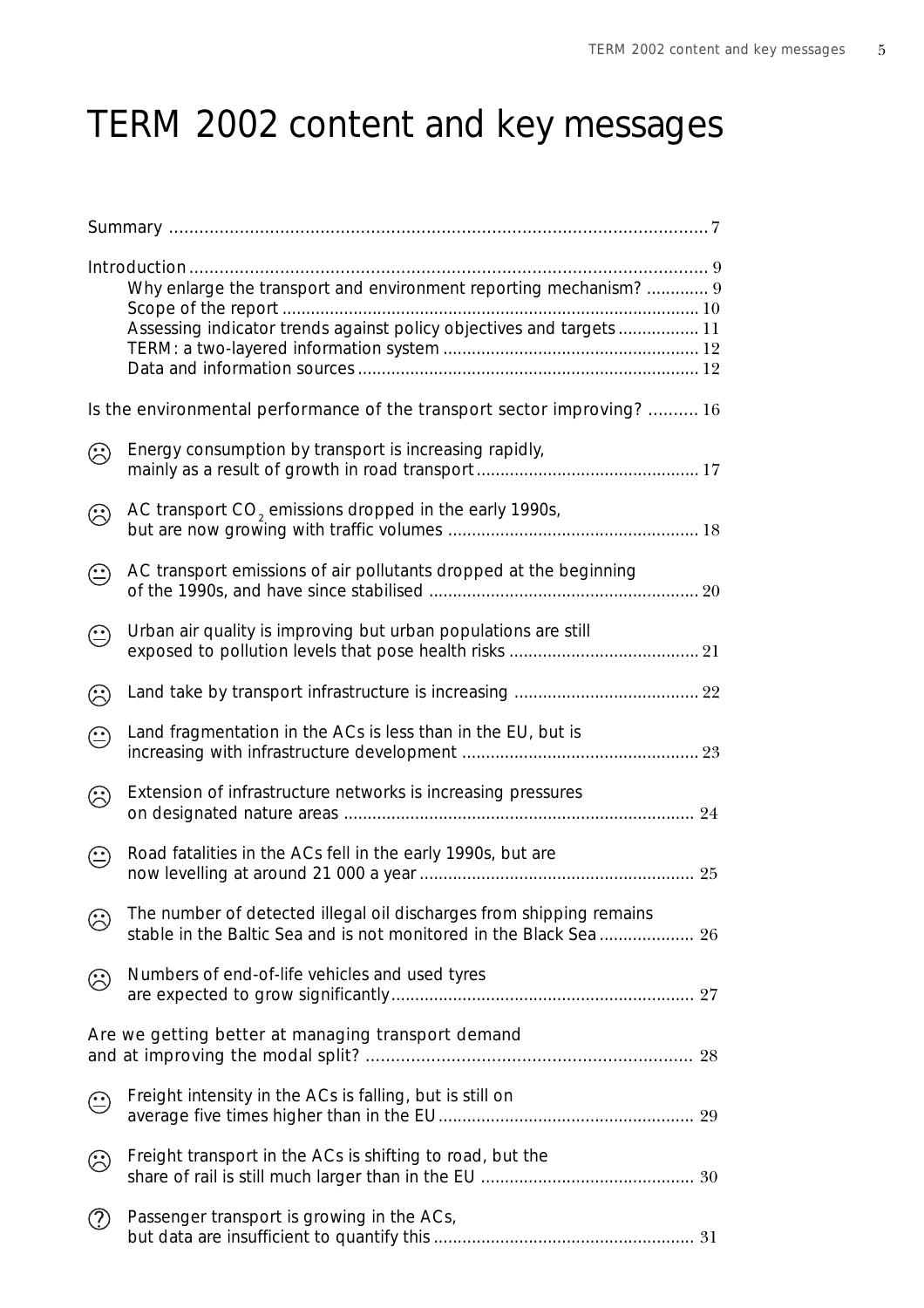| ۞             | Passenger transport is shifting to road and air, but the                                                                                                 |  |
|---------------|----------------------------------------------------------------------------------------------------------------------------------------------------------|--|
|               | Are we optimising the use of existing transport infrastructure capacity<br>and moving towards a better-balanced intermodal transport system?  34         |  |
| $\circled{?}$ | Motorway lengths have almost doubled in 10 years,                                                                                                        |  |
| $\circled{?}$ | The limited data on investments indicate a                                                                                                               |  |
|               | Are we moving towards a fairer and more efficient pricing<br>system, which ensures that external costs are internalised? 38                              |  |
| $\circled{?}$ | External costs of transport are not yet quantified for the ACs  39                                                                                       |  |
| ۞             |                                                                                                                                                          |  |
| ☺             | Trends in fuel prices are not encouraging the                                                                                                            |  |
|               | How rapidly are cleaner technologies being introduced                                                                                                    |  |
| $\circled{?}$ | No data on energy efficiency are available for ACs;<br>in the EU all modes except rail show some improvement  45                                         |  |
| $\circled{?}$ | No data are available for ACs on specific emissions of vehicles;                                                                                         |  |
| ☺             | The AC vehicle fleet is on average four to                                                                                                               |  |
| $\bigodot$    | Uptake of vehicle and fuel standards is improving,<br>but the share of cars with catalytic converters is still low in ACs  48                            |  |
|               | Are environmental management and monitoring                                                                                                              |  |
| ☺             | Integrated transport and environment strategies are lacking in ACs  50                                                                                   |  |
| ☺             | Institutional cooperation on transport and<br>environment is emerging in ACs but is seldom formalised 51                                                 |  |
| ☺             | ACs are not monitoring the environmental                                                                                                                 |  |
| $\odot$       | A few ACs have legal requirements for strategic environmental assessment,<br>but application in the transport sector is limited to pilot initiatives  53 |  |
|               |                                                                                                                                                          |  |
|               |                                                                                                                                                          |  |
|               |                                                                                                                                                          |  |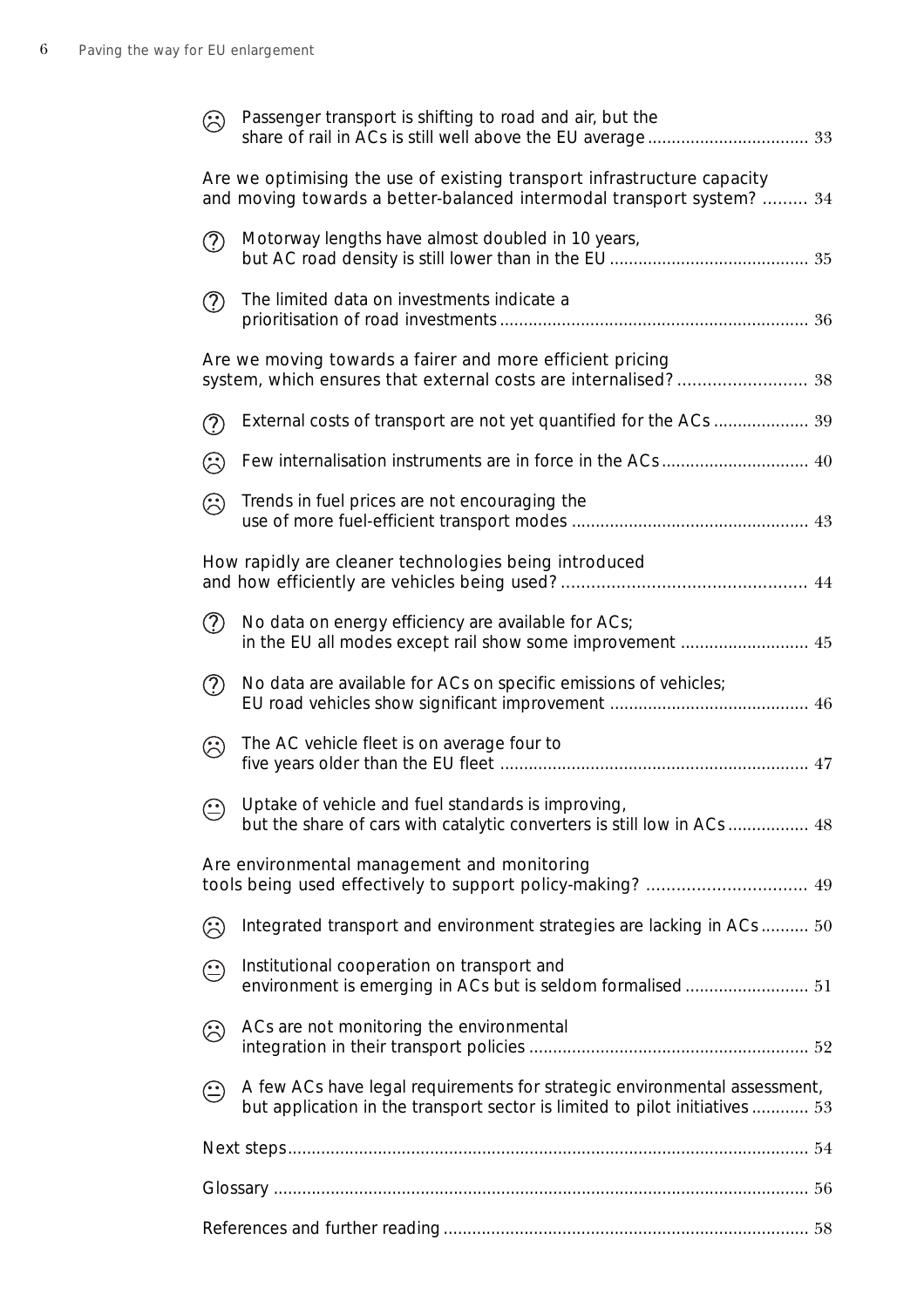# **Summary**

This third report developed under the EU's transport and environment reporting mechanism (TERM) is the first to include the accession countries (ACs). As in previous reports, the TERM indicators are used to answer a set of policy questions related to the integration of environmental concerns into transport policies. This comparative analysis of the differences and similarities between the EU and the ACs should contribute to the continuing debate on how to achieve more sustainable transport within an enlarged EU.

### *The accession countries: a different starting position, but moving rapidly towards the EU's unsustainable transport patterns*

Political and economic restructuring in the ACs during the past decade has led to substantial changes in their transport systems. Transport volumes, which fell significantly following the economic recession of the early 1990s, are now rising again as economies recover. The modal split — although still much better than in the  $EU$  — is evolving towards a road-orientated system. So, just as for the EU, transport trends in ACs point away from the objectives of the sustainable development strategy, i.e. to decouple transport growth from economic growth and shift from road to rail, water and public transport.

Transport energy consumption and associated greenhouse gas emissions per capita in the ACs are still three to four times lower than in the EU, and  $NO<sub>x</sub>$ emissions per capita are around 50 % lower. Road and rail networks are less dense, and the fragmentation of their territory is therefore less pronounced. But this position is changing rapidly. As in the EU, transport greenhouse gas emissions and energy consumption are on the rise. Motorway lengths have doubled over the past 10 years, extending fragmentation of land. The car fleet is on average four to five years older, so ACs lag several years behind the EU in terms of uptake of cleaner technologies and fuels. The decreases seen in emissions of certain air pollutants (e.g.  $\mathrm{NO_x^{\phantom i}}$ ) shows that the ACs are on the way to bridging this technology gap. Urban air quality, however, remains poor. The growth in traffic is increasingly offsetting safety improvements in cars and infrastructure; the number of fatalities is now stabilising around 21 000 a year in the ACs compared with 41 000 in the EU.

### *Current policies prioritise infrastructure development and technology and fuel regulation; a more integrated approach is not yet emerging*

In recent decades, the EU has focused its transport and environment policies mainly on infrastructure investment (e.g. the trans-European transport network (TEN-T)) and on environmental and safety regulations. A similar pattern is emerging in the ACs, not surprisingly since integration of the EU *acquis* is the prerequisite for accession. The indicators presented in this report already show the benefits of the early introduction of EU vehicle, fuel, environmental and safety standards in ACs.

A good-quality transport infrastructure network is an essential backbone for society and the economy and for the ACs' future integration in the EU. The development of the TEN-T and its extension to the east is therefore one of the common transport policy's key priorities. However, no strategic environmental assessment of the TEN-T and its extension has yet been made, nor have the network's economic and social benefits and impacts been assessed.

Data on infrastructure investments are old, but recent figures on funding by international banks indicate that roadbuilding is now given higher priority than rail development. This indicates a risk for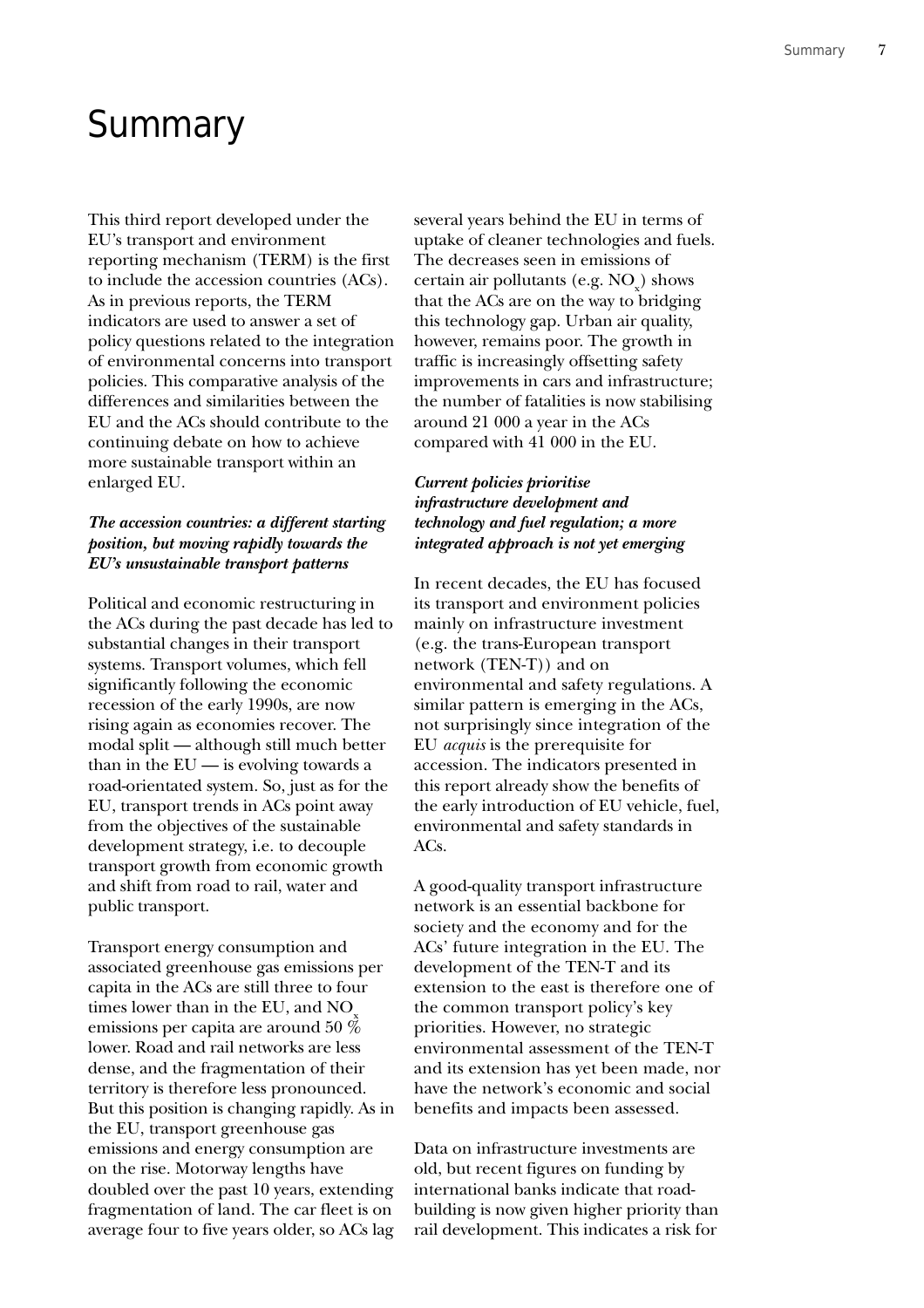### Ratios between ACs and the EU (with absolute values) for environmental Figure 1 Ratios between ACS and the ED (with absolute values) for environment pressures, GDP and transport performance, all expressed per capita

### Notes

\* Data refers to 1999. 1 Cyprus, Malta and Turkey not included in AC data. <sup>2</sup> Bulgaria and Turkey not included in AC data. <sup>3</sup> Estonia and Turkey not included in AC data. 4 Bulgaria, Cyprus, Malta, Slovak Republic and Turkey not included in AC data. 5 Turkey not included in AC data.

### Sources

IEA, 2001a; EEA, 2002a-e and EMEP, 2002; UNECE, 2001a-b; Eurostat, 2002a; World Bank, 2002.

Environmental pressures from Energy consumption\* (kg oil equivalents)  $1^1$  CO<sub>2</sub> emissions (kg)  $NO<sub>x</sub>$  emissions (kg) Road fatalities\* (per million persons) GDP (US dollars) <sup>2</sup> Car ownership (per 1000 persons) 3 Rail transport (passenger-km) 4 Road transport (tonne-km) <sup>5</sup> Rail transport (tonne-km) transport in 2000 (or 1999) Economic performance in 2000 Passenger transport in 1999 Freight transport in 1999 **AC EU** ์ EU 246 930 2 186 8 17 110 126 3 524 25 921 231 451 763  $3,347$ 623 1 323

further erosion of the contribution rail transport has made in the past to the transport systems in the ACs.

More recently, additional policy lines that aim to restrain the growth in transport and improve the modal split have emerged in the EU. These include internalisation of external costs, voluntary agreements with industry, revitalisation of rail and inland waterways, setting of objectives and targets, better coordination with spatial planning, and the use of strategic environmental assessment to support infrastructure planning. Some progress is being made in these areas in the EU. The ACs could learn from the EU's experience with these relatively new tools.

Since the 1998 Cardiff Summit, seven Member States have developed national integrated transport and environment strategies and seven have set up or are setting up national indicator-based monitoring systems. The Transport Council has also invited the future member countries to adopt the EU's integration principles. National integrated strategies and indicator-based monitoring systems are, however, still lacking in the ACs.

### *Next steps*

This report highlights substantial data gaps for several indicators, and inconsistencies between data reported to different international organisations. These are more pronounced for the ACs, but statistics are also often incomplete or poor in quality for the current Member States. Concerted action is needed by various international organisations to improve data and their comparability. Countries also need to improve the data flows to these organisations and improve data on rail, water transport, aviation, and nonmotorised modes (walking, cycling).

The lack of clear policy targets or objectives against which indicator trends can be evaluated is another difficulty. The transferability of the EU's current policy objectives/targets to its future new member countries may also sometimes be questionable. The communication on environmental objectives for the sector, announced in the White Paper on the common transport policy, could be a good forum for addressing such problems.

Given the wide geographical coverage of TERM and the limited resources available, it may be necessary to focus future work on a more limited range of indicators and to reduce the reporting frequency in order to prioritise work on data and assessments.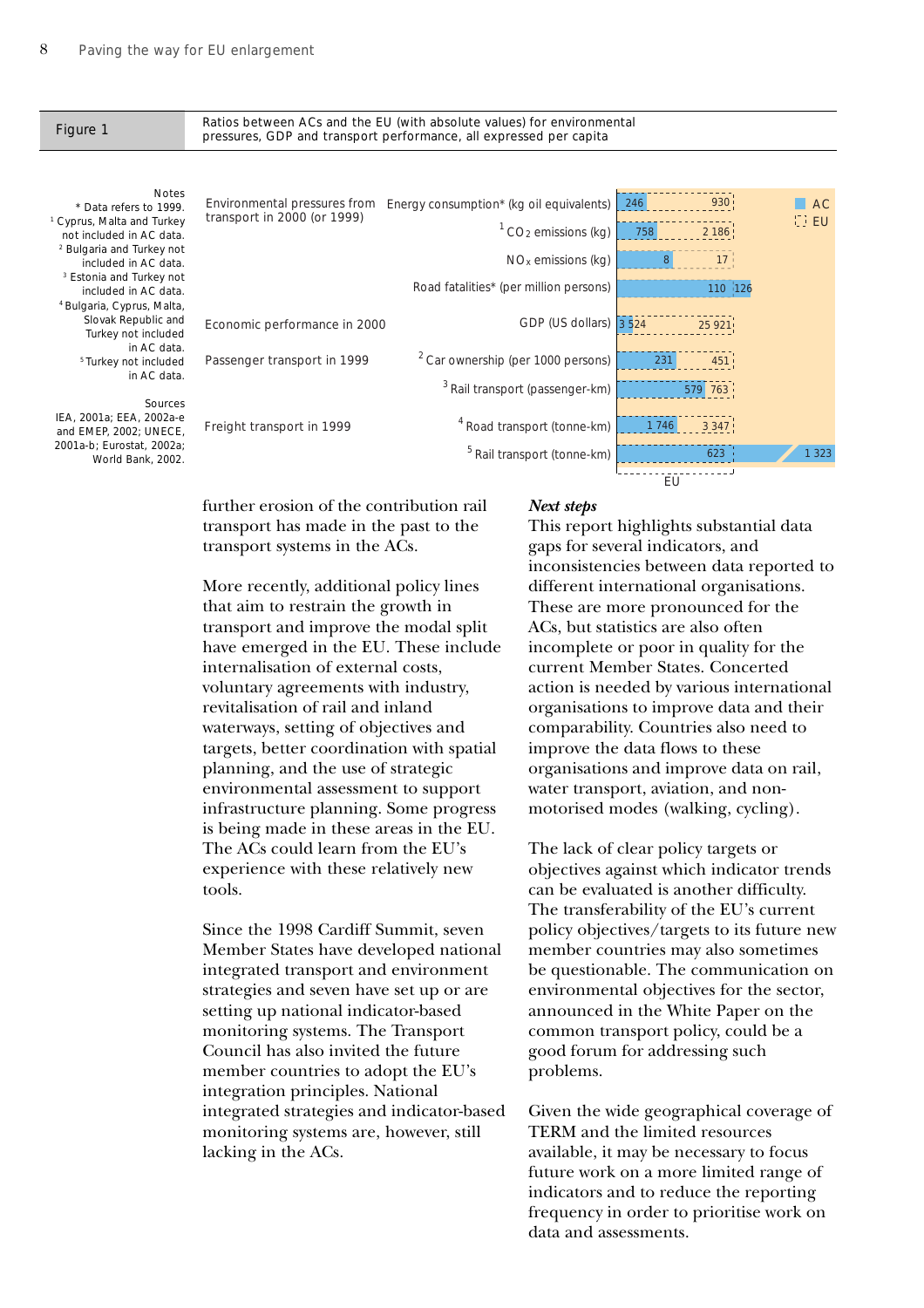# Introduction

This is the third indicator-based report under the transport and environment reporting mechanism (TERM). Previous reports (EEA, 2000; EEA, 2001c) described the progress the EU is making towards the integration of environmental concerns into its transport policies. This report also includes the countries that have applied for EU membership — the accession countries (ACs) — and compares the trends there with recent EU developments. This comparative analysis of the differences and similarities between the two regions should help countries to learn from their respective experiences. TERM 2002 constitutes a first step towards gearing the ACs fully into the TERM information system.

### Why enlarge the transport and environment reporting mechanism?

The accession process is already shaping the future of transport and environment policies and systems in the ACs. With accession, transport volumes are expected to increase strongly, particularly for road traffic — one of the most polluting forms of transport. The enhancement of east-west trade patterns will also lead to a significant growth in transport in the current Member States. In the recent White Paper on the common transport policy (CTP) the Commission identified enlargement of the EU as one of the major transport policy challenges for the next 10 years (European Commission, 2001a).

In future, the ACs will be actively involved in implementing the EU sustainable development strategy (SDS) and the sixth environmental action programme, both of which have transport as a priority concern. The integration of environmental

concerns into sectoral policies — initiated by the Cardiff Council in 1998 — has meanwhile become a major policy pillar of the SDS. The EU Transport Council has therefore invited the ACs 'to follow the integration principle as it is being developed in the Community when formulating national and local strategies during the pre-accession period' (European Council, 1999).

On accession, several hundred pieces of EU environmental and transport law covering a vast range of market, social, technical, fiscal, safety and environmental requirements — will have to be integrated into national legislation, implemented and enforced. As a consequence, the environmental performance and inter-operability of the ACs' transport systems is expected to change significantly.

Infrastructure investment is another area where the future of the ACs' transport systems is being shaped rapidly, with financial assistance from the Community and the international banks, among others. The extension of the trans-European transport network to the east is one of the major pillars of the CTP.

All these policy developments need to be carefully managed to avoid or limit irreversible environmental impacts. The integration of the new countries in TERM is therefore a prerequisite. This should help to pin-point potential problems earlier and to put things on a right track from the start.

Finally, with 11 of the 13 ACs now being members of the European Environment Agency (EEA) — Turkey's and Poland's membership to be finalised soon — the EEA is also gradually extending its overall data collection and reporting activities to those countries.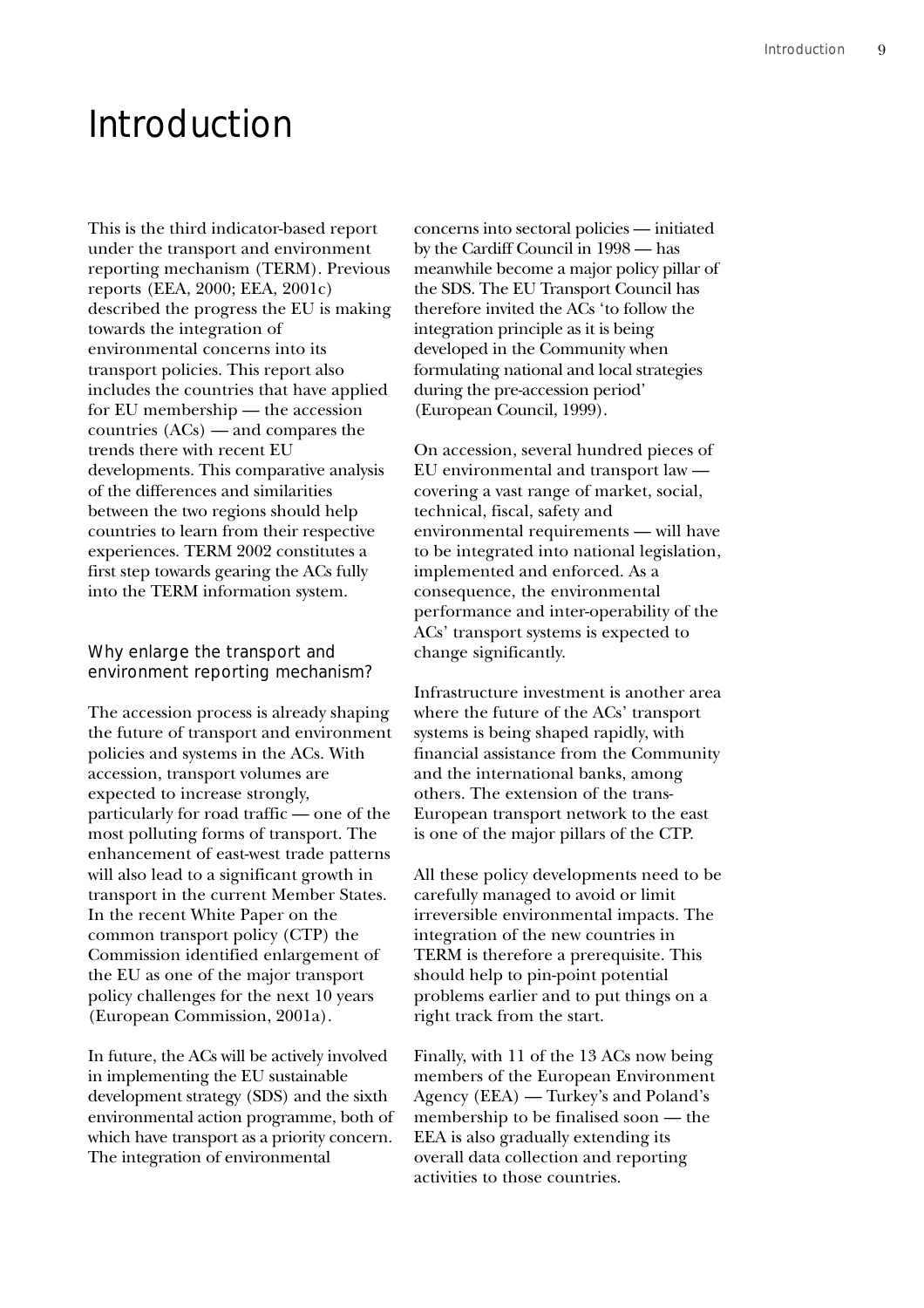| Box 1: Enlargement and the EU sustainable development strategy, sixth<br>environmental action programme and common transport policy |                                                                                                                                                                                                                                                                                                                                                                                                                                                                                                                               |  |  |  |  |  |
|-------------------------------------------------------------------------------------------------------------------------------------|-------------------------------------------------------------------------------------------------------------------------------------------------------------------------------------------------------------------------------------------------------------------------------------------------------------------------------------------------------------------------------------------------------------------------------------------------------------------------------------------------------------------------------|--|--|--|--|--|
|                                                                                                                                     | Thirteen countries have applied for EU membership: Bulgaria, Cyprus, the Czech Republic, Estonia,<br>Hungary, Latvia, Lithuania, Malta, Poland, Romania, the Slovak Republic, Slovenia and Turkey. The EU has<br>opened accession negotiations with all of them except Turkey. The objective is to complete the<br>negotiations by the end of 2002 with those countries that are ready to join the Union.                                                                                                                     |  |  |  |  |  |
| Sustainable<br>development strategy<br>(European Commission,<br>2001b)                                                              | The ACs 'should be actively involved in implementing the [sustainable<br>development] strategy'. Transport-related threats to sustainable development<br>identified in this strategy are greenhouse gas emissions, transport congestion<br>and regional imbalances. The Gothenburg European Council endorsed this<br>strategy highlighting 'Ensuring sustainable transport' as one of its priorities.<br>The conclusions of the Summit stress that a sustainable transport system<br>should tackle rising volumes of traffic. |  |  |  |  |  |
| Sixth environmental<br>action programme<br>(European Commission,<br>2001c)                                                          | The sixth environmental action programme's key actions related to accession<br>are the full implementation of the environment acquis, with emphasis on the<br>Community's environment and health standards. This should go hand in hand<br>with strengthening administrative capacity.                                                                                                                                                                                                                                        |  |  |  |  |  |
|                                                                                                                                     | Another main topic is to promote the adoption of policies and approaches that<br>permit sustainable development, e.g. by promoting strategic environmental<br>assessment (SEA) and mainstreaming environmental objectives and policies into<br>other departments. Dialogues with administrations in the ACs on sustainable<br>development and awareness-raising by cooperation with environmental non-<br>governmental organisations (NGOs) and businesses should contribute to this<br>topic.                                |  |  |  |  |  |
|                                                                                                                                     | Another objective related to transport/enlargement is to support alternatives<br>to road, e.g. by the way in which the Community gives financial support, and to<br>carefully plan road transport so that new developments are not damaging to<br>towns, cities, nature or wildlife.                                                                                                                                                                                                                                          |  |  |  |  |  |
| White Paper on the<br>common transport<br>policy (European<br>Commission, 2001a)                                                    | The White Paper's enlargement priorities are to connect the infrastructure of<br>the ACs to that of the EU and further develop infrastructure within the ACs,<br>with priority for projects that eliminate traffic bottlenecks, in particular in<br>frontier regions, and that modernise the railway network.                                                                                                                                                                                                                 |  |  |  |  |  |
|                                                                                                                                     | At the same time, the railway sector should quickly reform so that it can truly<br>compete with the road sector. Full advantage should be taken of the available<br>well-developed railway network and know-how to rebalance the modal split in<br>an enlarged Europe.                                                                                                                                                                                                                                                        |  |  |  |  |  |
|                                                                                                                                     | The transport <i>acquis</i> should, as far as this has not already been done, be<br>implemented soon. Again, strengthening administrative capacity is of key<br>importance to ensure transposed regulations will really result in cleaner, safer<br>and quieter vehicles, vessels and aircraft.                                                                                                                                                                                                                               |  |  |  |  |  |
|                                                                                                                                     | Comprehensive information on the aims and status of the enlargement process can be found on<br>http://europa.eu.int/comm/enlargement/index_en.html                                                                                                                                                                                                                                                                                                                                                                            |  |  |  |  |  |

### Scope of the report

This report aims to cover the current 15 Member States and the 13 countries that have applied for EU membership, i.e. Bulgaria, Cyprus, Czech Republic, Estonia, Hungary, Latvia, Lithuania, Malta, Poland, Romania, Slovak Republic, Slovenia and Turkey, even though Turkey is still in the phase of pre-accession negotiations. However, due to data limitations AC-10 is used on several occasions, referring to all ACs except Cyprus, Malta and Turkey. The indicator trends for the ACs are compared with those in the EU. For the latter the indicators have been updated if new data or information have become available since the publication of TERM 2001.

TERM 2002 follows the pattern of previous reports, using the TERM set of indicators to answer a set of policy questions. The suitability of the TERM structure — and in particular the seven policy questions that are at its core — to match the information needs of the main policy issues in the ACs was discussed with country representatives during an EEA workshop on 8 June 2001. It was recognised that the ACs still have a different economic, transport and environmental starting position from the EU (Box 2), and that therefore some of the TERM policy questions — which derive from EU policy documents may not yet reflect the policy priorities in the region. However, the participants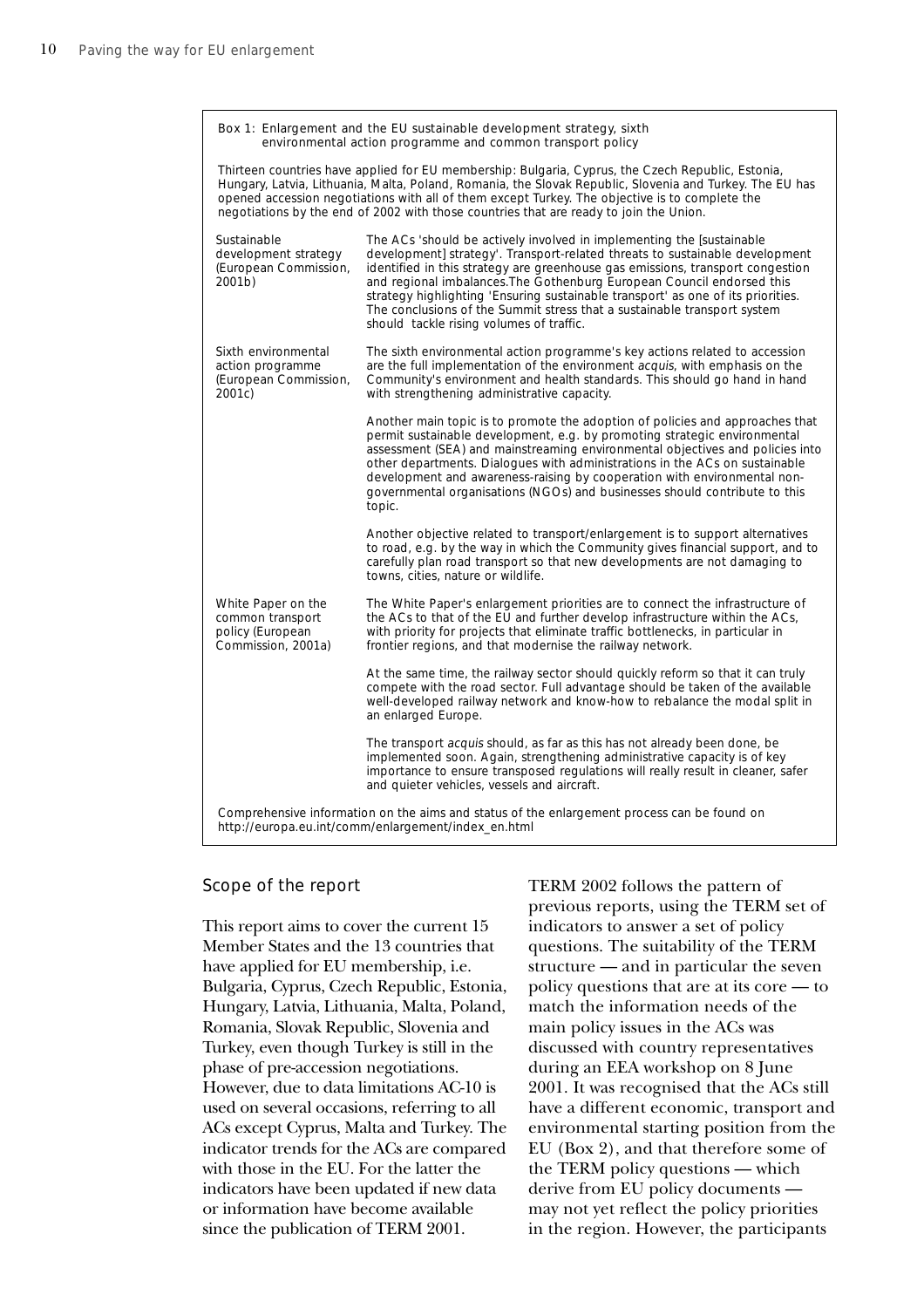recommended adhering to the original TERM concept and policy questions, to ensure coherent reporting on an enlarged EU in the future.

Some indicators could not be quantified and included in this report because of data limitations, methodological problems or recently emerged needs for redefinition (e.g. the noise indicator will have to be redefined to match the indicators proposed in the new noise directive). In addition, coverage of the various transport modes is unbalanced given the data shortages on non-road modes. A section on 'spatial planning and accessibility' had for the same reason to be omitted, and the chapter on transport costs and prices is also limited in scope. In some cases, such as the infrastructure capacity indicators, 'proxy' indicators had to be used. By taking stock of such data and information gaps, this report should help the countries and the EU statistical system to improve data delivery accordingly.

Since the indicator list in Table 1 (page 14) cannot yet be fully implemented it should still be considered as a long term vision of an ideal indicator list.

The 'smiley' faces next to each indicator aim to give a concise assessment of the indicator trend in the ACs:

- Positive trend, moving towards policy objective or target
- $\odot$  Some positive development, but either insufficient to reach policy objective or mixed trend within the indicator
- $\odot$  Unfavourable trend, moving away from policy objective or target
- Impossible to evaluate the trend because of data gaps or lack of policy objective or target.

## Assessing indicator trends against policy objectives and targets

As with previous reports, TERM 2002 evaluates the indicator trends with respect to progress towards existing 'integration' objectives or targets. These were drawn from EU policy documents such as the sixth environmental action programme (6EAP), the common transport policy, the EU sustainable development strategy and various environmental and transport directives. Where relevant, the objectives and targets set by other international conventions and agreements — and adopted by the EU have been considered. Since the proposed indicators are intended for use mainly by European Community institutions, Member States and ACs, a balance had to be sought between EU and AC-13 aggregation and comparisons between countries.

The key messages in this report – with their 'smiley' evaluation – are focused on the AC indicator trends and how these relate to current EU policy objectives or targets. The underlying assumption is that, upon accession, the new member countries will have to adopt the EU's policy objectives and targets that are stated in the EU Treaty, the sustainable development strategy, the sixth environmental action programme and the White Paper on the common transport policy, among others.

However, since the current EU policy objectives and targets are not always adapted to the specific situation, policy needs and priorities of the ACs, the assessments may sometimes result in a biased view of the position in the ACs. The current key EU transport objectives (decoupling transport growth from economic growth, stabilising the modal split by 2010 and shifting from road to rail and inland waterways thereafter) are illustrative of this. Given their different socio-economic starting positions, it is questionable whether the decoupling objective — in particular for passenger transport — can realistically be achieved in the next 10 years in the ACs. With their rail share in transport being well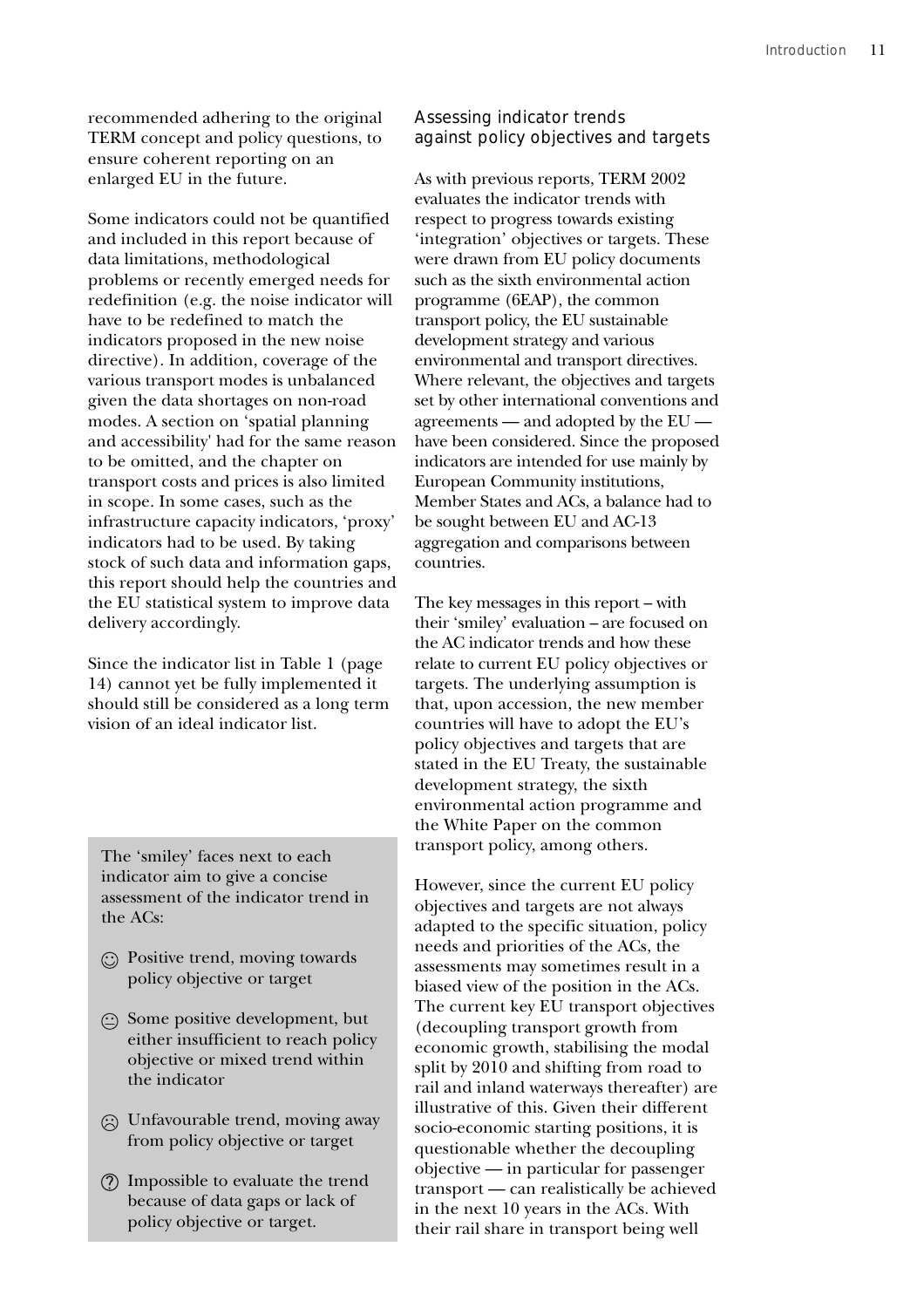Box 2: ACs' economies and transport systems: a different starting position, but evolving rapidly

After the beginning of the transition to market economies, the AC-10 experienced an economic downturn, of various degrees of seriousness. From a baseline of 100 in 1989, gross domestic product (GDP) had by 1993 dropped to 49 in Latvia, although only to 88 in Poland. Inflation soared when prices were liberalised, and unemployment increased sharply when enterprises that were no longer protected went bankrupt. By 1997, GDP had risen to 112 in Poland and to 54 in Latvia. In most countries economic growth was restored in the second half of the 1990s.

Economic growth in the AC-10 remained substantial (3.1 %) in an otherwise gloomy 2001. Annual growth is expected to reach an average of 3.9 % by 2003, which is higher than the expected 2.9 % growth for the EU-15. Most of the AC-10 countries are reaping the fruits of economic reforms that started in the 1990s. Direct foreign investment continues at a substantial level. Domestic demand is up and the competitiveness of export sectors is growing. Inflation rates are expected to fall from 15 % in 2000 to 6.7 % by 2003.

The slowdown of world demand reduced exports in 2001, but an increase is expected in 2002–03. Although the trade balance will remain negative, with imports exceeding exports by about 7 %, the financial balances of most countries will improve slightly. Most countries share this positive economic picture. Poland — representing 25 % of AC-10 economic activities — forms an exception with a growth of only 1.1 % in 2002. This is expected to pick up to 3.3 % by 2003.

In most countries unemployment remains at a high level, ranging from 12 % to almost 20 %. The Czech Republic, Hungary, Romania and Slovenia have a more favourable labour situation with 6 to 9 % unemployment. Continued economic growth is expected to improve the labour market. The trade and account balances are negative in all countries with only Slovenia being almost in balance financially with the outside world.

The political and economic restructuring in the ACs during the past decade has led to substantial changes in transport systems. Volumes decreased significantly following the economic recession of the early 1990s, and are now on the rise again following economic recovery. The modal split has evolved from a predominance of rail transport towards a more road-orientated system. Given the current strong link between GDP and transport demand, these trends are expected to continue, given the forecast economic growth.

Sources: European Commission, 2002a; European Commission, 2002b, OECD, 2002b.

above the EU level, but dropping rapidly, they currently outperform the EU. Stabilisation of such a high rail share will be a major challenge for the ACs, and one that would far exceed EU performance.

Another continuing methodological problem is the lack of clear policy objectives or targets against which indicator trends can be evaluated. In addition, existing environmental targets, such as the Kyoto targets, are not differentiated for particular sectors and equal burden-sharing among sectors has to be assumed. The DG Environment — DG Transport Joint Expert Group on Transport and Environment has strongly recommended the setting of intermediate and long-term sectoral targets, and the linking of indicator development to these. Following a similar request from the Transport Council, the Commission has announced that it will submit a communication on medium and longterm environmental objectives for a sustainable transport system (European Commission, 2001a). EEA will continue

to keep track of new policy developments and target objectives using its STAR database as a tool (http://star.eea.eu.int).

### TERM: a two-layered information system

TERM has to address various target groups, ranging from high-level policymakers to technical policy experts. It is therefore set up as a two-layered information system, with different degrees of analytical detail.

This report aggregates the key messages for each indicator. Indicator fact sheets constitute a much more detailed information layer. These provide an indepth assessment for each indicator, including an overview of the main policy context and existing EU and AC policy targets related to the indicator, an analysis of data quality and shortcomings, a description of meta data and recommendations for future improvement of the indicator and data.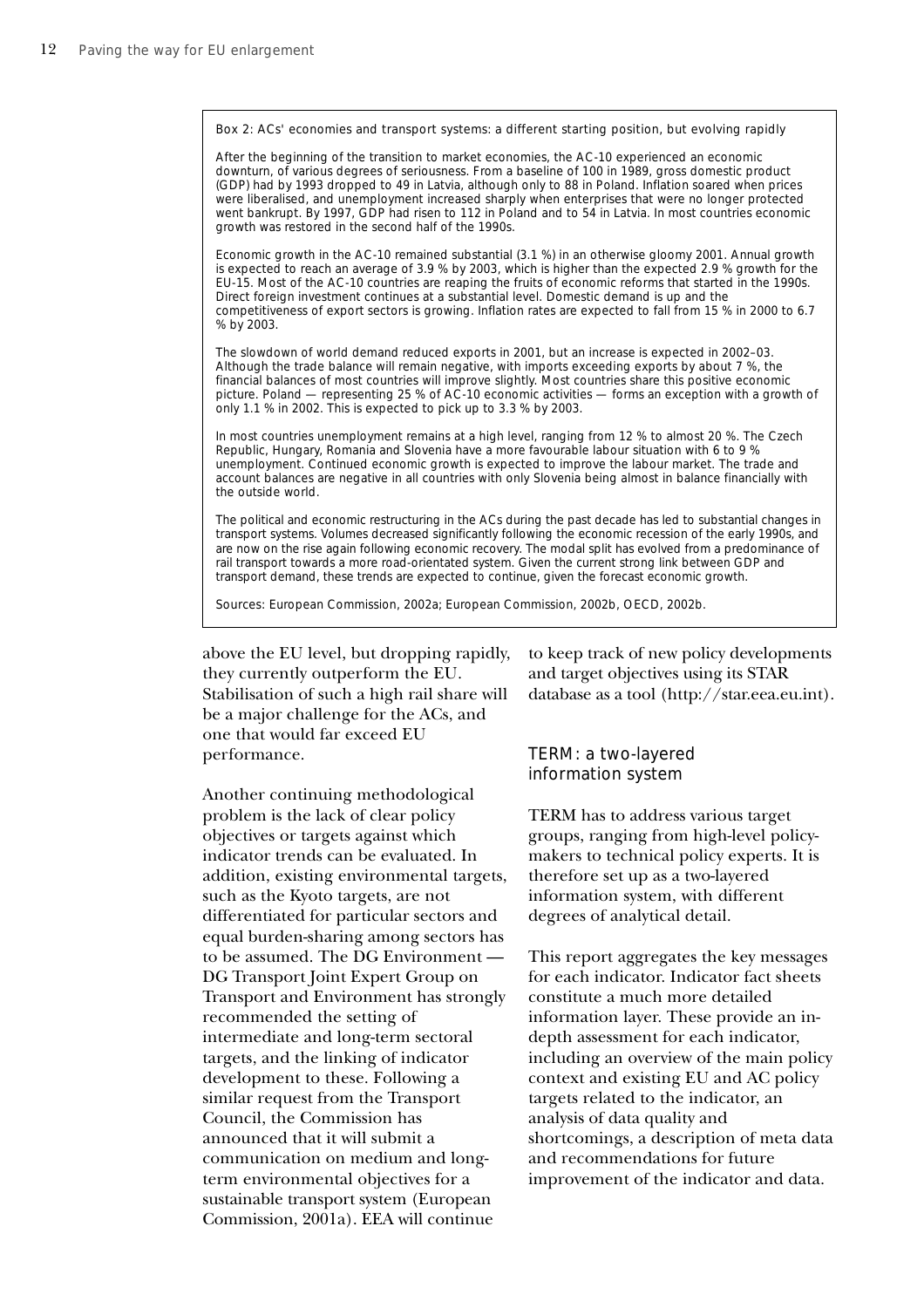The TERM indicator fact sheets form the reference information system of this report and can be downloaded from the EEA web site: http://themes.eea.eu.int/ Sectors and activities/transport/ indicators

### Data and information sources

The purpose of TERM, as far as data are concerned, is to put existing international statistical databases to good use, to identify the main gaps and shortcomings, and to gradually help to improve and streamline EU data collection systems. As in previous reports, Eurostat is the main source of the EU transport-related statistics used in this report. Although Eurostat is currently in the course of extending its databases to the ACs, its statistics on these countries are as yet limited. TERM

2002 therefore also draws heavily on United Nations Economic Commission for Europe (UNECE) transport statistics for those countries. Other international organisations, such as the International Energy Agency (IEA), the Organisation for Economic Cooperation and Development (OECD), the European Conference of Ministers of Transport (ECMT) and the World Health Organization (WHO), and experts from various countries have also greatly contributed by supplying the EEA with data, data analysis and assessments.

The European Topic Centres (ETCs) for Air Quality and Climate Change (ACC), Water, Waste Management and Material Flows (WMF), Terrestrial Environment (TE), Nature Protection and Biodiversity (NPB) assisted the EEA in compiling and analysing the environmental data.

For the qualitative information, various studies, reports and policy documents have been consulted.

### Box 3: TERM policy context, process and concept

The Amsterdam Treaty identifies integration of environmental and sectoral policies as the way forward to sustainable development. The European Council, at its Summit in Cardiff in 1998, requested the Commission and transport ministers to focus their efforts on developing integrated transport and environment strategies. At the same time, and following initial work by the EEA on transport and environment indicators, the joint Transport and Environment Council invited the Commission and the EEA to set up a transport and environment reporting mechanism (TERM), which should enable policy-makers to gauge the progress of their integration policies. The sixth environmental action programme (6EAP) (European Commission, 2001c) and the EU strategy for sustainable development (European Commission, 2001b) re-emphasise the need for integration strategies and for monitoring environmental themes as well as sectoral integration.

The main aim of TERM is to monitor the progress and effectiveness of transport and environment integration strategies on the basis of a core set of indicators. The TERM indicators were selected and grouped to address seven key questions:

- 1. Is the environmental performance of the transport sector improving?
- 2. Are we getting better at managing transport demand and at improving the modal split?
- 3. Are spatial and transport planning becoming better coordinated so as to match transport demand to the need for access?
- 4. Are we optimising the use of existing transport infrastructure capacity and moving towards a better-balanced intermodal transport system?
- 5. Are we moving towards a fairer and more efficient pricing system, which ensures that external costs are internalised?
- 6. How rapidly are cleaner technologies being implemented and how efficiently are vehicles being used?
- 7. How effectively are environmental management and monitoring tools being used to support policy-and decision-making?

The TERM indicator list covers the most important aspects of the transport and environment system (driving forces, pressures, state of the environment, impacts and societal responses — the so-called DPSIR framework). It represents a long-term vision of the indicators that are ideally needed to answer the above questions.

The TERM process is steered jointly by the Commission (DG ENV, DG TREN, Eurostat) and the EEA. The EEA member countries and the other international organisations also provide input and are consulted on a regular basis.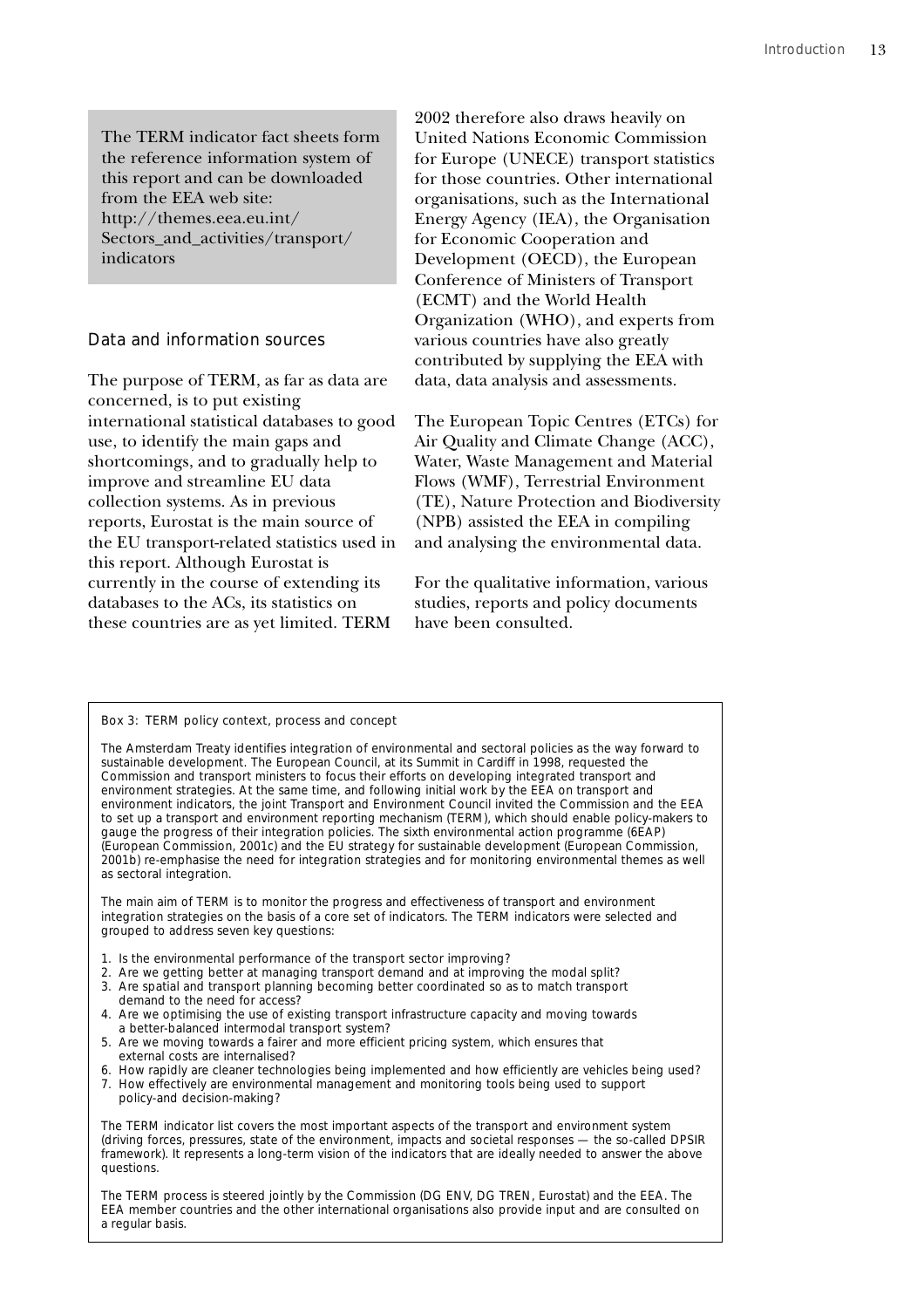## Table 1 Envisaged TERM indicators, data sources and quality (for EU and ACs)

| Groups and indicators                         | EU<br>ACs                                                                                                                                                                   |                                 |                 |                                 |                 |                     |
|-----------------------------------------------|-----------------------------------------------------------------------------------------------------------------------------------------------------------------------------|---------------------------------|-----------------|---------------------------------|-----------------|---------------------|
|                                               |                                                                                                                                                                             | Main<br>source                  | Data<br>quality | Main<br>source                  | Data<br>quality | Page<br>number      |
| Transport and environment performance         |                                                                                                                                                                             |                                 |                 |                                 |                 |                     |
| Environmental<br>consequences of<br>transport | Transport final energy consumption and<br>primary energy consumption, and share<br>in total by mode and by fuel                                                             | Eurostat                        | ★★★             | IEA                             | ★★              | 17                  |
|                                               | Transport emissions of greenhouse<br>gases (CO <sub>2</sub> and N <sub>2</sub> O) by mode                                                                                   | ETC/ACC                         | ★★★             | ETC/ACC                         | ★★              | 18                  |
|                                               | Transport emissions of air pollutants<br>$(NO_{x}$ , NMVOC <sub>s</sub> , PM <sub>10</sub> , SO <sub>x</sub> , total<br>ozone precursors) by mode                           | ETC/ACC                         | ★★              | ETC/ACC                         | $\star\star$    | 20                  |
|                                               | Population exposed to exceedances of<br>EU air quality standards for $PM_{10}$ , NO <sub>2</sub> ,<br>benzene, ozone, lead and CO                                           | ETC/ACC                         | ★★              | ETC/ACC                         | $\star$         | 21                  |
|                                               | % of population exposed to and<br>annoyed by traffic noise, by noise<br>category and by mode                                                                                | EEA                             | $\star$         | Not available                   |                 | TERM<br>2001        |
|                                               | Fragmentation of ecosystems<br>and habitats                                                                                                                                 | ETC/TE                          | ★★              | ETC/TE                          | $\star\star$    | 23                  |
|                                               | Proximity of transport infrastructure<br>to designated areas                                                                                                                | ETC/TE,<br>ETC/NPB              | $\star\star$    | ETC/TE,<br>ETC/NPB              | $\star\star$    | 24                  |
|                                               | Land take by transport<br>infrastructure by mode                                                                                                                            | ETC/TE                          | $\star$         | ETC/TE                          | $\star$         | 22                  |
|                                               | Number of transport accidents,<br>fatalities, injured, and polluting<br>accidents (land, air and maritime)                                                                  | Eurostat                        | ★★★             | <b>UNECE</b>                    | ★★★             | 25                  |
|                                               | Illegal discharges<br>of oil by ships at sea                                                                                                                                | Bonn<br>agreement<br>and HELCOM | $\star\star$    | Bonn<br>agreement<br>and HELCOM | ★★              | 26                  |
|                                               | Accidental discharges<br>of oil by ships at sea                                                                                                                             | <b>ITOPF</b>                    | ★★★             | Not available                   |                 | 26                  |
|                                               | Waste from road vehicles<br>(end-of-life vehicles)                                                                                                                          | ETC/WMF                         | ★★              | ETC/WMF                         | ★★              | 27                  |
|                                               | Waste from road vehicles (number<br>and treatment of used tyres)                                                                                                            | <b>ETRA</b>                     |                 | Not available                   |                 | 27                  |
| Transport<br>demand and<br>intensity          | Passenger transport<br>(by mode and purpose)                                                                                                                                | Eurostat                        | ★★              | <b>UNECE</b>                    | $\star$         | 29                  |
|                                               | Freight transport<br>(by mode and group of goods)                                                                                                                           | Eurostat                        | $\star\star$    | <b>UNECE</b>                    | ★★              | 31                  |
|                                               | Determinants of the transport/environment system                                                                                                                            |                                 |                 |                                 |                 |                     |
| Spatial planning<br>and accessibility         | Access to basic services: average<br>passenger journey time and length per<br>mode, purpose (commuting, shopping,<br>leisure) and location (urban/rural)                    | Various                         | *               | Not available                   |                 | <b>TERM</b><br>2001 |
|                                               | Regional access to markets: the ease<br>(time and money) of reaching<br>economically important assets (e.g.<br>consumers, jobs), by various modes<br>(road, rail, aviation) | Eurostat                        | $\star$         | Not available                   |                 | TERM<br>2001        |
|                                               | Access to transport services                                                                                                                                                | Various                         | $\star$         | Not available                   |                 | <b>TERM</b><br>2001 |
| Supply of<br>and services                     | Capacity of transport infrastructure<br>transport infrastructure networks, by mode and by type of<br>infrastructure (motorway, national<br>road, municipal road, etc.)      | Eurostat                        | $\star\star$    | <b>UNECE</b>                    | ★★              | 35                  |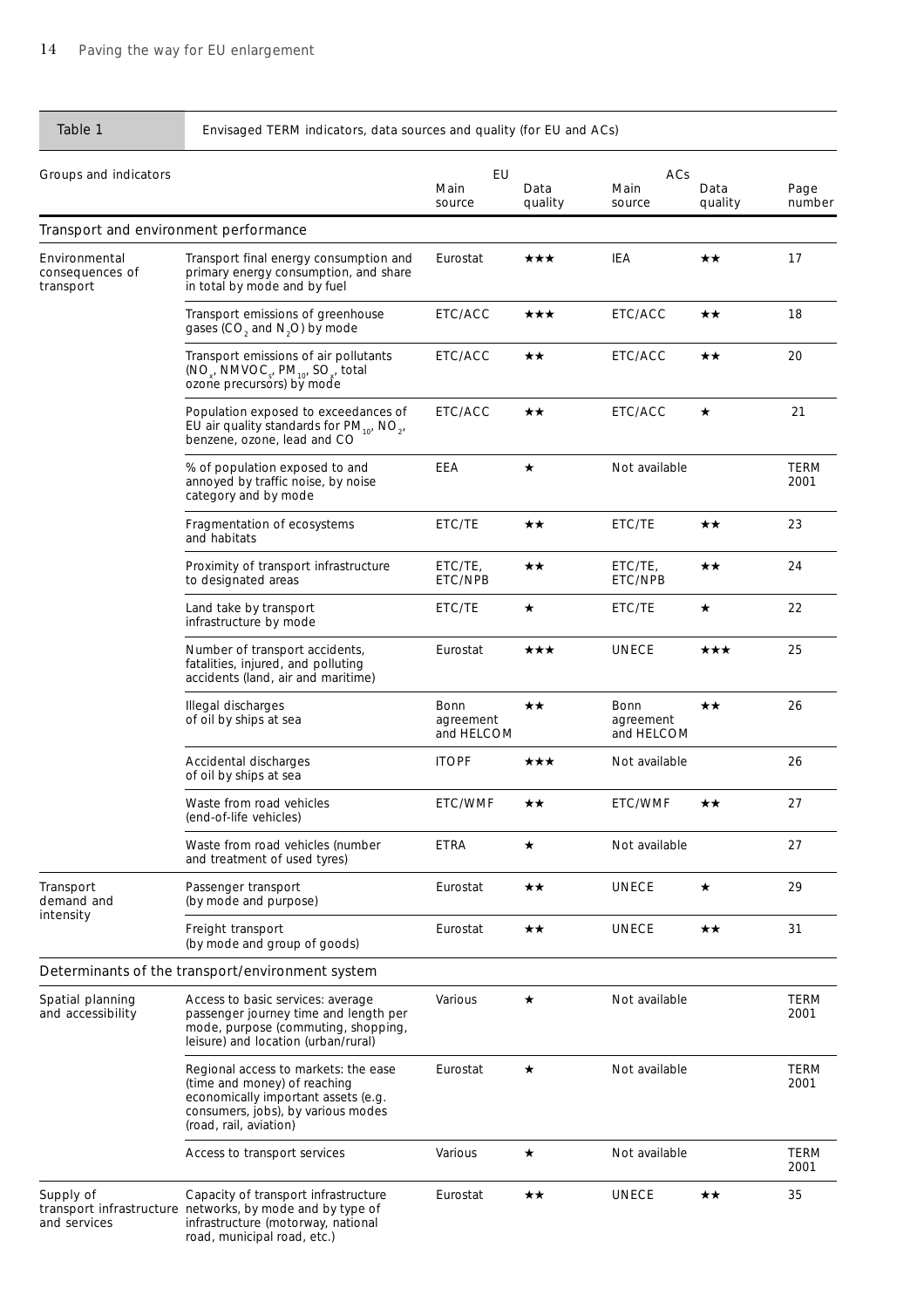| Groups and indicators                       |                                                                                                                                                                                  | EU<br>Main<br>source   | Data<br>quality | ACs<br>Main<br>source | Data<br>quality | Page<br>number      |
|---------------------------------------------|----------------------------------------------------------------------------------------------------------------------------------------------------------------------------------|------------------------|-----------------|-----------------------|-----------------|---------------------|
|                                             | Investments in transport<br>infrastructure/capita and by mode                                                                                                                    | Eurostat               | ★★              | <b>ECMT</b>           | ★★              | 36                  |
| Transport costs<br>and prices               | Real change in passenger<br>transport price by mode                                                                                                                              | Eurostat               | ★★              | Not available         |                 | TERM<br>2001        |
|                                             | Fuel prices and taxes                                                                                                                                                            | Eurostat               | ★★★             | IEA                   | $\star$         | 43                  |
|                                             | Total amount of external costs by<br>transport mode (freight and passenger);<br>average external cost per passenger-<br>km and tonne-km by transport mode                        | Infras, ECMT           | $\star$         | Not available         |                 | 39                  |
|                                             | Implementation of internalisation<br>instruments i.e. economic policy tools<br>with a direct link with the marginal<br>external costs of the use of<br>different transport modes | Various                | ★               | Various               | ★               | 40                  |
|                                             | <b>Subsidies</b>                                                                                                                                                                 | Not available          |                 | Not available         |                 |                     |
|                                             | Expenditure on personal mobility<br>per person by income group                                                                                                                   | Eurostat               | ★               | Not available         |                 | <b>TERM</b><br>2000 |
| Technology and<br>utilisation<br>efficiency | Overall energy efficiency for passenger<br>and freight transport (per passenger-km<br>and per tonne-km and by mode)                                                              | <b>ODYSSEE</b>         | ★★              | Not available         |                 | 45                  |
|                                             | Emissions per passenger-km and<br>emissions per tonne-km for $CO_{21}$<br>$No_{x'}$ NMVOCs, PM <sub>10</sub> , So <sub>x</sub> by mode                                           | ETC/ACC                | ★★              | Not available         |                 | 46                  |
|                                             | Occupancy rates of passenger vehicles                                                                                                                                            | Eurostat               | $\star$         | Not available         |                 | <b>TERM</b><br>2001 |
|                                             | Load factors for freight transport<br>(LDV, HDV)                                                                                                                                 | Eurostat               | $\star$         | Not available         |                 | <b>TERM</b><br>2001 |
|                                             | Uptake of cleaner fuels (unleaded<br>petrol, electric, alternative fuels) and<br>numbers of alternative-fuelled vehicles                                                         | Eurostat               | ★★★             | <b>REC</b>            | $\star$         | 48                  |
|                                             | Size of the vehicle fleet                                                                                                                                                        | <b>DG TREN</b>         | ★★★             | <b>UNECE</b>          | ★★★             | 31                  |
|                                             | Average age of the vehicle fleet                                                                                                                                                 | Eurostat               | ★★              | <b>REC</b>            | ★               | 47                  |
|                                             | Proportion of vehicle fleet meeting<br>certain air and noise emission<br>standards (by mode)                                                                                     | Eurostat               | ★               | <b>REC</b>            | ★               | 48                  |
| Management<br>integration                   | Number of Member States that<br>have implemented an integrated<br>transport strategy                                                                                             | Various                | $\star$         | Various               | $\star$         | 50                  |
|                                             | Number of Member States with a<br>formalised cooperation between the<br>transport, environment and spatial<br>planning ministries                                                | Various                | $\star$         | Various               | $\star$         | 51                  |
|                                             | Number of Member States with<br>national transport and environment<br>monitoring systems                                                                                         | Various                | ★★              | Various               | ★★              | 52                  |
|                                             | Uptake of strategic environmental<br>assessment in the transport sector                                                                                                          | Various                | $\star$         | Various               | $\star$         | 53                  |
|                                             | Public awareness and behaviour                                                                                                                                                   | European<br>Commission | $\star$         | Not available         |                 | <b>TERM</b><br>2001 |
|                                             | Uptake of environmental management<br>systems by transport companies                                                                                                             | European<br>Commission | $\star$         | Not available         |                 | TERM<br>2000        |

Note: The data quality scores of high (★★★), medium (★★) and low (★) are obtained by adding, with equal weights, the scores for relevancy, accuracy, comparability over time and comparability over geographic area.'Various' refers to information received from countries or obtained from studies (in cases when data could not be obtained from international databases).Indicators for which no updates (since TERM 2001 or TERM 2000) are available are not included in this report.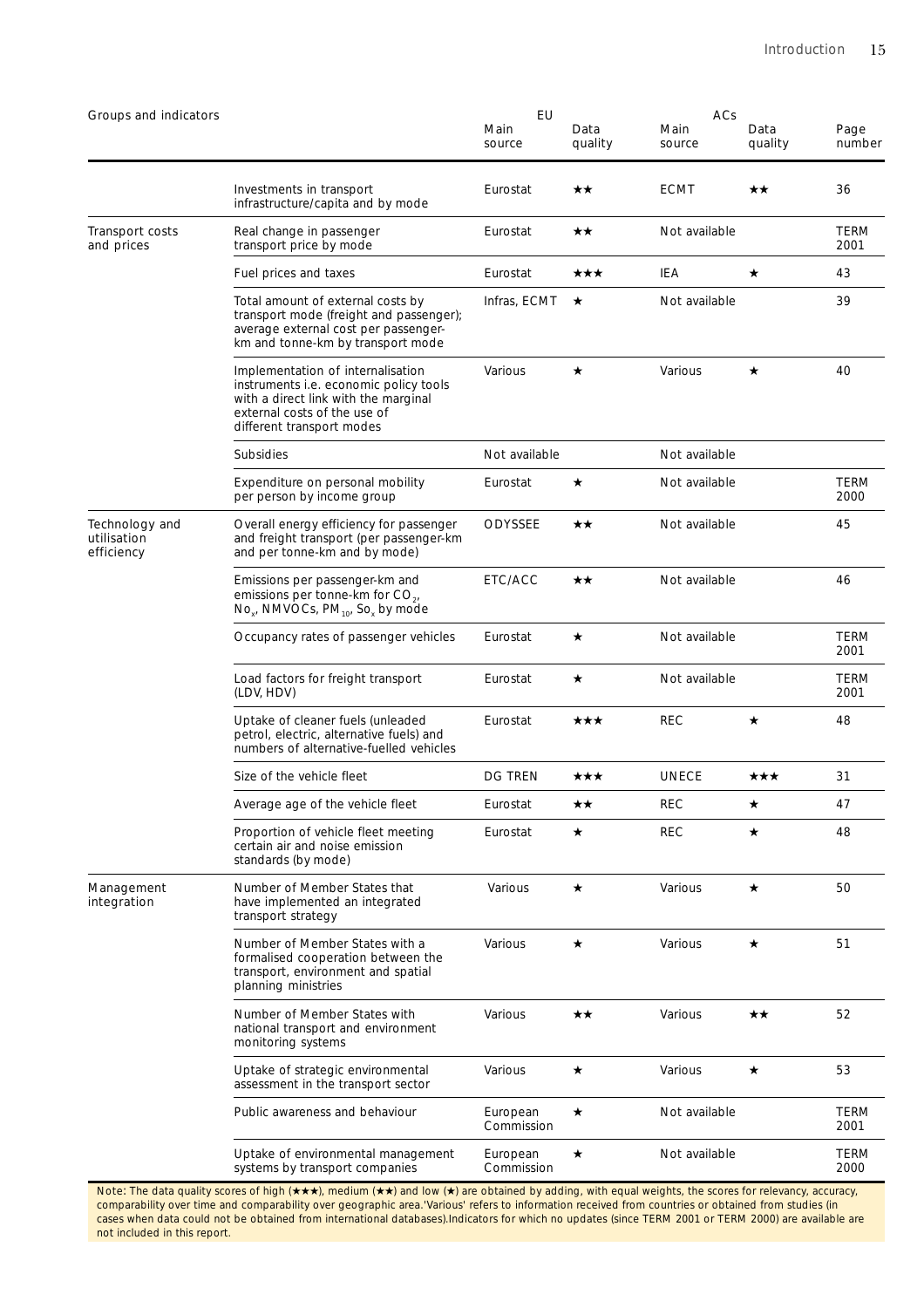# Is the environmental performance of the transport sector improving?

In the ACs, emissions of acidifying pollutants, ozone precursors, particulates and greenhouse gases by transport dropped markedly at the beginning of the 1990s, following a decrease in transport volumes. Economic recovery in the second half of the 1990s led to a rise in transport demand, with volumes almost reaching the 1990 levels again in 1999. This trend is expected to continue. Although transport greenhouse gas emissions are still about 9 % below the 1990 level, they have been on the rise again since 1995. Emissions of acidifying substances have stabilised since 1995; the introduction of EU technical standards for vehicles and fuels helped to counter the effects of growing traffic.

In the EU, air pollutant emissions also fell significantly. Additional reductions (from all sectors) are, however, needed to reach the 2010 targets of the national emission ceilings directive. The reductions are mainly the consequence of technical improvements to vehicles and fuels, as transport volumes increased continuously throughout the decade. While emission reductions in other sectors allowed the EU to stabilise its greenhouse gas emissions at 1990 levels in 2000, transport emissions have increased by 19 % since 1990.

Despite reductions in emissions, transport is still one of the main causes of exceedances of air quality limit levels, particularly in urban areas. Also, expansion of transport infrastructure networks — in the EU as well as ACs is leading to increasing land take and fragmentation, and increasing the pressure on designated nature conservation sites. Fatality rates of road traffic have improved significantly following the introduction and enforcement of more stringent speed limits and vehicle and infrastructure safety standards. But the growth in traffic is increasingly offsetting these improvements; the number of fatalities is now stabilising around 21 000 a year in ACs compared with 41 000 in the EU.

Figure 2 Environmental pressures from transport for ACs and EU-15, 1990–2000

Energy consumption includes road, rail, domestic and international aviation, inland navigation, oil pipelines and non-specified transport (AC-9 excludes the Baltic States and Slovenia due to missing 1990 and 1991 data). Emission data include all transport modes except international aviation and maritime shipping; AC-10 excludes Cyprus, Malta and Turkey, AC-12 excludes Malta.

### Sources:

IEA, 2001a; EEA, 2002a-e and EMEP, 2002; UNECE, 2001b; Eurostat, 2002a; World Bank, 2002.





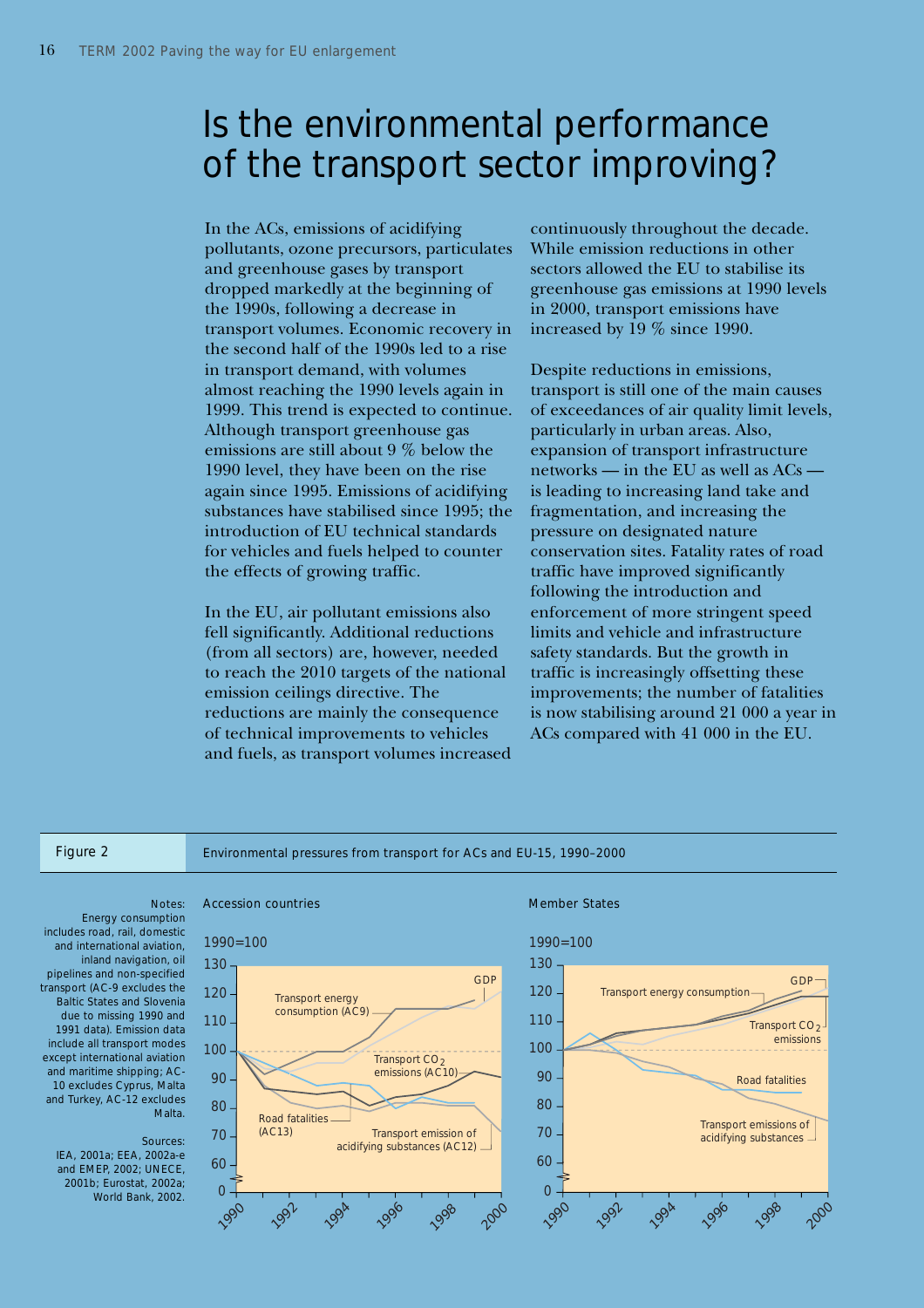# Energy consumption by transport is increasing rapidly, mainly as a result of growth in road transport

times higher than in the ACs (depending on the selection of transport modes).

In both regions, the transport sector is the fastest-growing energy consumer, with an increase of around 22 % between 1992 and  $1999^{\scriptscriptstyle 1}$  in the AC-13 and 17  $\%$  in the EU. In the EU as well as in ACs, road transport consumes most energy (see Figure 3). In ACs, road transport is also the fastest growing energy consumer (20 % increase between 1994 and 1999), followed by aviation  $(6\%)$ . In the EU, aviation is the fastest growing transport energy consumer (34 %), followed by maritime shipping (24 % increase between 1994 and 1999). Energy consumption by maritime bunkers for

ACs is not available.

Energy consumption — in particular the consumption of fossil fuels — is a major policy concern as it is closely linked to emissions of greenhouse gases and the security of energy supply. In the ACs, the share of energy consumed by transport in total final energy consumption is 19 %. In the EU this share is much larger, 34 % in 1999. Transport energy consumption per capita in the EU is around three to four In the ACs, energy consumption by rail fell by 19 % between 1994 and 1999, following a dramatic decrease in rail transport volumes. The (limited) statistics available on energy consumption by aviation (domestic and international) show an increase over the same period in most ACs, most strikingly for Malta (115 %), a popular holiday destination.

> The European climate change programme focuses on improving the energy efficiency of cars, changing driver behaviour, promoting modal shift and introducing transport pricing and economic instruments for aviation (European Commission, 2000). The slight improvement in energy efficiency of passenger and freight road transport that can be observed in some EU countries (see page 45) has proved, however, insufficient to slow down the growth rate of transport energy consumption. This emphasises the need to tackle transport volume growth in addition to the abovementioned measures.



Quality of data  $AC: \star \star$ EU: ★★★

Fact sheet(s) Transport energy consumption

1Transport energy consumption data by mode for all ACs is in general only available for 1994 to 1999; transport energy consumption data by sector is available for all countries from 1992 onwards, and for AC-9 from 1990 onwards.



Notes:

AC-9 refers to all ACs except the Baltic states and Slovenia.

### Sources:

IEA, 2001a; Eurostat, 2002a; World Bank, 2002 (GDP).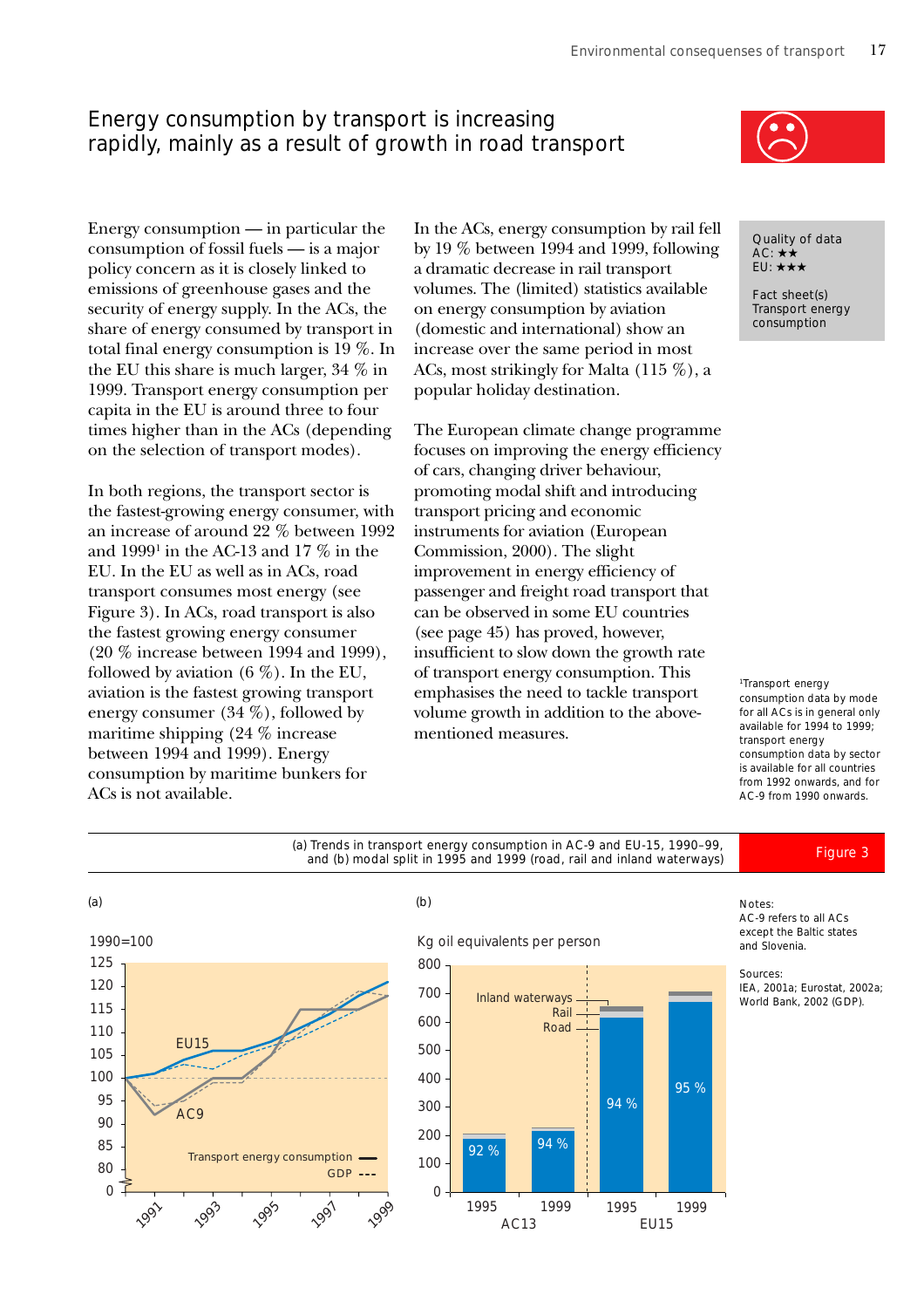

# AC transport CO<sub>2</sub> emissions dropped in the early 1990s, but are now growing with traffic volumes

Quality of data AC: ★★ EU: ★★★

Fact sheet(s) **Transport** greenhouse gases emissions

In the ACs,  $\text{CO}_2$  emissions from transport (about 98 % of transport greenhouse gas emissions) fell by 9 % between 1990 and 2000. This is mainly the result of the strong decrease in transport demand in the first half of the 1990s. However, this decrease proved not to be sustainable. Transport demand, energy consumption and  $\mathrm{CO}_\mathrm{2}$  emissions have been increasing rapidly since the mid-1990s. The small decrease in emissions, reported in 2000, will probably not persist.

Trends in transport  $\mathrm{CO}_2^{}$  emissions are closely linked to economic trends. As AC economies recover, transport volumes and  $\mathrm{CO}_2$  emissions — shall increase. Transport  $\mathrm{CO}_2$  emissions per capita are however still three times lower than in the EU.

In the EU, emissions of greenhouse gases from transport (excluding international aviation and maritime shipping) increased by 19 % between 1990 and 2000, contributing a fifth of total greenhouse gas emissions in 2000.  $\mathrm{CO}_2^{}$  is

the main contributor to transport greenhouse emissions (97 %) and road transport is in turn the largest contributor to these  $\text{CO}_2$  emissions (92 % in 2000). The voluntary agreement with the car manufacturers to reduce average CO<sub>2</sub> emissions from new cars is helping to slow the growth of car transport emissions (European Commission, 2002g). Road and domestic aviation are the fastestgrowing contributors to transport  $CO<sub>2</sub>$ emissions with increases of 20 and 29 % respectively between 1990 and 2000. In 2000, domestic aviation produced 4 % of transport CO<sub>2</sub> emissions.

Although greenhouse gas emissions from international flights and maritime shipping are excluded from the emission reduction targets of the Kyoto Protocol and from emission inventories, they represent a significant and growing concern. In the EU, these emissions represented 4 % (157 million tonnes  $\mathrm{CO}_2^{\phantom{\dag}}$  equivalent) of total emissions in 1990 and 6  $\%$  (234 million tonnes CO<sub>2</sub> equivalent) in 2000.

% change

### Notes: Transport CO<sub>2</sub> emissions include all transport modes except international aviation and maritime shipping. Data for Bulgaria, Lithuania, Poland, Romania and Slovenia are estimated for the year 2000. Sources: EEA, 2002a; EEA, 2002b; EMEP, 2002 -100 -50 0 50 100 Latvia Estonia Bulgaria Lithuania Romania Slovak Republik AC10 Poland Hungary Slovenia Czech Republic % change -100 -50 0 50 100 Finland United Kingdom Sweden Belgium Germany Denmark EU15 France Italy Netherlands Greece Austria Spain Luxembourg Portugal Ireland  $( -0.8)$  $(103)$ Accession countries and the Member States Figure 4 Change in transport CO<sub>2</sub> emissions, 1990-2000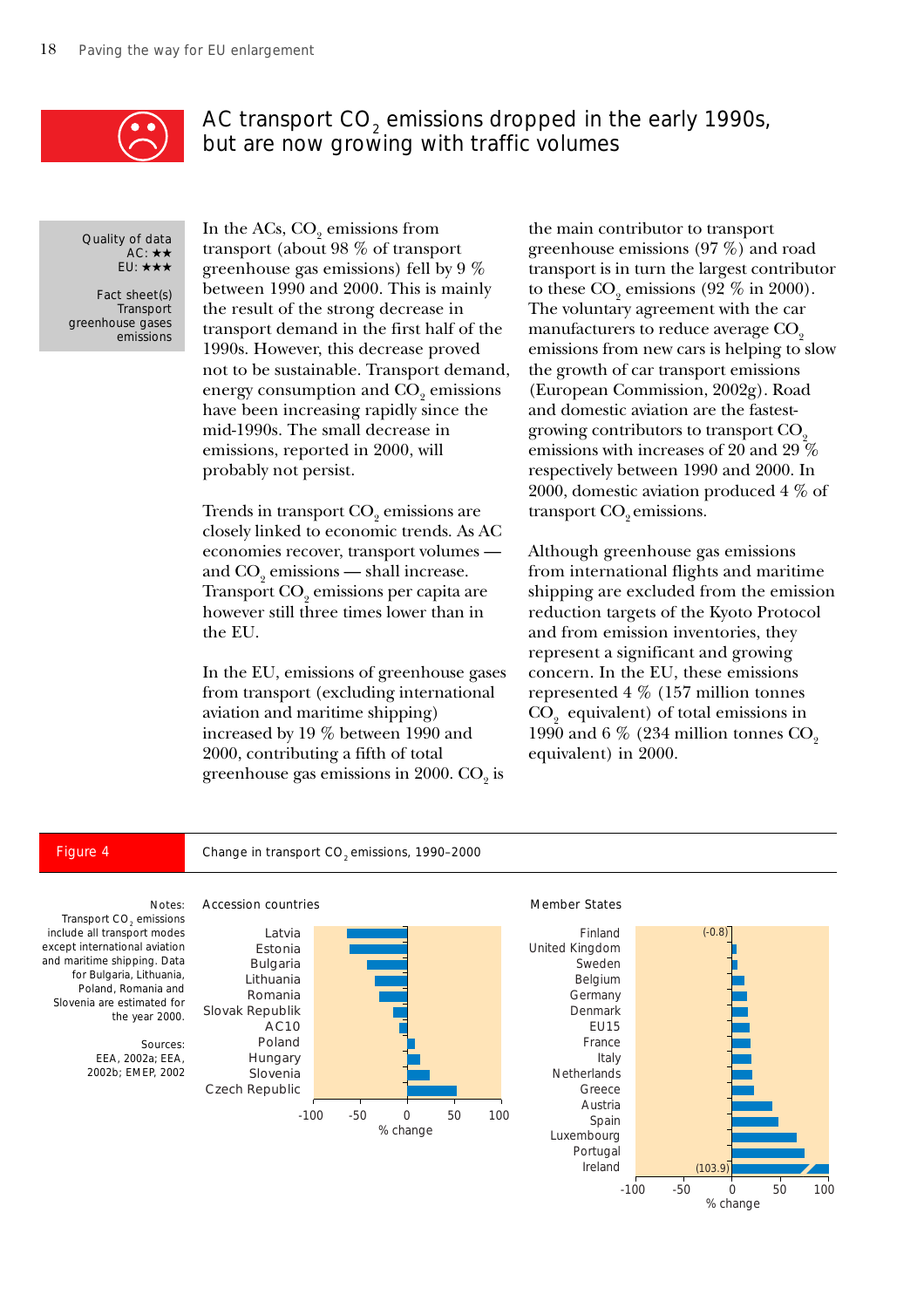

Figure 3 shows that there is a conflict between transport energy consumption and transport CO. emissions statistics for the ACs. According to the energy balances of the International Energy Agency (which are based on annual questionnaires) transport energy consumption increased by 15 % between 1990 and 1999 in a selection of six ACs (Bulgaria, Czech Republic, Hungary, Poland, Romania and Slovak Republic). In contrast to this rather strong increase, transport  $CO_2$  emission data submitted by the same ACs under the international conventions (mainly UNFCCC) show an increase of only 1 % over the same period (IEA estimates show a 23 % increase). Estimations of energy

consumption from international aviation show that differences in mode coverage can be ruled out as an explanation for the discrepancy between the two data sets.

The absolute trends of both data series, however, show more consistency than the indexed ones (see Figure 5). When the 1990 'outlier' is ignored (base year for most ACs with respect to the Kyoto Protocol), both series show a similar increase. The Baltic states, Bulgaria and Romania form the exceptions, with declining energy consumption and  $CO<sub>2</sub>$  emissions, which is consistent with their economic development.



### Box 5: Emissions from maritime shipping in EU sea areas

A recent inventory of all ship emissions shows that, in 2000, shipping movements in EU sea areas contributed 3.6 million tonnes of nitrogen oxides  $(NO<sub>x</sub>)$ , 2.6 million tonnes of sulphur dioxide  $(SO<sub>2</sub>)$ , 157 million tonnes of carbon dioxide  $(CO<sub>2</sub>)$ , 134 tonnes of hydrocarbons and 21 tonnes of (in-port) primary particulates. The bulk of the pollution was concentrated in the North, Baltic and Mediterranean Seas. The volume of  $NO_x$  and  $SO_2$  being produced is well over half that expected to be emitted by all land-based sources by 2010 under the EU's national emission ceilings directive. As increasingly stringent controls are placed on land-based sources of atmospheric emissions, there is mounting pressure to bring ship emissions more closely within air quality policy across the European Community. Under a new directive being drafted by the European Commission, for publication later in 2002, all shipping in EU territorial waters in the Baltic and North Seas would be obliged to burn fuel with a sulphur content below 1.5 %. In port areas and

inland waterways throughout the EU the requirement would be even stricter, with sulphur content limited to 0.2 %. Sale of marine gas oils with sulphur content higher than this would be banned. A separate strategy paper will set out longer-term plans to address emissions of other pollutants, including urging stronger global NO<sub>x</sub> standards for ships' engines via the International Maritime Organization (IMO). For volatile organic compounds (VOCs) the Commission considers tackling other sources, such as paints and varnishes, to be more important at this stage. This is because ship VOC emissions are currently relatively small and expensive to abate compared with other sectors. Regarding  $CO<sub>2</sub>$  emissions, the Commission will urge EU Member States to contribute to the IMO's ongoing work on a global greenhouse gas strategy.

Source: European Commission, 2002i.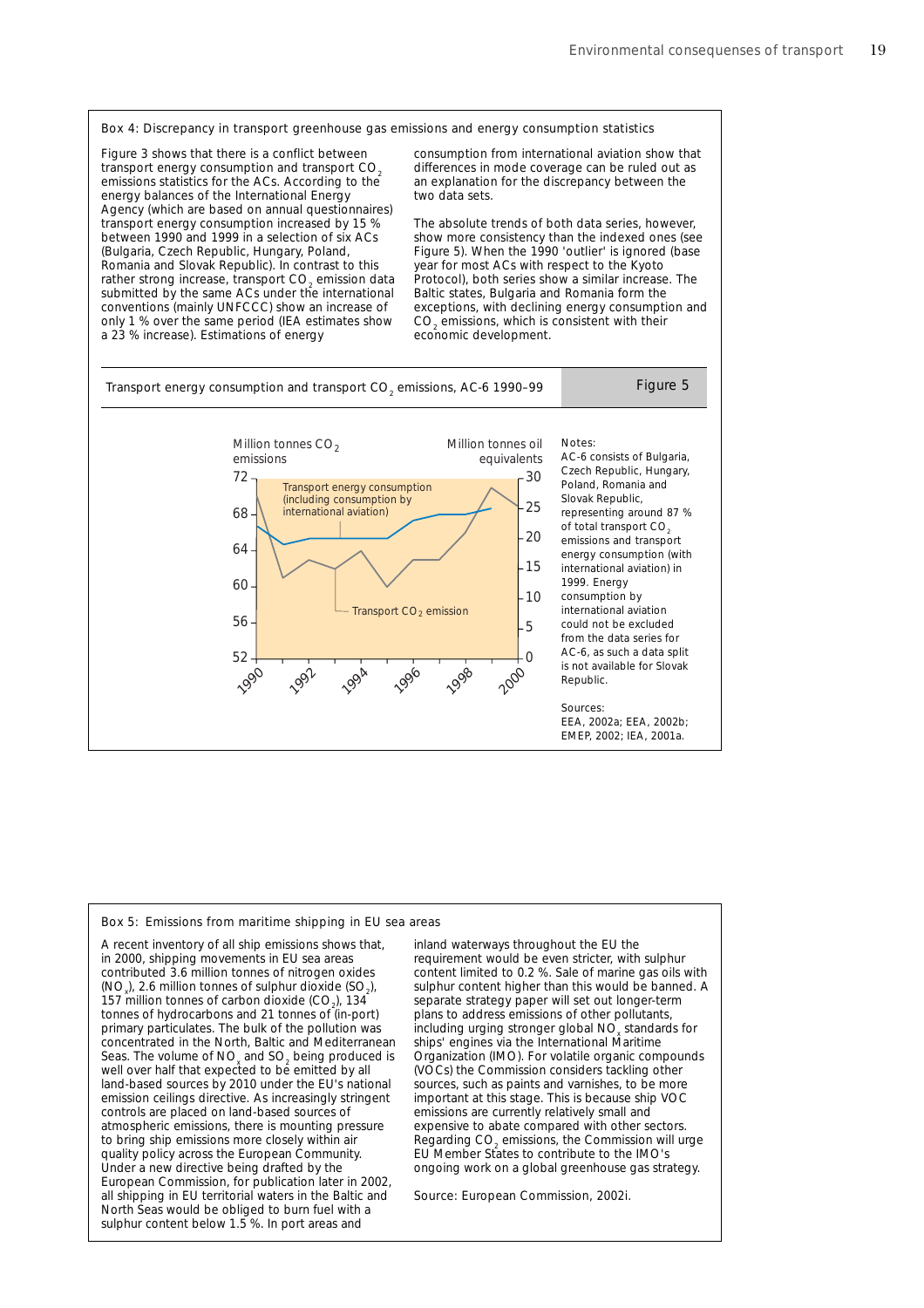

# AC transport emissions of air pollutants dropped at the beginning of the 1990s, and have since stabilised

Quality of data AC: ★★ EU: ★★

Fact sheet(s) Transport air pollutants .<br>emissions

In the ACs, transport emissions of ozone precursors, secondary particulates and acidifying substances fell by around 25 % over the past decade (with wide variations among countries). This is mainly due to the emission decrease at the beginning of the 1990s following the drop in traffic volumes (Figure 2). The stabilisation of emissions — despite rising transport volumes — in the second half of the 1990s was a result of fleet renewal. It is not yet clear whether the drop of emissions reported in 2000, due mainly to reductions in Poland and Turkey, will persist.

In the EU as a whole, emissions also fell (24 to 33 % for the above pollutants), mostly as a result of increasing use of catalytic converters and reduced sulphur concentrations in fuels.

In the ACs the share of transport in the above three emission categories is increasing (and in the EU for the latter

two), indicating that the reduction efforts of other sectors have been more effective.

There are wide variations among countries (see Figure 6), from an almost halving of transport pollutant emissions in the UK to a quarter increase in Greece. In the Czech Republic, Greece, Ireland and Portugal transport pollutant emissions increased, following a strong growth in road transport volumes and in the case of the Czech Republic, Greece and Portugal — relatively old vehicle fleets. In the near future, some increases in emissions can therefore be expected in the ACs, as vehicle fleet characteristics in most ACs are the same as or worse than those in the Czech Republic, and transport demand will continue to rise (IEA, 2002). However, in the long run (up to 2020) transport pollutant emissions are projected to decline significantly, provided fleet renewal continues (OECD, 2002a).

Figure 6 Change in pollutant emissions from transport between 1990 and 2000

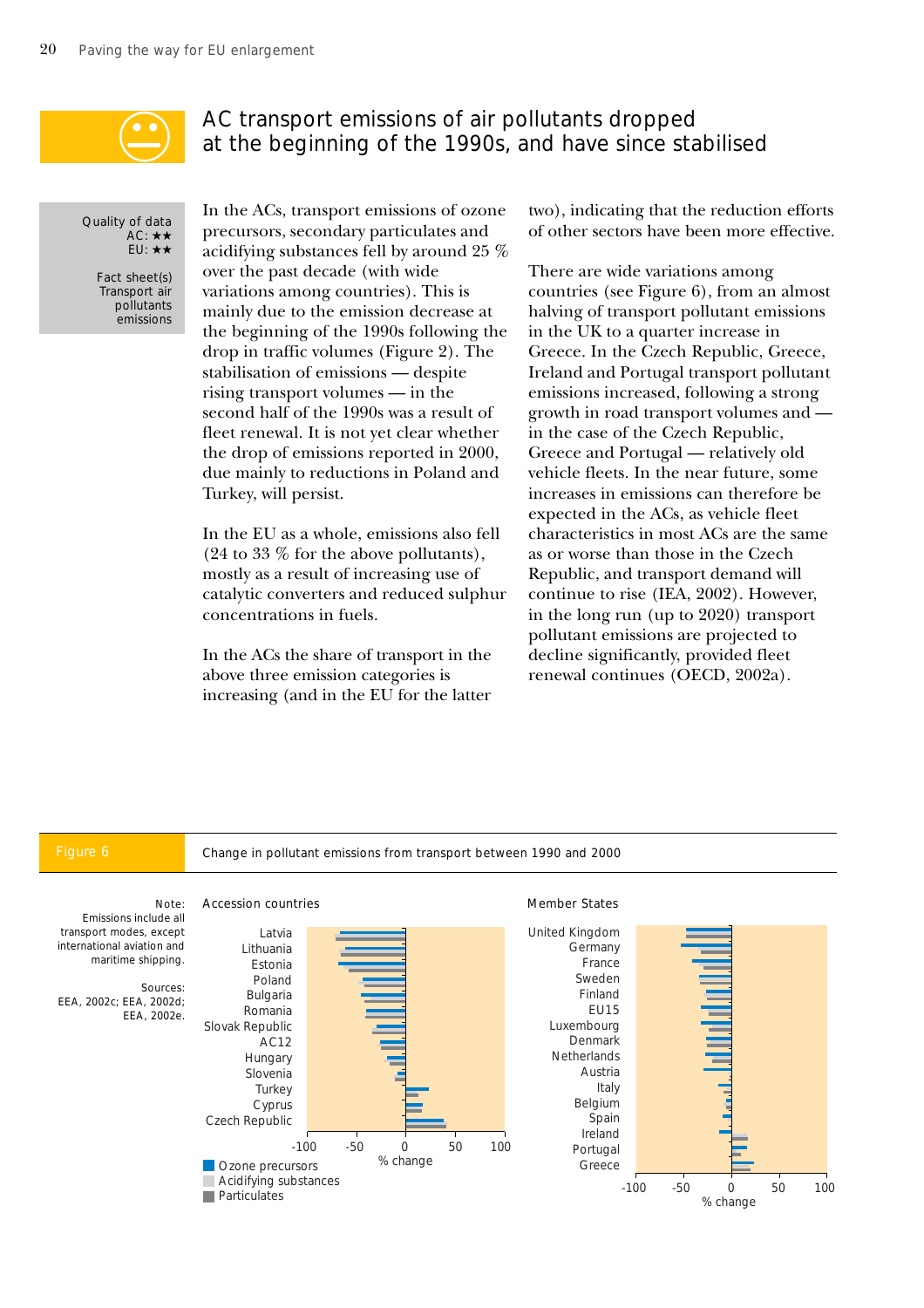# Urban air quality is improving but urban populations are still exposed to pollution levels that pose health risks

In many places and for certain pollutants, urban air quality has improved significantly over the last two decades, both in the EU and in the ACs. In the EU, this is mainly the result of the introduction of catalytic converters and better fuel quality. In the ACs, the improvement is attributable mainly to economic decline in the beginning of the 1990s and efforts made in other sectors, such as the energy sector where coal and lignite-based pollution sources have been reduced (EEA, 2001a). Current measures will further improve urban air quality (see the results of the Auto-Oil II programme), but in 2010 the European urban population will still be exposed regularly to high concentrations of air pollutants.

The pollutants of greatest concern with regard to their impact on human health at present are fine particles  $(PM_{10})$  and ground-level ozone  $(\text{O}_{\scriptscriptstyle{3}})$ , to both of which the transport sector is an important contributor. In 1999, 44 % and 97 % of

the urban population (covered by monitoring stations) was exposed to exceedances of the air quality objectives for particulates and ground-level ozone respectively. For nitrogen dioxide  $(\text{NO}_2)$ and sulphur dioxide  $(SO_2)$  the situation is much better: in 1999 only 14 % of the urban population was exposed to concentrations of  $\mathrm{NO}_2$  above the objective and a mere  $2\%$  to exceedances of the  $SO<sub>2</sub>$ objective.

Insufficient data are available to meaningfully distinguish between the ACs and the EU with respect to air quality. Furthermore, no sufficient data are available for an evaluation of ambient air concentrations of lead and benzene.

A long-term strategic and integrated policy to protect human health and the environment from the effects of air pollution is currently under development by the EU clean air for Europe programme (CAFE).



Quality of data EU (including some ACs):  $\star \star$ 

Fact sheet(s) Air quality SO<sub>2</sub> Air quality  $O<sub>2</sub>$ Air quality  $PM_{10}$ Air quality  $NO<sub>2</sub>$ 

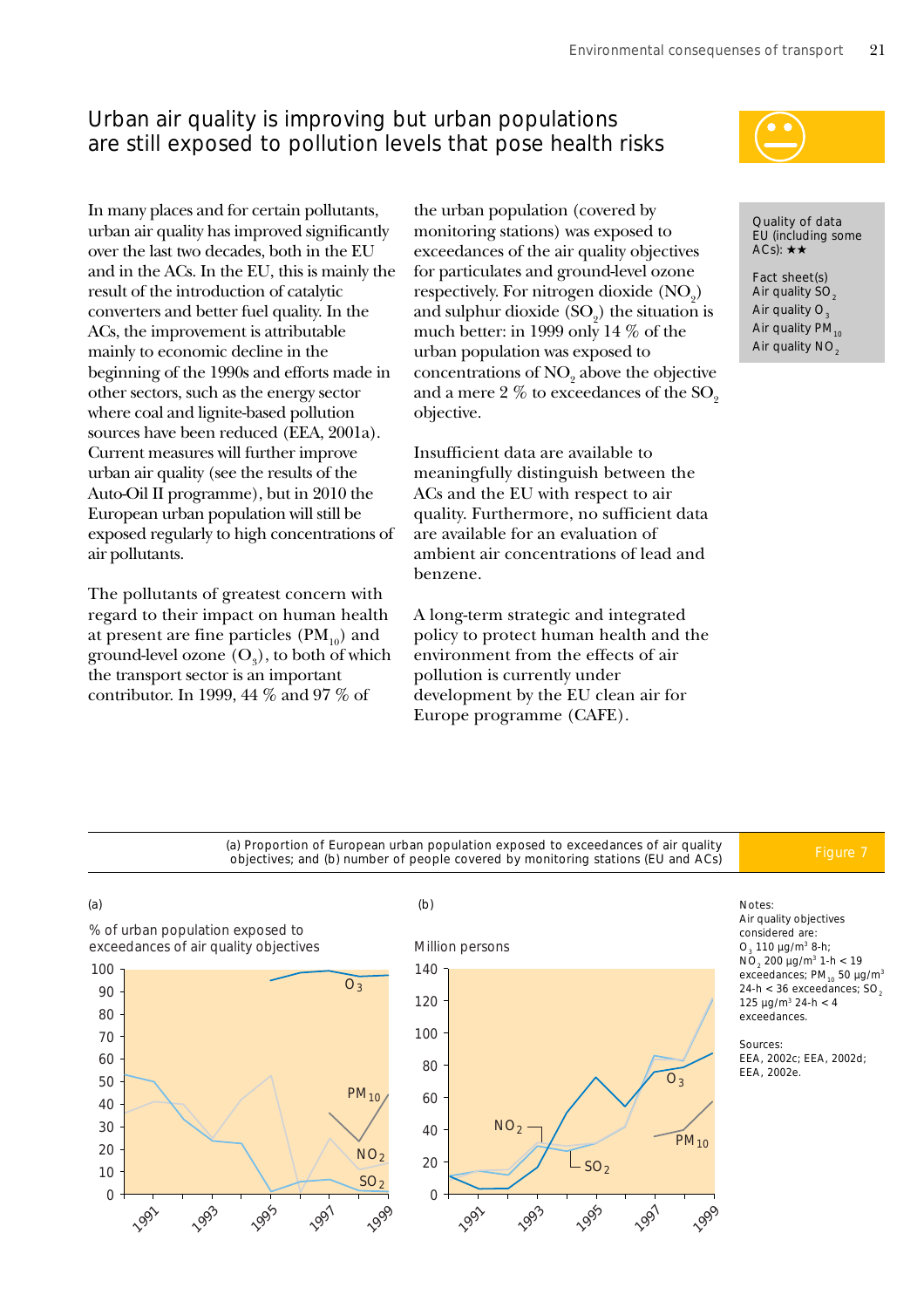

## Land take by transport infrastructure is increasing

Quality of data AC: ★ EU: ★

Fact sheet(s) Land take Land resources in most of Europe are relatively scarce, and achieving a sustainable balance between competing land uses is a key issue for all development policies. The spatial impact of policies (including transport) on the European territory is therefore one of the key issues in the European spatial development perspective (ESDP) and the sixth environmental action programme.

The ESDP proposes the integration of transport policy and land-use planning to specify the appropriate location of activities requiring journeys, with focus on the development of Euro-corridors. The common transport policy aims for an optimal use of existing infrastructure and some Member States have developed land-use policies restricting

additional transport developments in certain areas.

Lack of up-to-date and historical land coverage data (e.g. GIS data) hampers the accurate assessment of land 'consumption' by transport. However, the increasing length of roads, particularly motorways, and the development of other roads shows that more and more land is being used for transport in the ACs as well as in the EU.

Because of its denser infrastructure networks, land taken by transport in the EU is greater than in the ACs. It is estimated that, in 1998, road and rail infrastructure claimed around 0.82 % of total surface area in the ACs and 1.3 % in the EU. Road is the biggest land consumer in the ACs as well as in the EU.

Figure 8 Land take by roads and railways as percentage of country surface, 1998

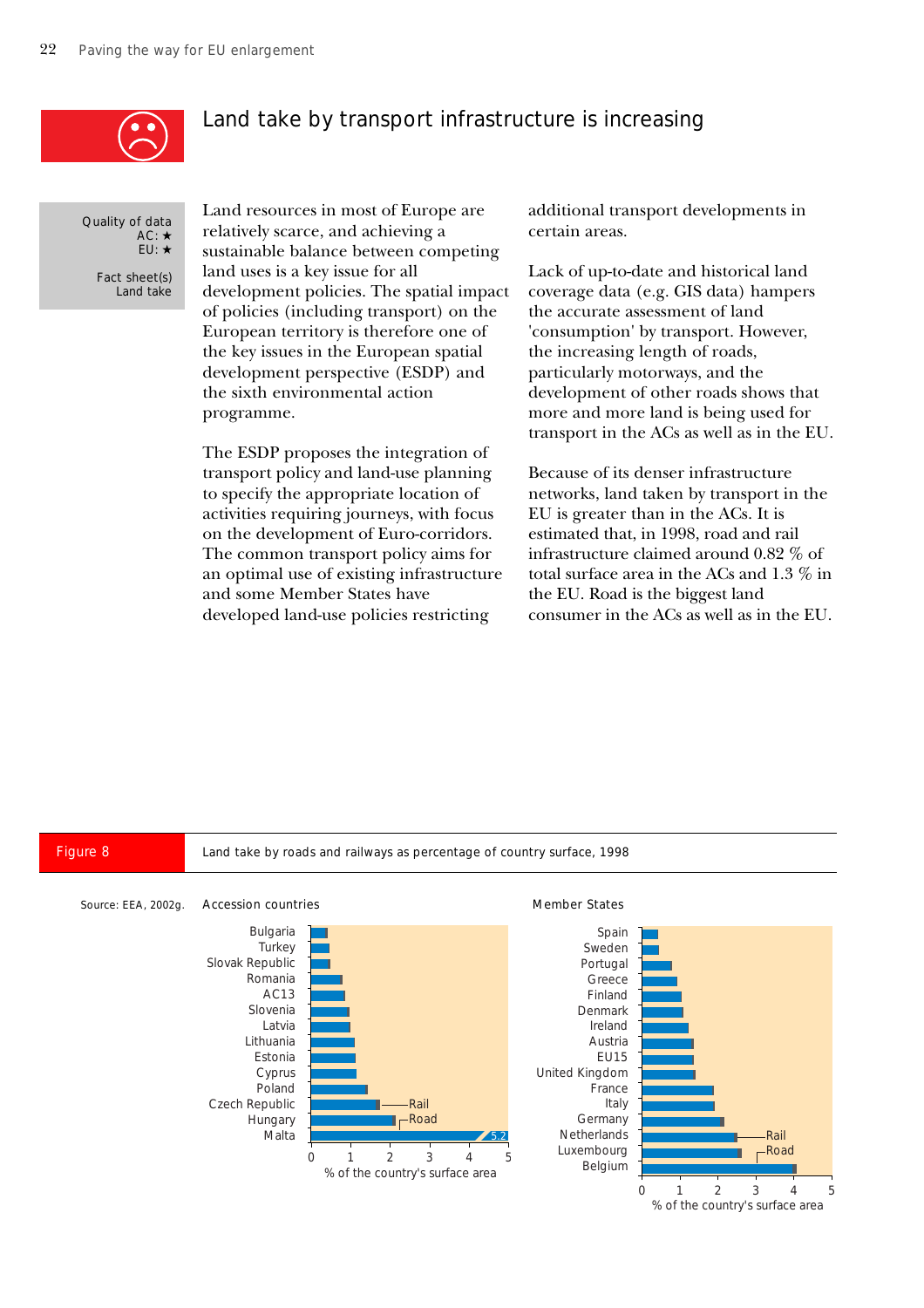# Land fragmentation in the ACs is less than in the EU, but is increasing with infrastructure development

The UN Convention on Biological Diversity considers fragmentation to be a major threat to habitats and species populations. This is reflected in the pan-European biological and landscape diversity strategy as well as in the European Community biodiversity strategy (European Commission, 1998) and the EC habitats directive.

The average size of contiguous land units in ACs not cut through by major transport infrastructure is  $175 \mathrm{~km^2}$ , which is about 40 % higher than the EU average. This

can be partly explained by the lower density of road and rail networks in the ACs. The historical difference in land ownership has also played a role, with larger, previously state-owned patches in the ACs against smaller, privately owned parcels in the EU.

With infrastructure development in the ACs focusing on road development, there is a risk that fragmentation of their territory will increase. Already, fragmentation by transport infrastructure in the Czech Republic, Hungary and the Slovak Republic is more severe than the EU average.



Quality of data AC: ★★ EU: ★★

Fact sheet(s) Fragmentation

2 OJ L197, 21/07/2001, pp. 30–37.

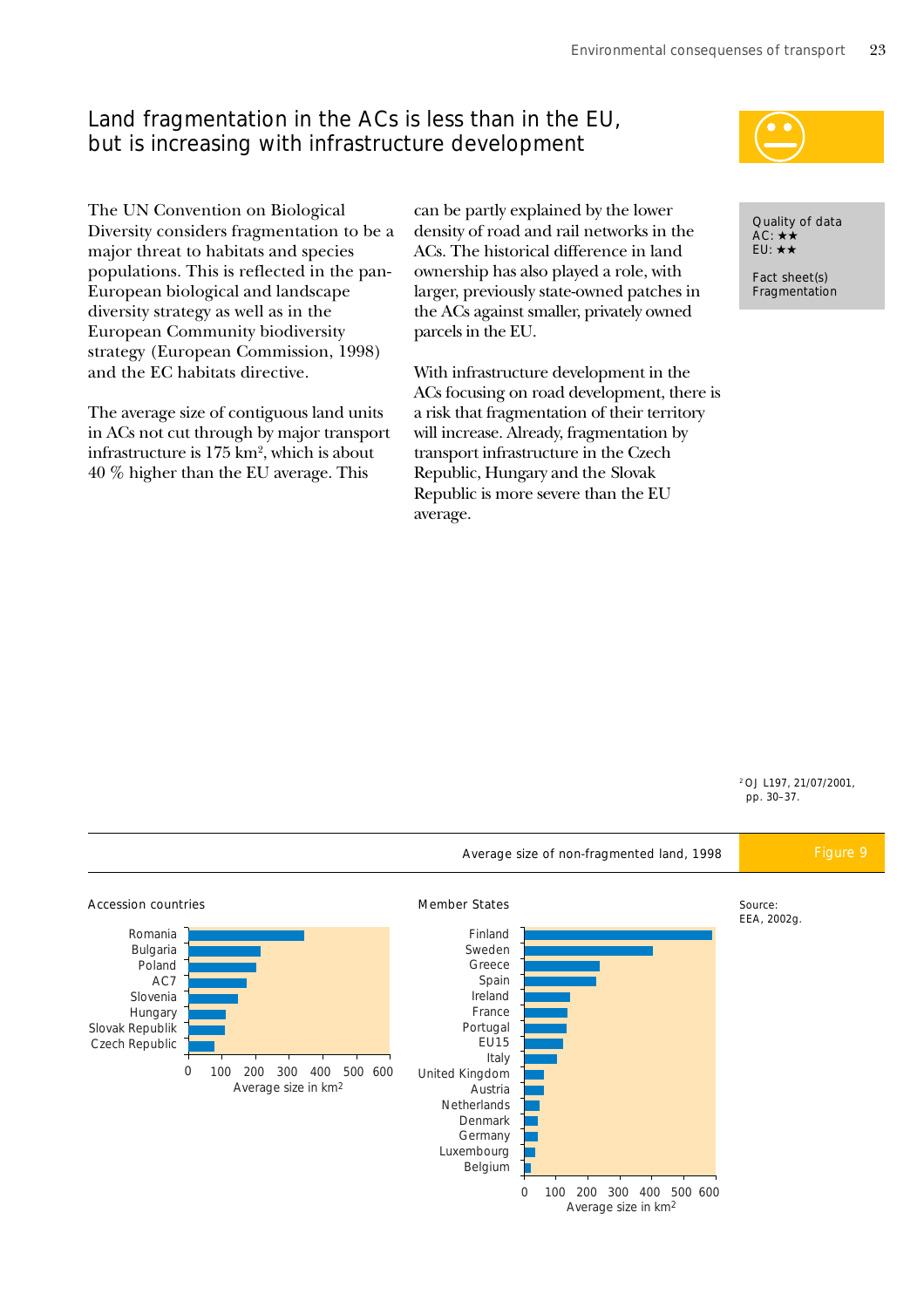

# Extension of infrastructure networks is increasing pressures on designated nature areas

Quality of data AC: ★★ EU: ★★

Fact sheet(s) Proximity to designated areas

The designation of areas for nature protection is one of the longestestablished and most common measures for the protection of biodiversity. The  ${\rm EU~birds^3}$  and habitats $^4$  directives aim at protecting more than 10 % of the territory of the EU by 2010.

In the EU, 1 089 of the 1 650 areas designated under the EU birds directive up to 1997 have at least one major transport infrastructure within 5 km of their centres, as have 270 out of the 430 Ramsar wetlands (designated up to 1998). For the seven ACs for which data are available, 57 Ramsar sites are designated, of which 41 have a major transport infrastructure in close proximity, and this despite the fact that infrastructure density in those countries is still relatively low. In the EU, roads constitute the largest pressure on Ramsar sites, while in the ACs it is railways.

The development of the trans-European transport network (TEN-T), and its extension to the east (see page 35), risks aggravating further the conflicts between infrastructure development and nature conservation.

A study by BirdLife International found that 85 important bird areas (IBAs), corresponding to 21 % of all IBAs investigated, would be potentially affected by the eastward extension of the TEN-T. Road developments pose the greatest risk (affecting 52 sites), but a surprisingly high number of sites (34) would be in close proximity to waterways (BirdLife International, 2001).

Implementation of the directive on the assessment of the effects of certain plans and programmes on the environment (see page 53) could in future help to avoid conflicts between transport infrastructure planning and nature conservation.

3 OJ L 103, 25/04/1979 pp. 1–18. 4 OJ L 206, 22/07/1992 pp. 7–50.

Percentage of designated Ramsar sites with transport Figure 10 Figure 10 Fercentage of designated Ramsar sites with transport infrastructure closer than 5 km to their centres, 1998



### Notes: Accession countries Member States



Statistics on Ramsar areas date back to March 2001; statistics on transport infrastructure date back to 1998. The numbers in brackets indicate the total number of designated sites in the country.

> Sources: EEA, 2002g; EEA, 2002h.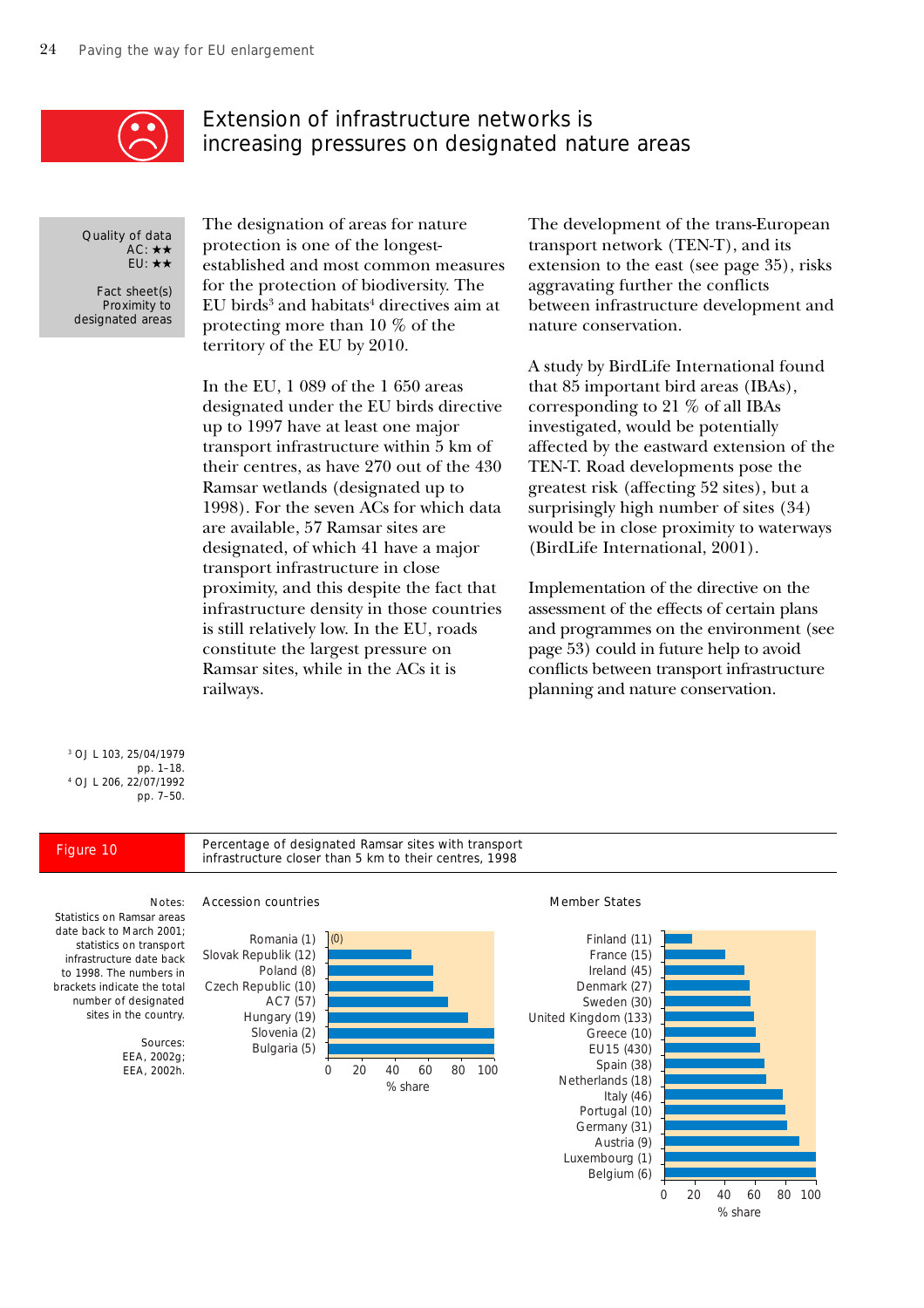# Road fatalities in the ACs fell in the early 1990s, but are now levelling at around 21 000 a year



The number of people killed per capita in road accidents in the EU and ACs are fairly equal, but the number of deaths per number of road vehicles is still on average three times higher in the ACs than in the EU. The severity of road accidents is, however, falling, following gradual implementation of EU vehicle and infrastructure safety standards, changes in legislation on drinking and driving and the implementation and better enforcement of more stringent speed limits. The EU also saw a significant drop in fatality rates over the past decade. As a result the annual number of fatalities decreased significantly compared with 1990 (by 18 % in the ACs and 15 % in the EU). This reduction rate has, however, been slowing down recently, as transport growth offsets safety improvements.

Substantial additional efforts are needed to meet the common transport policy target of halving transport fatalities by 2010. In 1999 road accidents still claimed more than 21 000 deaths in the ACs and more than 41 000 in the EU. In the ACs (and in the EU since 1993), the increase in road accidents has offset the decrease in injury rates, resulting in an increase in the number of injuries of 18 %.

Compared with road transport, rail, shipping and air transport are relatively much safer modes of transport. But for these modes, too, several hundreds of fatalities are recorded each year. To avoid these in future, the Commission has proposed various sets of measures (European Commission, 2002c; European Commission, 2002d; European Commission, 2002e)

Quality of data  $AC: \star \star \star$ EU: ★★★

Fact sheet(s) Transport accident fatalities

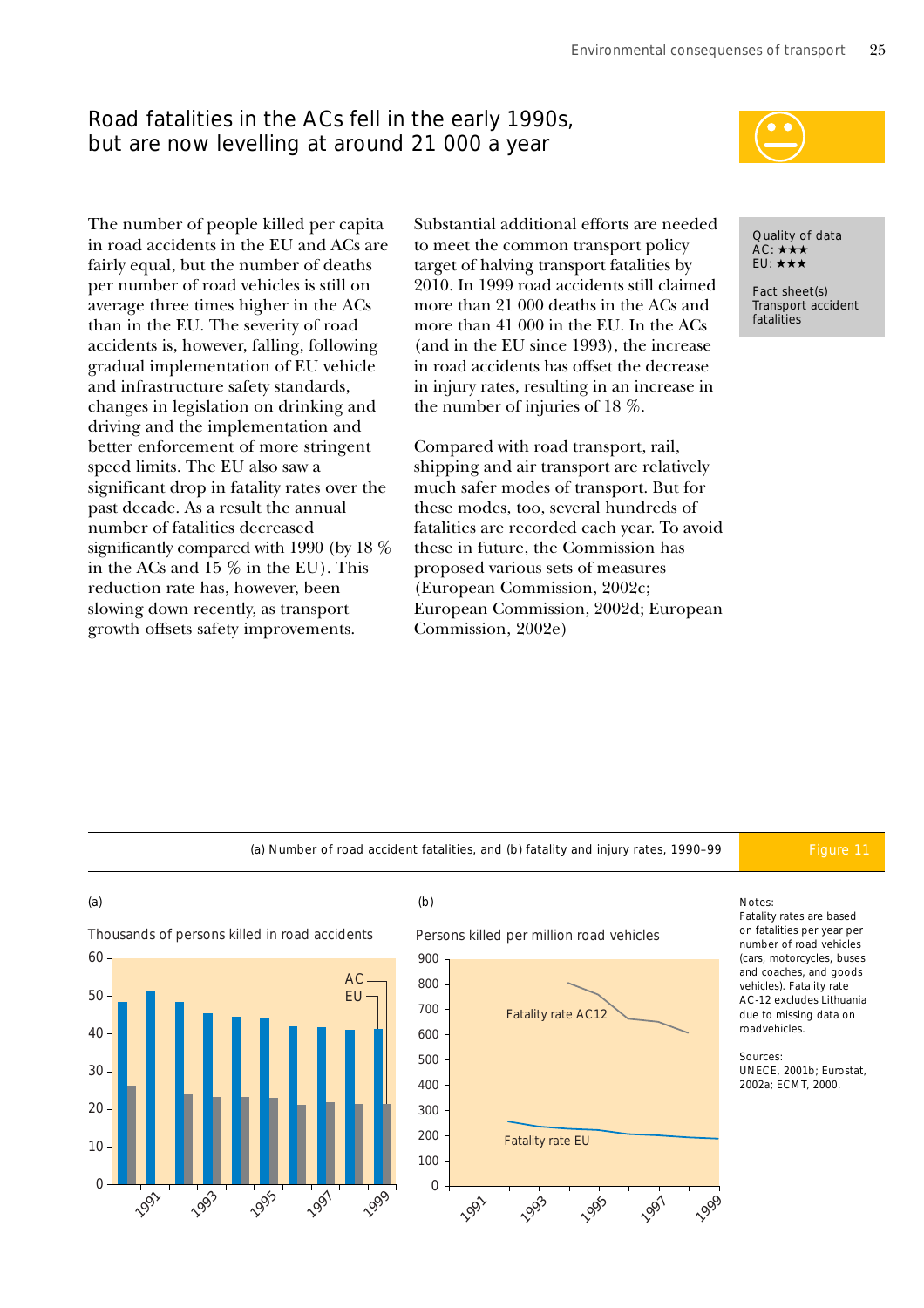

# The number of detected illegal oil discharges from shipping remains stable in the Baltic Sea and is not monitored the Black Sea

Quality of data Illegal discharges  $AC: +$ EU: ★★ Accidental discharges EU: ★★★

Fact sheet(s) Illegal oil discharges Accidental oil discharges

More oil is released into seas by illegal discharges than by shipping accidents. Operational discharges by ships are prohibited in the North Sea, Baltic Sea, Black Sea and Mediterranean Sea — all International Maritime Organization (IMO) 'special areas'. Under the Bonn Agreement, North Sea states carry out aerial surveillance as an aid to detecting and combating pollution and to prevent violations of anti-pollution regulations. The Helsinki Convention established an aerial surveillance over the Baltic Sea and nine countries participate in this, including four ACs: Estonia, Latvia, Lithuania and Poland. The number of detected illegal oil spills decreased in the North Sea and the Baltic Sea. The implementation of Directive 2000/59/EC5 requiring Member States to set up adequate port reception facilities for ship-generated waste and cargo residues will help to decrease the occurrence of illegal discharges in seas.

No aerial surveillance is in place for the Black Sea and the Mediterranean Sea. This is worrying as much of the Black Sea

is severely polluted with oil — especially near ports and river mouths — and oil pollution along shipping lanes in the Black Sea is heavy. Hydrocarbon pollution in the French and Italian Mediterranean areas of responsibility exceeds 200 slick occurrences per year. But the data are available only at national level and not commonly reported under the Barcelona Convention. No information on Cyprus, Malta or the Mediterranean coast of Turkey is available.

In spite of being a smaller source of maritime oil pollution, major accidental oil tanker spills (i.e. those greater than 7 tonnes) have occurred sporadically in EU waters over the past decade, totalling 830 000 tonnes of spilled oil. No data were obtained for the ACs. The Commission's Erika I and II packages created shortly after the Erika disaster in December 1999 — aim to improve ship inspection, phase out single-hull oil tankers from EU waters by 2015, and establish a Maritime Safety Agency, which will support the Commission in stepping up maritime safety.

5 OJ L332, 28/12/2000, pp. 81–90.

(a) Annual number of observed oil slicks per flight hour in the Baltic Sea and Figure 12 (a) Annual number of observed oil slicks per flight hour in the B<br>North Sea and (b) tonnes of oil spilled accidentally in the EU-15

Helsinki Convention (http://www.helcom.fi/); Bonn Agreement (http:// www.bonnagreement.org); **ITOPF**, 2002.

Sources:



### $(a)$  (b)

Tonnes of oil spilled in accidents

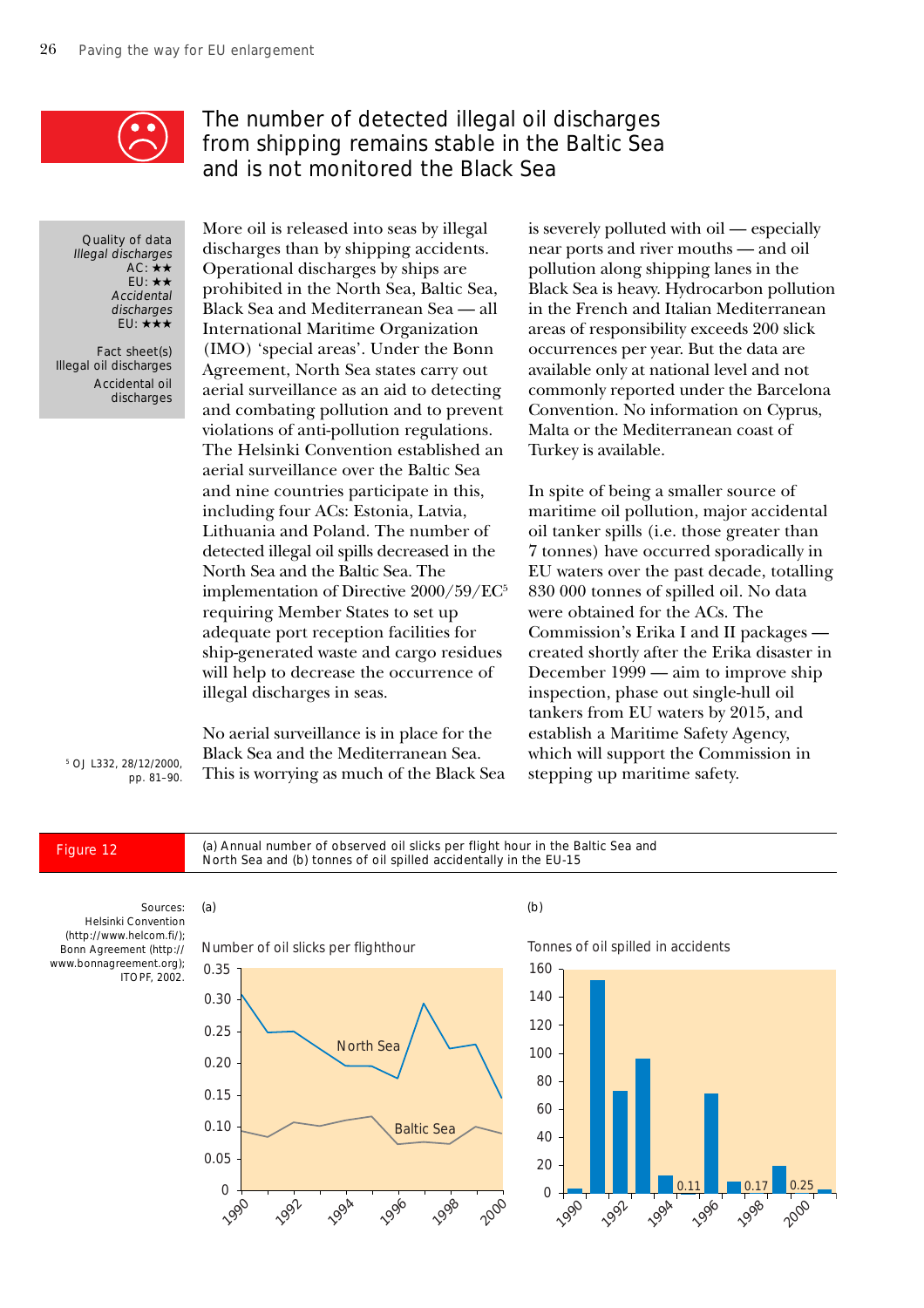# Numbers of end-of-life vehicles and used tyres are expected to grow significantly



The number of scrapped cars is expected to grow significantly throughout Europe, as growing welfare will enable more and more people to own cars, or to replace older vehicles with more modern ones. The increase in the number of scrapped cars is modelled to be steeper for the ACs than for the EU, as their vehicle fleet is growing more rapidly and more old vehicles are being scrapped following better inspection and maintenance programmes, and environmental or safety concerns.

Insufficient information is currently

available on the recycling performance of the different waste flows from scrapped cars within the EU or ACs. In the EU, the end-of-life vehicle directive (Directive  $2000/53/EC^6$ ) aims to improve recovery, reuse and recycling of cars, so as to minimise the final disposal of the increasing number of scrapped cars. For used tyres — one of the waste flows — some data exist. From these it appears that the EU is on track to meet the objective to abolish the landfilling of waste tyres by 2006. However a few EU countries still have to find alternative outlets for more than two thirds of their waste tyres to meet the target.

Quality of data End-of-life-vehicles  $AC: \star \star$ EU: ★★ Used tyres EU: ★

Fact sheet(s) End-of-life-vehicles Used tyres

6 OJ L 269, 21/10/2000 pp. 34–43.

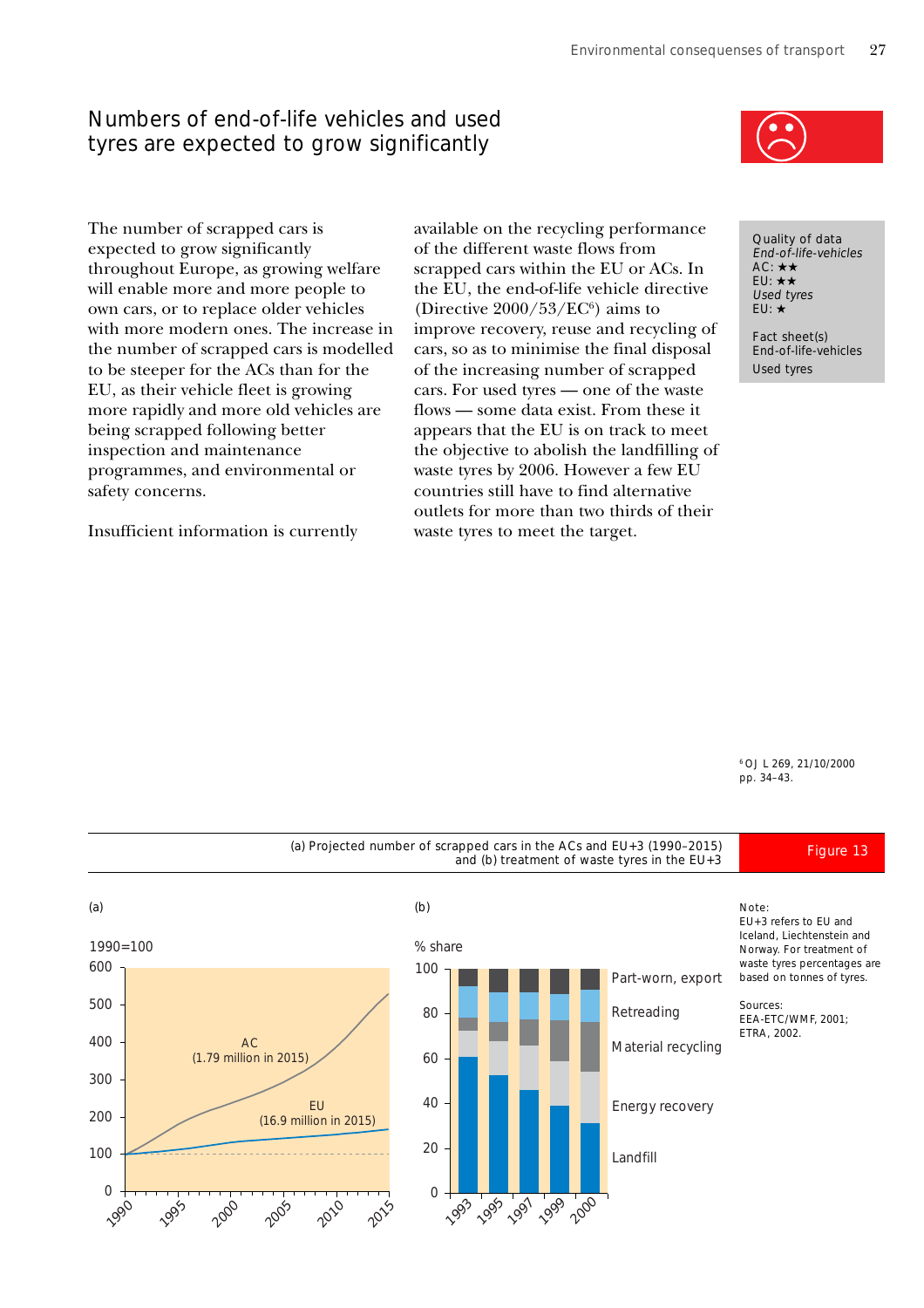# Are we getting better at managing transport demand and at improving the modal split?

The 'decoupling' of transport growth from economic growth and the shifting of traffic from road to rail, water and public transport are two important objectives of the sustainable development strategy. As a first step, the common transport policy aims to stabilise modal shares at 1998 levels by 2010. In the ACs as well as in the EU, however, transport growth is still closely linked to economic development, and is shifting to road and aviation rather than to rail and water.

The economic transition initiated in the ACs after the 1989 events led to a period of economic recession in the early 1990s, and transport volumes consequently dropped. War and changes in political circumstances in certain eastern European regions also had a significant impact on transport. Transport flows in the Baltic states, Bulgaria and Romania were constrained by the political changes in the former Soviet Union. Economies and traffic volumes in Hungary and Slovenia suffered from the 1991–95 and 1998–99 wars in the Balkan region.

Countries positioned closer to the EU and further away from these 'problem' and areas proved to be better capable of avoiding the economic consequences and subsequent collapse of their transport systems by altering their trade patterns. From 1994 onwards, both economy and transport volumes recovered (Figure 14). In the EU, passenger transport grew at around the same rate as GDP, whereas freight transport outstripped GDP growth.

The ACs had a much more favourable modal balance than the EU at the beginning of the 1990s, with rail having a dominant share. The subsequent rapid reform of the road sector, while railway operations deteriorated, has resulted in a significant shift away from rail. Equally important driving factors are the rapid increases in car ownership and investments that prioritise the building of road infrastructure. This risks pushing the system into the same unsustainable pattern as that in several EU countries.

Figure 14 Transport volumes, GDP and car ownership, 1990–99



GDP in 1995 prices. Freight transport includes road, rail and inland waterways. Data for ACs refers to Czech Republic, Estonia, Hungary, Latvia, Lithuania, Poland, Romania and Slovenia. Passenger transport (EU) includes car, bus/coach, rail, tram/metro and domestic, intra- and extra-European aviation. Data on road passenger transport in the ACs are scarce; car ownership is shown as a proxy-indicator.

### Sources:

UNECE, 2001a; Eurostat, 2002a; World Bank, 2002.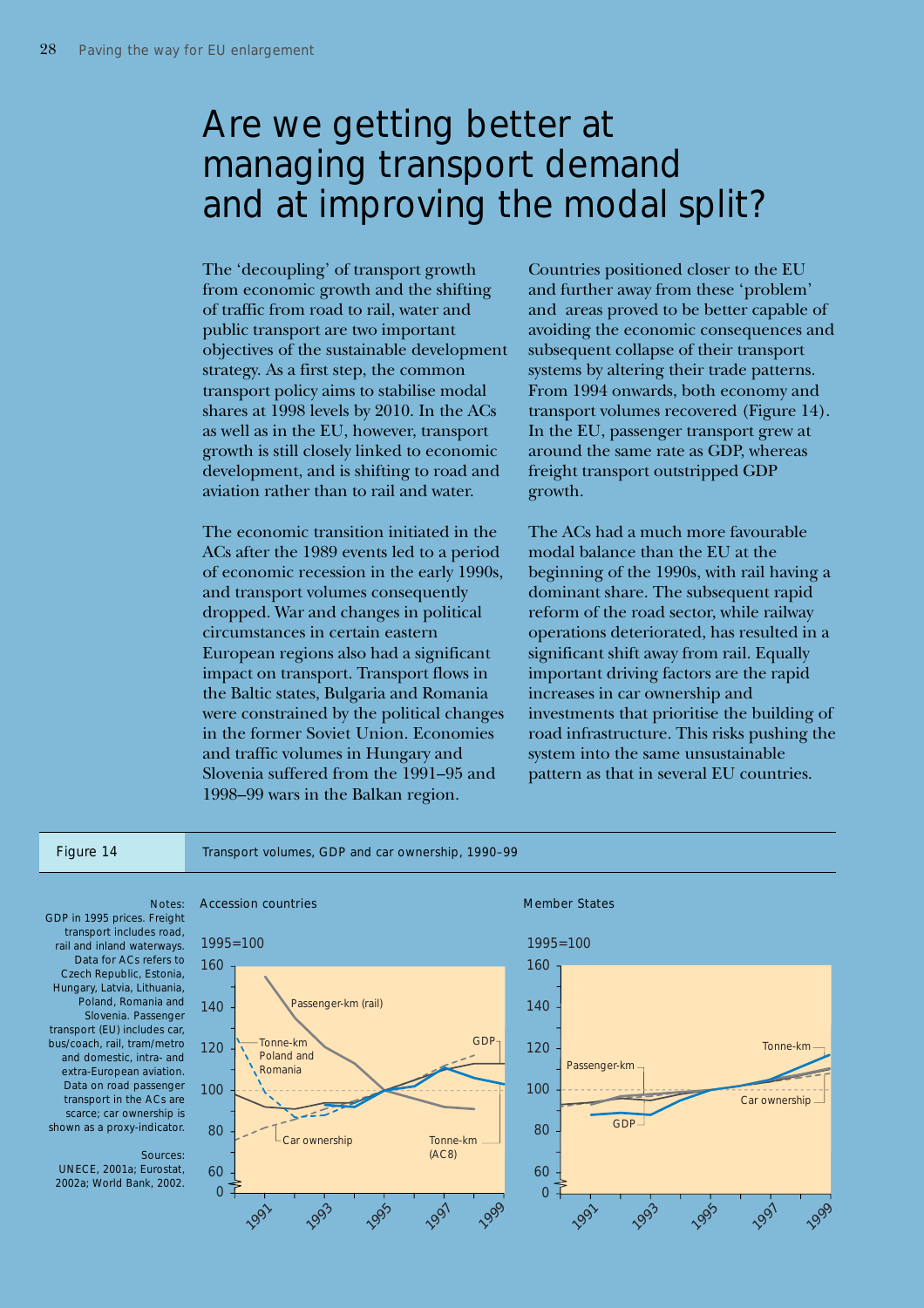# Freight intensity in the ACs is falling, but is still on average five times higher than in the EU

from the ACs were already twice as high as in 1990, and exports to the ACs were four times the 1990 level.

Freight intensity (tonne-km transported per unit of economic activity) is still on average five times higher in the ACs than in the EU. This can be explained by their different economic structure, generally focused on the earlier stages of the production cycle (processing of raw materials, heavy industry, production of intermediary products). Freight intensity is, however, decreasing in most ACs following structural changes in the economy (particularly over the first half of the past decade), such as the transition to a market economy and the shift towards more service-intensive economies and away from (transport-intensive) industry, and a further collapse of rail freight transport in the second part of the decade. Notable exceptions are the Baltic states, where freight intensity has risen, probably due to the excellent geographical position of these states as transit countries for freight transport to the Russian hinterland.



Quality of data  $AC: \star \star$ EU: ★★

Fact sheet(s) Freight transport

Freight transport volumes (road, rail and inland waterways) increased by 11 % between 1993 and 1999 in the ACs, while GDP increased by 24 %. While tonne-km growth was closely linked to economic growth after 1993, this link was broken in 1998, following a collapse of rail freight transport in the Czech Republic and Romania, related to a period of economic recession in both countries. In the EU, the link between economic growth and freight transport growth remains strong; freight volumes increased by 15 % while GDP grew by 16 % over the same period (Figure 14). In more recent years (1995–99) in the EU the growth rate of freight has even exceeded the GDP growth rate. This runs counter to the EU objective of decoupling transport growth from economic growth.

The opening of the borders between the ACs and the EU has to a great extent shifted transport flows from and to the former Soviet Union towards the EU and initiated a strong export traffic from the EU to the ACs. In 1998, EU imports



Tonne-km per 1 000 US dollars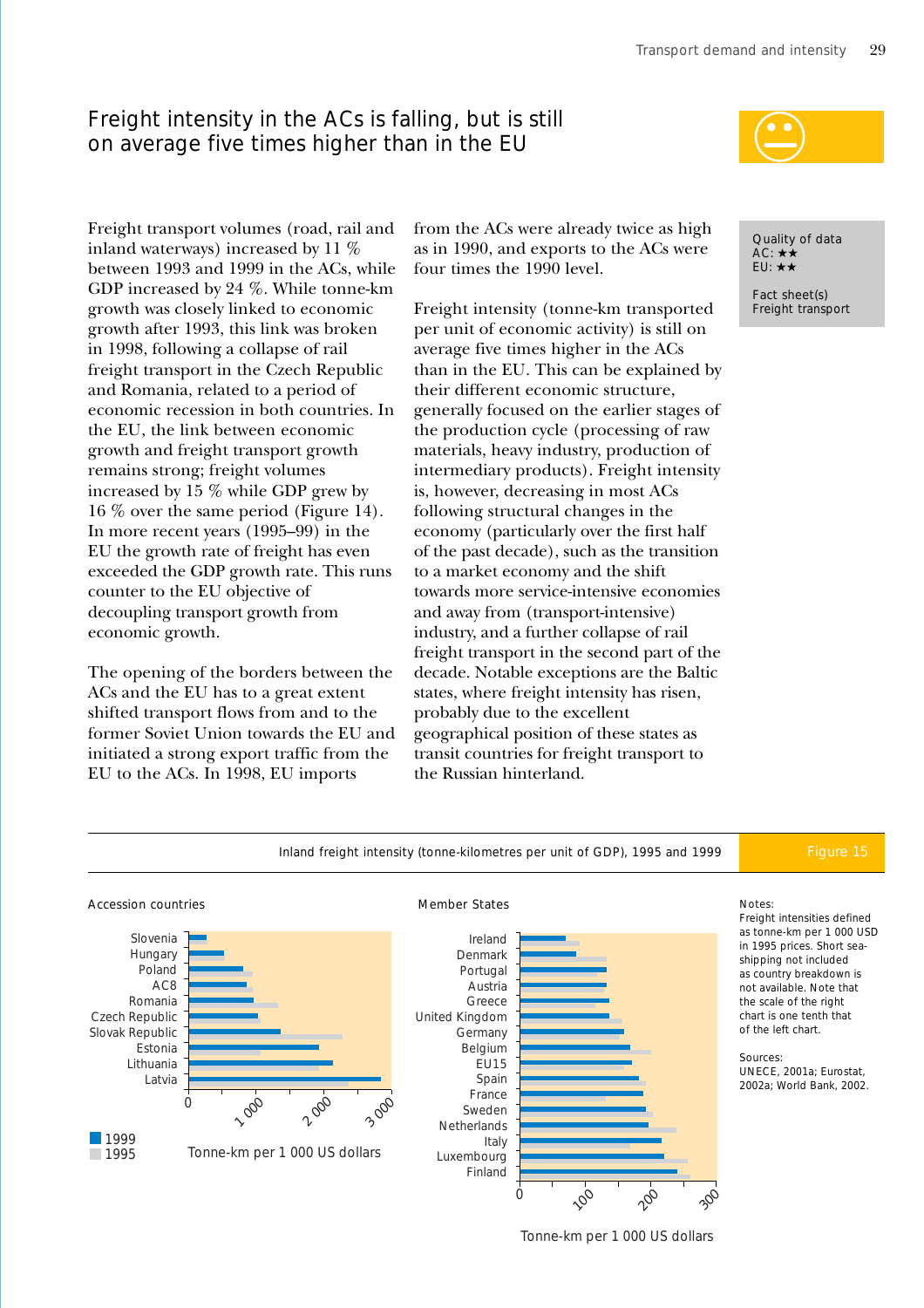

# Freight transport in the ACs is shifting to road, but the share of rail is still much larger than in the EU

Quality of data AC: ★★ EU: ★★

Fact sheet(s) Freight transport

The common transport policy aims at stabilising modal shares at 1998 levels by 2010, and at shifting traffic from road to rail and inland waterways from then onwards. For the EU this would require maintaining a 15 % rail share in road, rail and inland waterway freight transport.

In 1993, rail, with its 57 % share, was the most important inland freight transport mode in eight ACs7 . By 1999, this share had dropped to 43 % (ranging from 28 % in Hungary to 75 % in Latvia). This is, however, still a much better performance than in the EU, where rail's share in inland freight transport (excluding short sea-shipping and oil pipelines) reached only 15 % in the same year, ranging from 2 % in Greece to 44 % in Austria.

There are several reasons for the shift of freight transport towards road in the ACs. Formerly eastern-oriented trade relations have shifted towards the west. These new trade relations demand new trade routes. Road is more flexible and efficient in providing for these new trade patterns.

Road freight transport has already been liberalised to a great extent, while the market liberalisation process is lagging behind for the railway sector. Small, privately owned hauliers can react more flexibly to the change in trade relations than state-owned railway undertakings. Moreover, much of the rail (freight) infrastructure was (and sometimes still is) unsuitable for these new freight routes.

Short sea-shipping has been quite successful in the EU, at least up to 1996 (the last year that EU-wide statistics are available for this mode). Statistics on maritime shipping are lacking for the ACs, but trends in maritime port activity suggest growth in this mode since 1992, especially in Estonia and Latvia.

When including short sea-shipping, rail's share in the EU dropped from 10.4 % in 1991 to 8 % in 1999. Road haulage and short sea-shipping remain the main freight transport modes, with shares, respectively, of 43 % and 42 % of total tonne-km.

7 Czech Republic, Estonia, Hungary, Latvia, Lithuania, Poland, Romania and Slovenia.

Figure 16 Modal split in inland freight transport, 1999



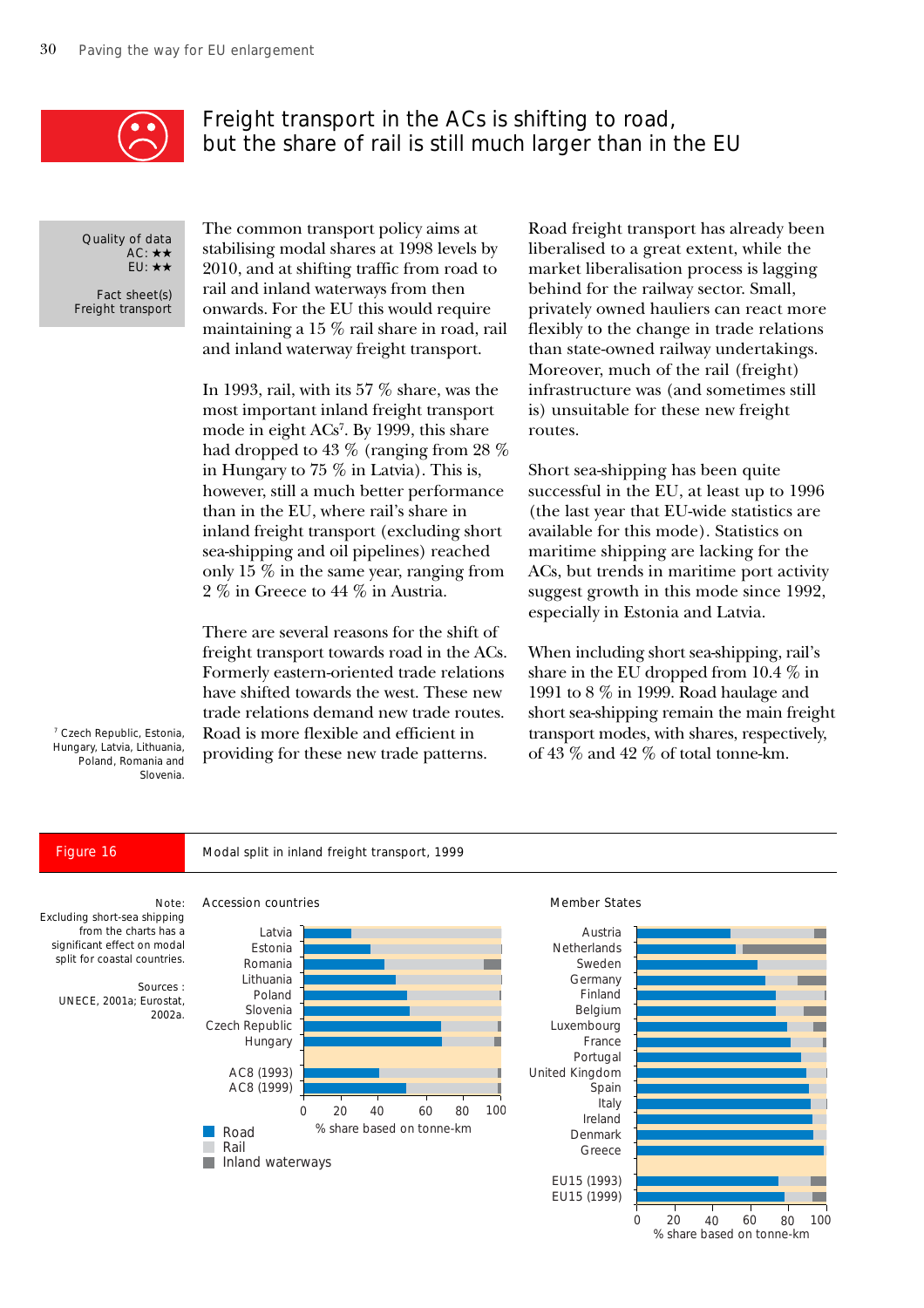# Passenger transport is growing in the ACs, but data are insufficient to quantify this

The common transport policy recognises that growth in passenger transport, as well as in freight transport, needs to be restrained to alleviate congestion problems and environmental pressures. Trends in passenger transport in the EU, as well as the ACs, seem to run counter to this objective.

Statistics on individual mobility by car are lacking for the ACs. However, rapidly growing car ownership levels, the decline in rail and public transport and the increase in transport energy consumption indicate dramatically growing car transport. For example, average car ownership in the ACs (excluding Turkey) increased from 146 per 1 000 inhabitants in 1990 to 223 in 1998<sup>8</sup>. Growth in car transport is highest in the ACs bordering on or near the EU, which are also those with the highest GDP per capita.

National and international air transport in the AC-10 has risen by 17 % since 1993 (no sufficient statistics available before 1993). Only Bulgaria and Romania show a decrease in the number of passenger-km by air.

In the EU, passenger transport increased by around 18 % between 1991 and 1999, remaining closely linked to economic growth. Rail transport grew by 8 % and bus/coach transport by 3 % over the same period. Aviation (national and international) is the fastest growing transport mode with a growth of 60 % since 1993.

Data on non-motorised mobility (walking and cycling) are extremely scarce for the EU as well as the ACs and need to be improved.

Quality of data Passenger transport AC: ★ EU: ★★ Size of the vehicle fleet AC: ★★★ EU: ★★★

Fact sheet(s) Passenger transport demand Size of the vehicle fleet

<sup>8</sup> If Turkey is included. the number of passenger cars per 1 000 inhabitants grew from 106 in 1990 to 161 in 1998. Turkey has a large population and low number of private cars.



### Notes:

Note that the scales used in the graphs are not equal. Passenger transport per capita by rail for AC-13, Estonia and Turkey refers to 1998. Car ownership for AC-13, Bulgaria and Turkey refers to 1998 data.

### Sources:

European Commission, 2001i; UNECE, 2001a; Eurostat, 2002a.



Change in rail use (passenger-km per capita) and car hange in rail use (passenger-km per capita) and car<br>ownership in ACs and EU between 1991 and 1999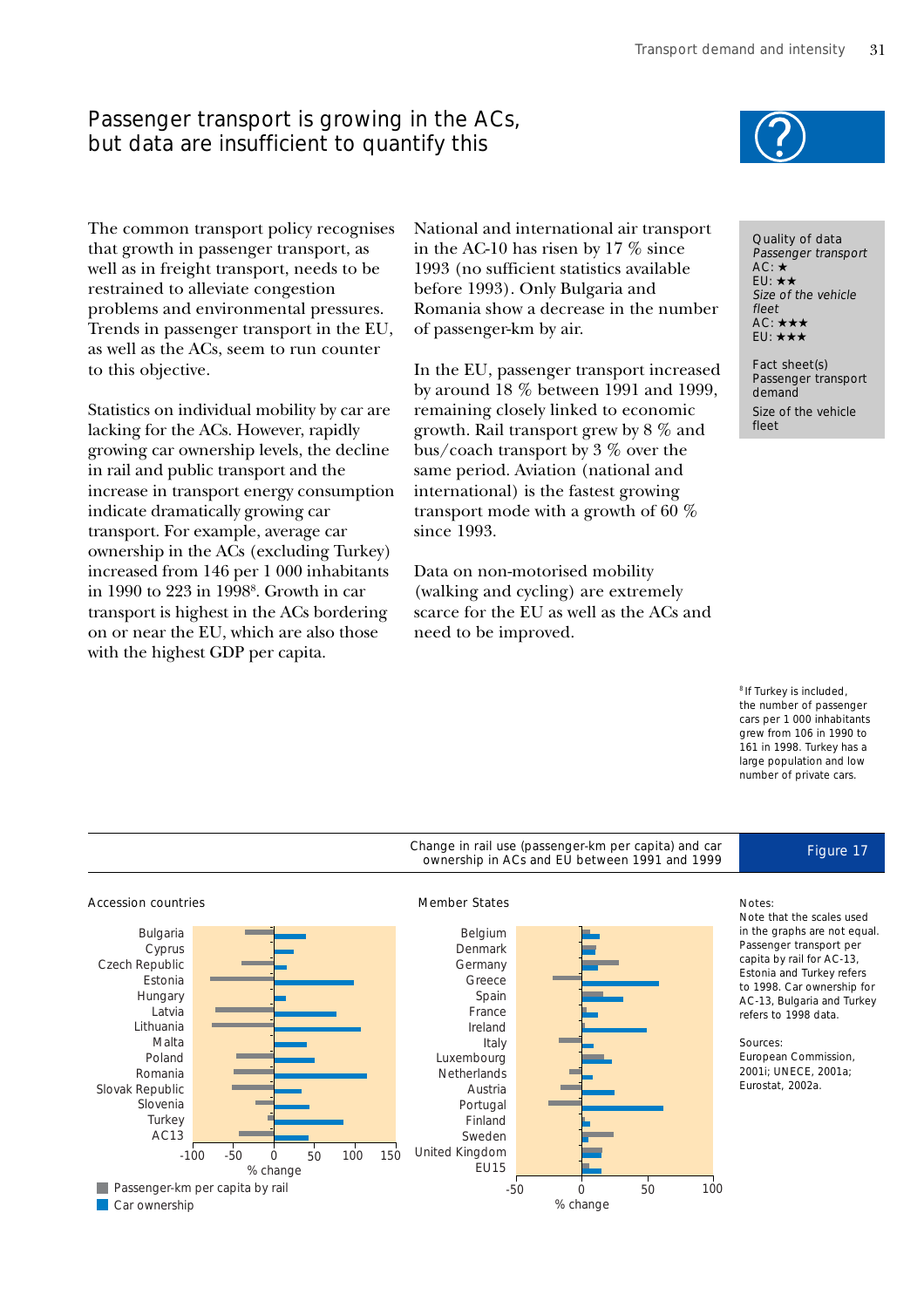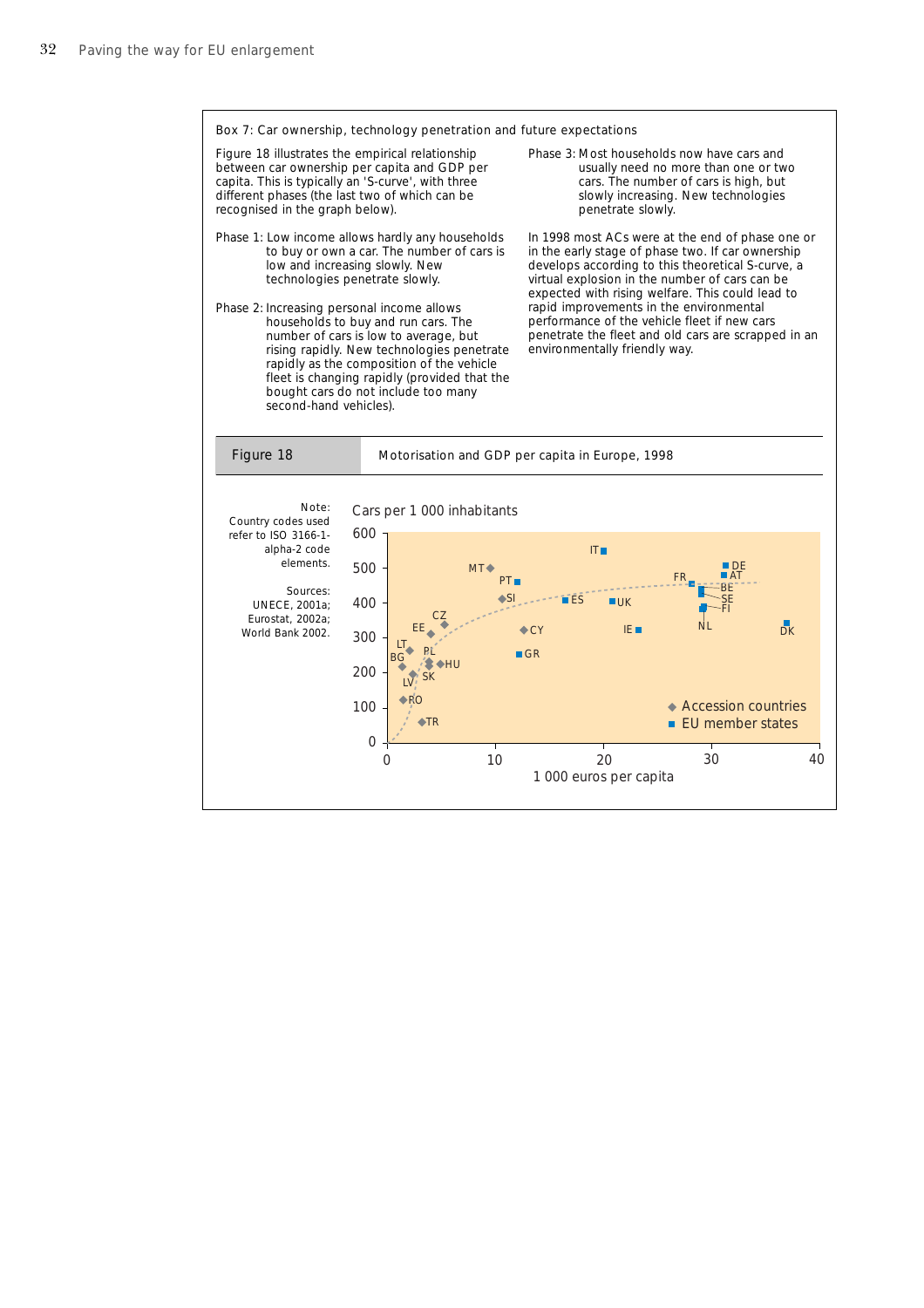# Passenger transport is shifting to road and air, but the share of rail in ACs is still well above the EU average

In the EU, the share of car use in passenger transport has remained more or less stable since 1990 (80.8 % in 1999). Passenger transport is shifting to air; domestic and intra-European aviation increased its share from 2 % to 3.1 %. The shares of public transport and rail dropped from 17.5  $\%$  to 16  $\%$ . These trends conflict with the common transport policy's stabilisation target.

Rail and public transport dominated the transport system in the ACs in the early 1990s. Data on passenger transport by car are available only for the Czech Republic and Hungary. In 1999, the share of car transport in total transport in the Czech Republic was 79 % and in Hungary 64 % (see Figure 19). Since these two countries are at the higher end of the scale of GDP per capita in the region, it can be assumed that the share of car transport is lower in other ACs.

Another indication of increased car use is the dramatic growth in car ownership in

the ACs. The link between car ownership and car usage seems to be stronger in the EU; the average annual mileage of passenger cars in the EU is around 21 000 to 22 000 km. In the Czech Republic, Hungary and Turkey (the only three countries for which data are available) this figure lies somewhere between 15 000 and 21 000. Differences in vehicle running costs, as opposed to the cost of vehicle ownership, and differences in road infrastructure capacity and quality between the EU and the ACs might explain these differences.

The under-financing of public transport and rail in the ACs, and the prioritisation of investments for road infrastructure upgrading or building, are an explanation of the shift towards car use. Deteriorating rolling stock and rail infrastructure has led to a decrease in the quality (in terms of frequency, comfort and availability) of public transport and rail. Combined with increases in fares, this makes these modes less attractive.



Quality of data Passenger transport AC: ★ EU: ★★

Fact sheet(s) Passenger transport demand

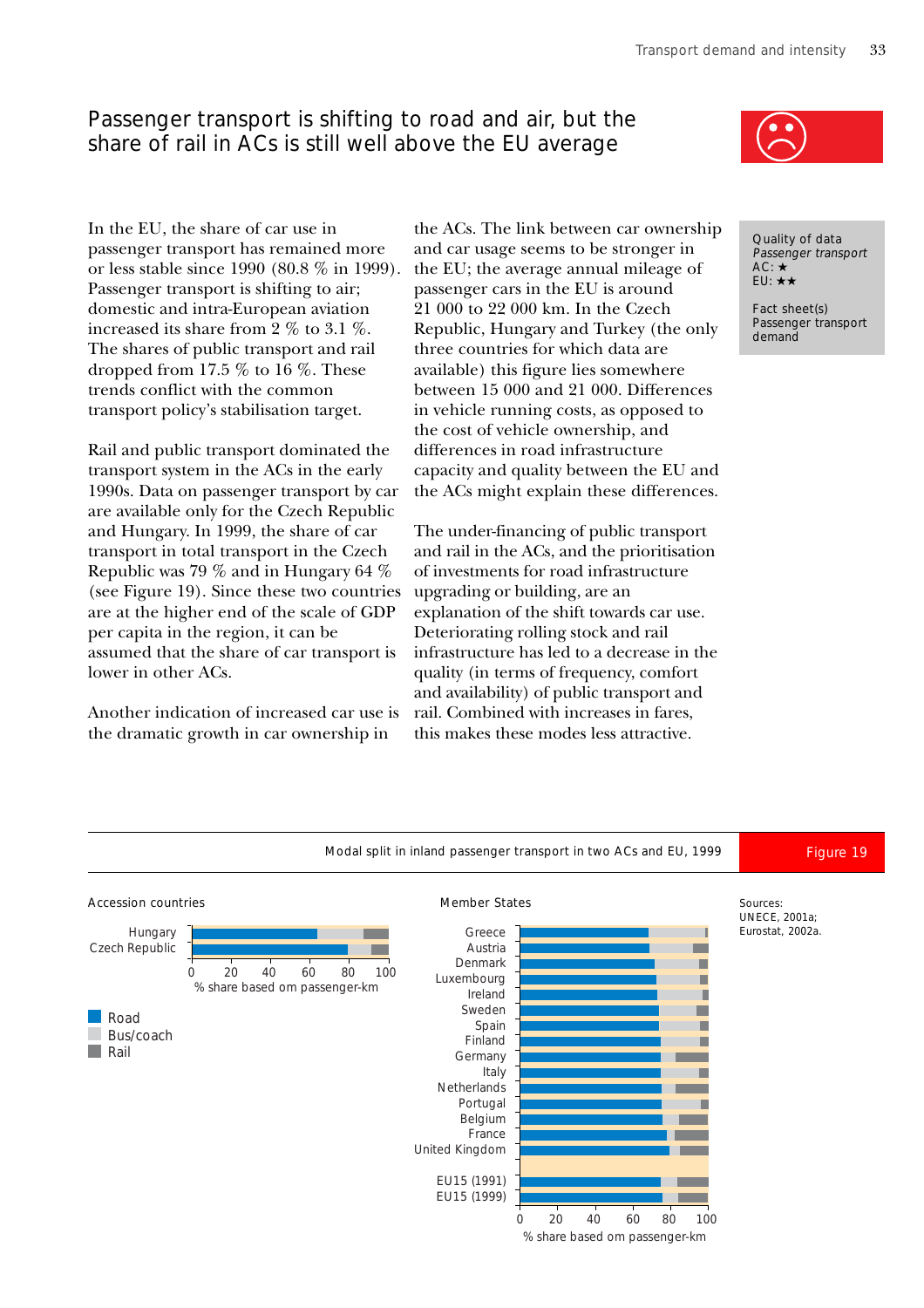# Are we optimising the use of existing transport infrastructure capacity and moving towards a better-balanced intermodal transport system?

A good quality multi-modal transport infrastructure network is an essential backbone for the economy and society. Clear EU policy objectives or targets, e.g. in terms of modal balance of infrastructure investments, are lacking however. The common transport policy considers the optimisation of the use of existing infrastructure capacity as a necessity for coping with future growth in traffic volume. The sustainable development strategy advocates 'giving priority, where appropriate, to infrastructure investment for public transport and for railways, inland waterways, short sea-shipping, intermodal operations and effective interconnection'. The sixth environmental action programme aims at promoting 'greener' land-use planning practices, in part through the implementation of strategic environmental assessment.

Statistics on infrastructure capacity and investments are poor. Trends in infrastructure lengths indicate that

infrastructure investments are shifting road density in the ACs towards that in the EU. While the motorway length in ACs is still less than one tenth of the EU's, it almost doubled between 1990 and 1999. In both regions the length of railways is decreasing. ECMT statistics for the period 1993–95 show that 47 % of invest-ments in the ACs were devoted to road and 42 % to rail, and 62 % and 29 % in the EU, respectively. More recent figures on funding by international banks also indicate a bias towards road in both regions.

The multi-modal trans-European transport network (TEN-T) is a major pillar of the common transport policy. By 2015, the network's extension to the east — the 'TINA' network — is planned to cover 20 924 km of railways and 18 638 km of motorways. An overall assessment of the transport, economic, social, environmental impacts and benefits of the TEN or the TINA has not yet been made.

Figure 20 Trends in transport infrastructure length in the ACs and EU, 1990-99

Road, excluding motorways, is based on AC-10 (excluding Czech Republic, Estonia and Turkey). Oil pipelines and inland waterways remained more or less stable and are therefore left out of the chart.

### Source:

UNECE, 2001a (and Eurostat, 2002a for gap-filling).



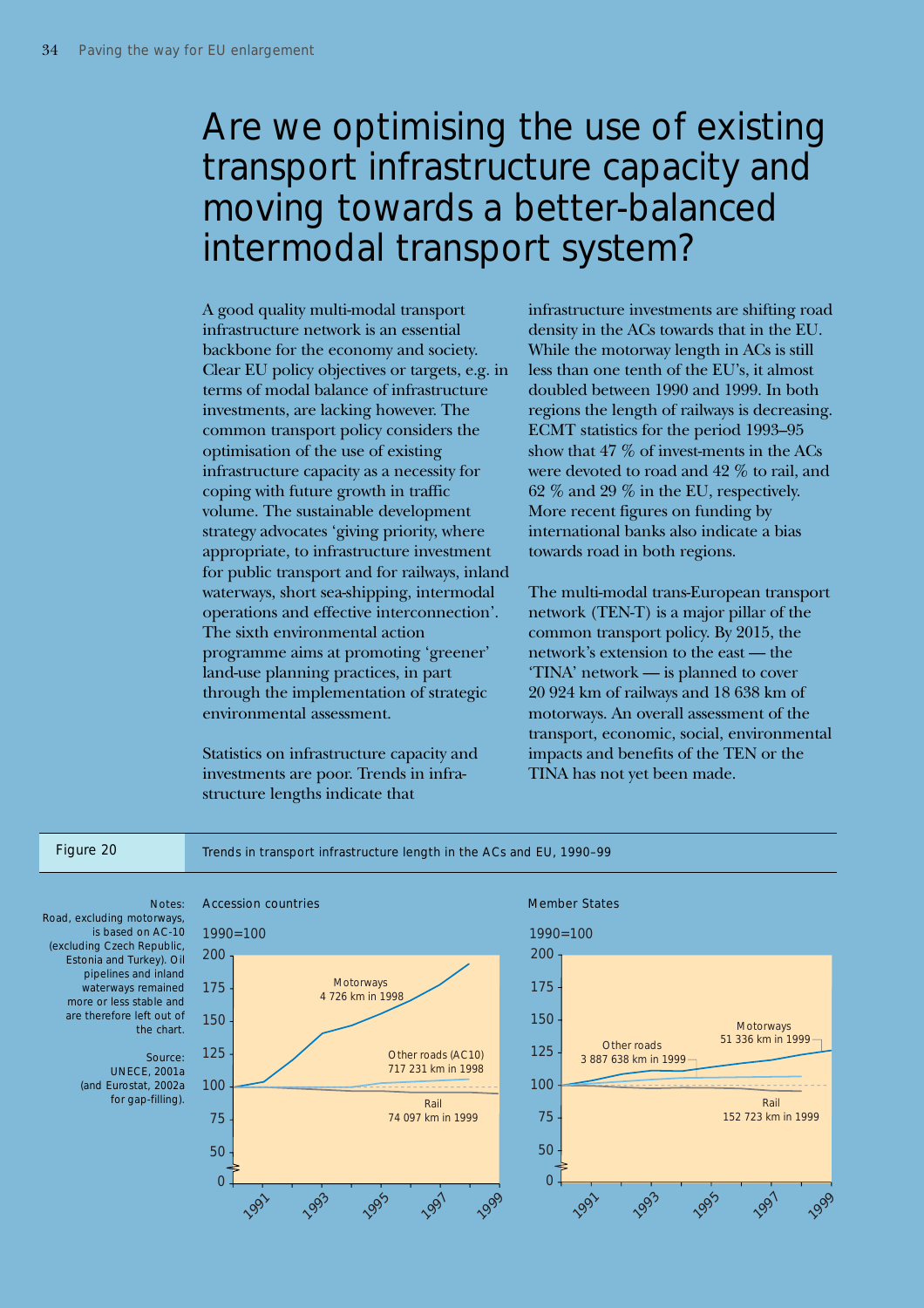# Motorway lengths have almost doubled in 10 years, but AC road density is still lower than in the EU



The EU road network (in terms of length of roads per unit of surface area) is about 39 % denser than that in the ACs. The motorway length in ACs is less than one tenth of the EU motorway length. Current infrastructure building strategies in the ACs seem geared towards closing this gap. Total motorway length in the ACs almost doubled between1990 and 1999 (2 300 km built), while EU motorway lengths increased by almost a third (12 000 km built) (Figure 20).

Railway density is around 7 % higher in the ACs than in the EU when expressed as length per capita, but around 18 % lower when expressed per unit of surface area. The length of operational railways decreased in the ACs (by 5 %) and in the EU (by around  $4\%$ ) between 1990 and 1999.

The development of the multi-modal trans-European transport network (TEN-T) is one of the major pillars of the common transport policy. The recently revised TEN-T guidelines

include measures to improve rail capacity, encourage short sea and inland waterway shipping and promote integration between air and rail (European Commission, 2001e). The building of the TEN road network is however running ahead of the railway network development. In 2001, only 2 800 km of high-speed railway lines were in service, and it is expected that the completion of the 12 600 km network will take until 2020.

The extension to the east of the TEN-T builds on the end report of the TINA process (transport infrastructure needs assessment) (TINA Senior Officials Group, 1999). The outline maps that have been developed on the basis of this report will be integrated in the TEN-T guidelines upon the countries' accession. By 2015, the TINA rail network is planned to extend to 20 924 km and the road network to 18 638 km (European Commission, 2001f).



Fact sheet(s) Capacity of infrastruckture networks

Length of roads and railways per surface area, 1998, EU and ACs Figure 21







### Notes:

Length of roads in Estonia and Turkey based on 1997 figures. Road length in Greece based on 1994 figures, and in Italy, the Netherlands and Portugal on 1997 figures. Railway density is for AC-11 only as no railway lines exist in Malta and Cyprus.

### Source: UNECE, 2001a.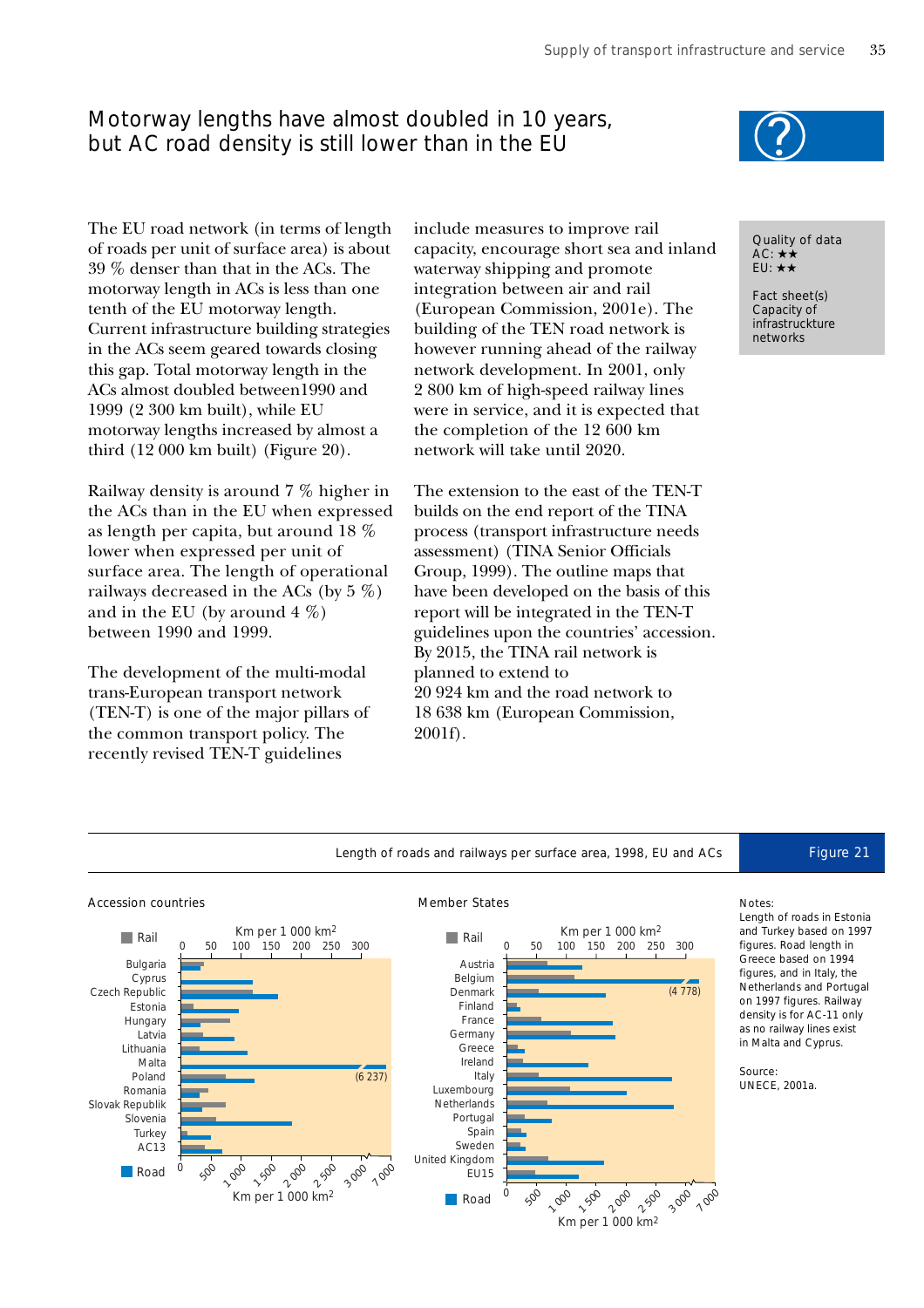

## The limited data on investments indicate a prioritisation of road investments

Quality of data AC: ★★ EU: ★★

Fact sheet(s) Infrastructure investments Transport investment policies in the EU have traditionally focused on extending infrastructure, particularly roads, as a response to increasing traffic demand. Better road networks, in turn, have further boosted road transport.

The few statistics available on transport infrastructure investments show that between 1993 and 1995 47 % of infrastructure9 spending in the ACs went to roads and 42 % to railways. In the EU, road received 62 % of total investment, and rail 29 %, i.e. a larger share than its share in transport volume. This has, however, not been sufficient to make rail flexible enough to meet new transport demands. Maintenance budgets are allocated mainly to railways in the ACs  $(54 \%)$  and to roads in the EU  $(72 \%)$ .

Figures on infrastructure funding by the European Investment Bank and the European Bank for Reconstruction and Development (Box 8) provide an indication of more recent investment

trends in the ACs, which are more in favour of road.

Between 1998 and 2000, the Phare programme contributed funding to 52 transport infrastructure projects in the ACs (for a total of EUR 120 million a year), 60 % of which were road projects (IEEP, 2001).

The ISPA (instrument for structural policies for pre-accession) is the European Community's financial instrument designed to assist 10 ACs to meet EU requirements in the fields of environment and transport. ISPA funding in the transport sector focuses on the extension and improvement of the TINA network. An initial estimate of the costs of construction and restoration of this network up to 2015 was EUR 91.5 billion, 48 % for the road network and 40.5 % for rail. In 2000 and 2001, the Commission approved EUR 6 billion ISPA funding, with 61 % going to transport projects, equally shared between rail and road (European Commission, 2001f).

<sup>9</sup> Including on roads, railways, maritime ports and airports.

Figure 22 Modal distribution of cumulative investments between 1993 and 1995 in transport infrastructure, ACs and EU

## 'New infrastructure' refers

to new construction, extension, reconstruction, renewal and major repairs; 'Infrastructure maintenance' refers to smaller repairs and standard maintenance. The graph showing accession countries refers to eight countries only (Czech Republic, Estonia, Hungary, Latvia, Lithuania, Poland, Romania and Slovak Republic). The three Member States

included are Belgium, the Netherlands and Sweden.

> Source: ECMT, 1999.

Billion euro (1995 prices)



### Notes: Eight accession countries Three Member States

Billion euro (1995 prices)

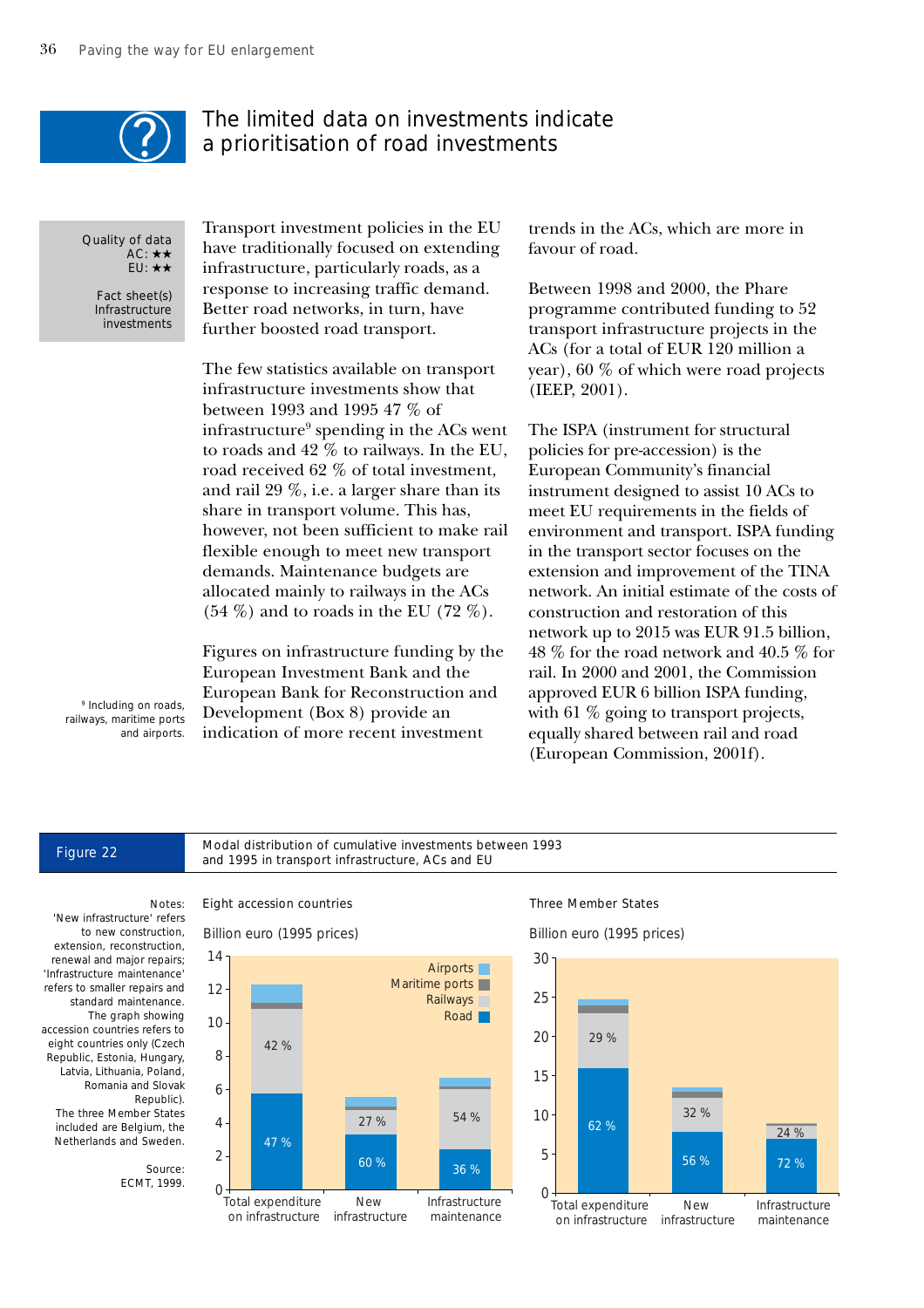### Box 8: Funding by the EIB and EBRD

An indication of more recent investment trends can tentatively be derived by looking at loans by the European Investment Bank (EIB) and investments made by the European Bank for Reconstruction and Development (EBRD). Even though these account for only a part of the total financing for transport infrastructure, funding by international banks is often a catalyst to attract funding from the private sector and other international financial institutions. Both the loans signed and the investments made by the EIB and EBRD incline towards road, in the

ACs as well as in the EU. Despite the EIB being an important contributor to almost all major railway investment projects in the ACs (EIB, 2001b), rail investments cover 24 % of all loans signed by the bank, compared with 59 % for road. The imbalance between road and rail investments has worsened in the ACs since 1995, when road transport volumes recovered rapidly and rail traffic continued to decline. Under these circumstances, funding for road improvements was probably easier to obtain than for rail.



infrastructure after floods (Czech Republic, Hungary and Poland), oil pipelines (Czech Republic and Slovak Republic), multimodal (road-rail) transport (Czech Republic) and improvement of navigation on the Sulina Canal in the Danube delta (Romania).

EBRD, 2002; EIB, 2001a; EIB, 2002.

Sources: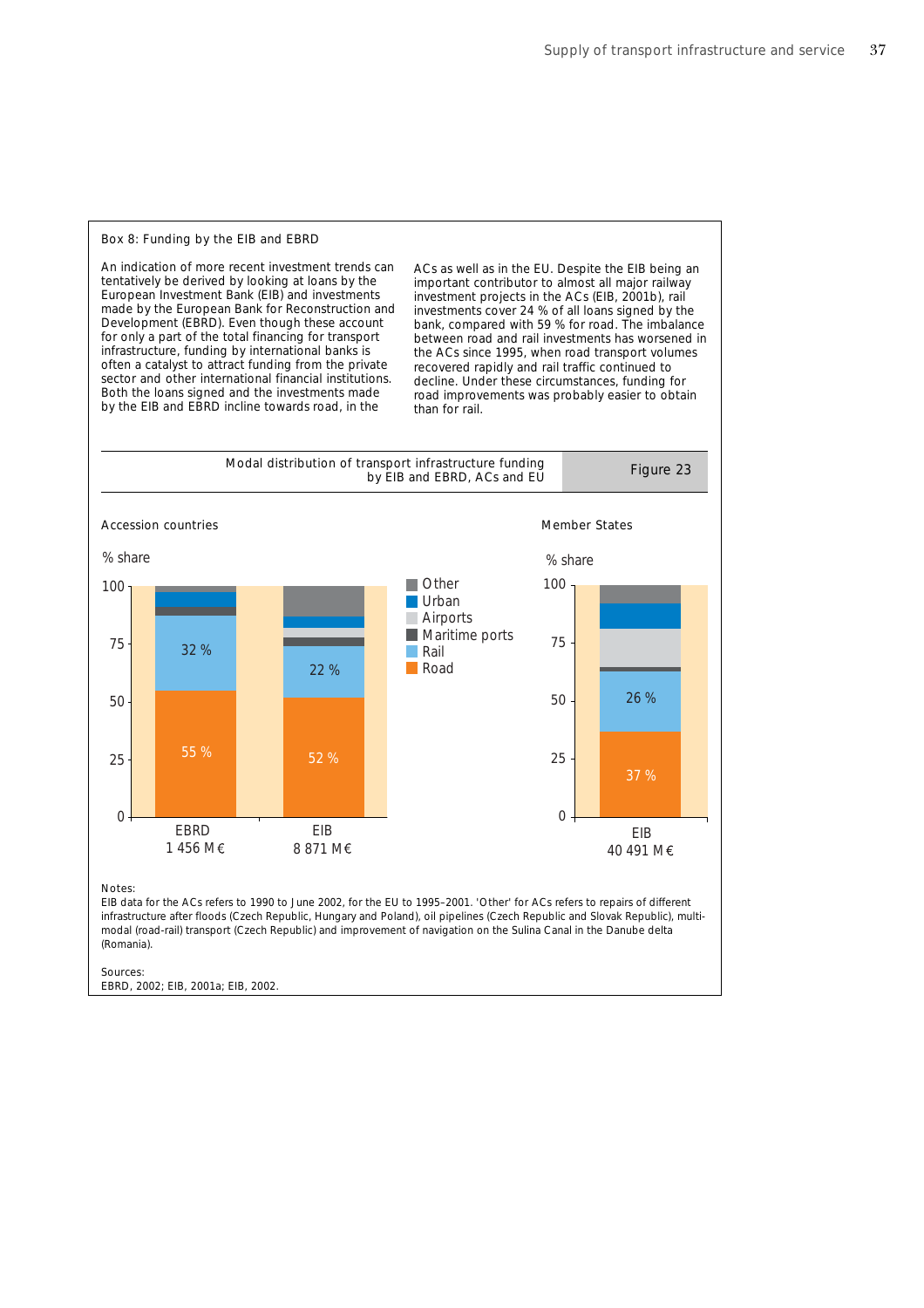# Are we moving towards a fairer and more efficient pricing system, which ensures that external costs are internalised?

Transport impacts such as accidents, air pollution, climate change and noise impose considerable costs on society. Internalisation of these costs through a restructuring — and where necessary an increase — of transport-related taxes and charges is one of the keys of the common transport policy's 'fair and efficient pricing' strategy.

In the EU, differentiation of taxes and charges currently concentrates on air pollution in the road sector and noise in the aviation sector. Few measures have yet been taken to internalise the costs of  $CO<sub>2</sub>$ emissions and of rail and road noise. An EU pricing framework is under development.

Not many instruments can be found in ACs that aim directly at internalising the external costs caused by transport users through their individual trips. Examples have been found only in Cyprus, the Czech Republic and Slovenia.

In the EU, tax differentiation between leaded and unleaded petrol has proved an effective instrument to help phase out leaded petrol. Five ACs are also giving such tax incentives, while three have (almost) taken leaded petrol from their markets. In Turkey, leaded petrol is, however, cheaper than unleaded. As in the EU, diesel is generally cheaper than petrol.

An increase in fuel prices and taxes could promote more energy-efficient driving. However, despite increases in the share of fuel taxes in the price of fuel, a reduction in pre-tax prices has led to cheaper fuel in real terms across the EU. In ACs the reverse is true: pre-tax fuel prices have increased, and taxes have decreased.

Data and information on transport costs and on internalisation of externalities are very scarce for the ACs. Significant efforts are needed to enable the TERM indicators in this area to be fully developed.

United Kingdom 4

| Table 2 | introduced in the ACs and EU | Total number of (non-fuel-related) internalisation measures |                      |              |
|---------|------------------------------|-------------------------------------------------------------|----------------------|--------------|
|         | <b>Accession countries</b>   |                                                             | <b>Member States</b> |              |
|         | <b>Bulgaria</b>              |                                                             | Austria              | 3            |
|         | Cyprus                       | 1                                                           | Belgium              | 3            |
|         | <b>Czech Republic</b>        | 1                                                           | <b>Denmark</b>       | 3            |
|         | Estonia                      |                                                             | Finland              | 3            |
|         | Hungary                      |                                                             | France               | $\mathbf{1}$ |
|         | Latvia                       |                                                             | Germany              | 5            |
|         | Lithuania                    |                                                             | Greece               |              |
|         | Malta                        |                                                             | <b>Ireland</b>       |              |
|         | Poland                       |                                                             | Italy                | 1            |
|         | Romania                      |                                                             | Luxembourg           | 1            |
|         | Slovak Republic              |                                                             | <b>Netherlands</b>   | 5            |
|         | Slovenia                     |                                                             | Portugal             | $\mathbf{1}$ |
|         | Turkey                       |                                                             | Spain                | 3            |
|         |                              |                                                             | Sweden               | 5            |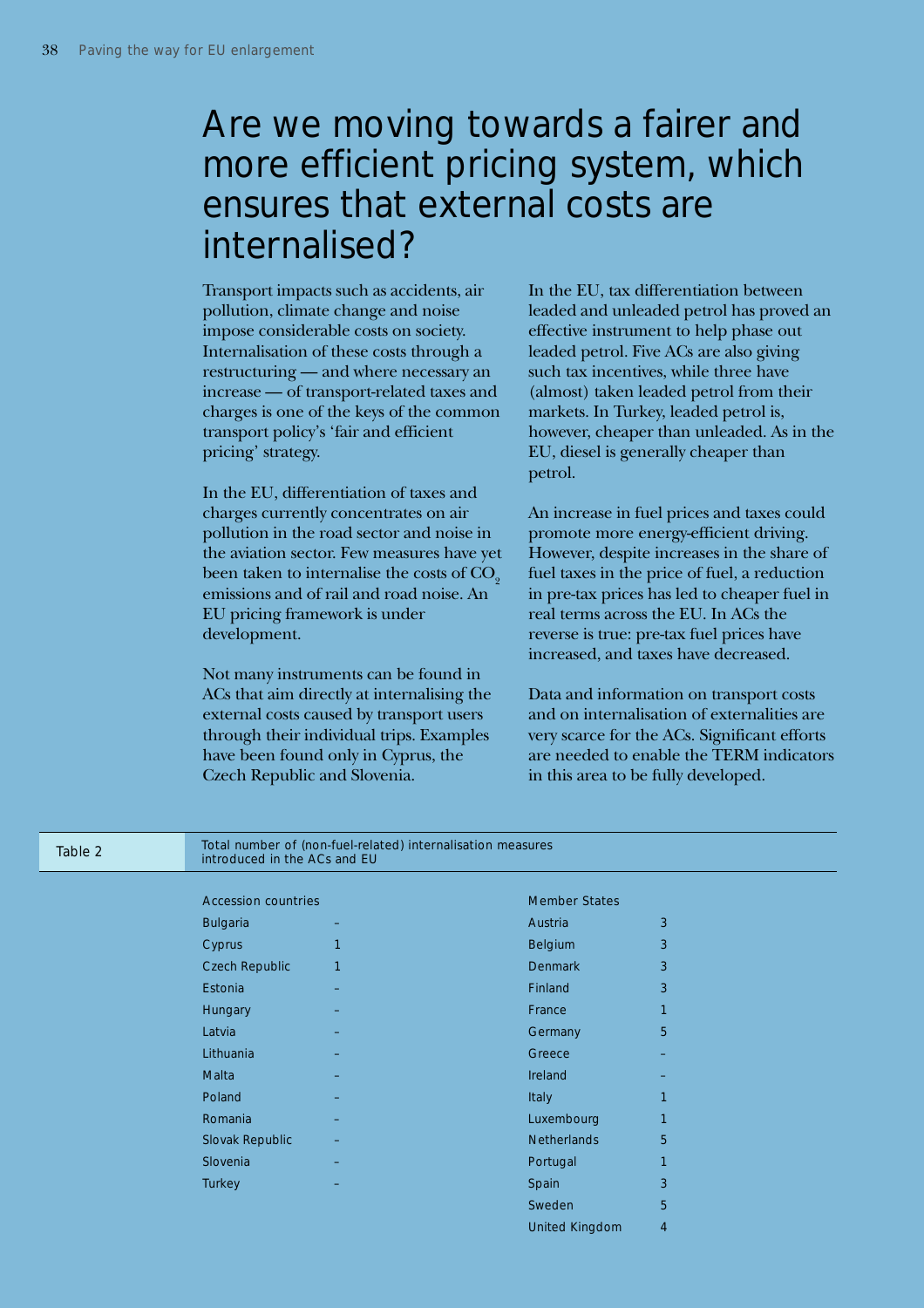# External costs of transport are not yet quantified for the ACs

Transport imposes significant costs on societies, as the impact of factors such as accidents, air pollution, climate change and noise nuisance result in increased expenditure on health care and economic losses (e.g. in terms of labour force, material damage, loss of nature resources). In the EU plus Norway and Switzerland (EU+2) external costs from transport were estimated at 8 % of GDP in 1995 (Infras/IWW, 2000). Car use causes the largest share of externalities (58 %), followed by heavy-duty vehicles (21 %). Road transport as a whole accounts for 92 % of external costs while the share of rail and water transport is very small.

The marginal external costs (see Box 9) — which form the best basis for the establishment of internalisation instruments — vary considerably between and within transport modes. They also depend heavily on the type of vehicle, the fuel used, and on the specific traffic situation. Hence, flexible pricing instruments are needed to internalise such costs in an effective way. Passenger cars, trucks and aviation have the highest external costs per transported unit. The shift of transport from rail and public transport towards road and aviation, long established in the EU and now also emerging in the ACs (see page 30 and 33), therefore also means that external costs per passengeror tonne-km are increasing.

Data on external costs in the ACs are currently lacking. As freight transport intensity in the ACs is four to five times higher than in the EU, it is expected that external costs, relative to GDP, are also fairly high in ACs, and increasing. The OECD — in cooperation with the Central European Initiative (CEI) — has commissioned a study to estimate the external costs for the CEI member  $countries<sup>10</sup>$ , using a similar estimation methodology as for the EU+2. This will in future allow a more in-depth comparison between externalities in the EU and the ACs.



Quality of data AC: not available EU: ★

Fact sheet(s) External costs of transport

10 Albania, Belarus, Bosnia-Herzegovina, Bulgaria, Croatia, Czech Republic, Former Yugoslav Republic of Macedonia, Hungary, Moldova, Poland, Romania, Slovak Republic, Slovenia, Ukraine.

Average external costs of transport by transport mode and cost category<br>
restion and uncovered parking costs). ELL Norway and Switzerland, 1995 (excluding congestion and uncovered parking costs), EU, Norway and Switzerland, 1995



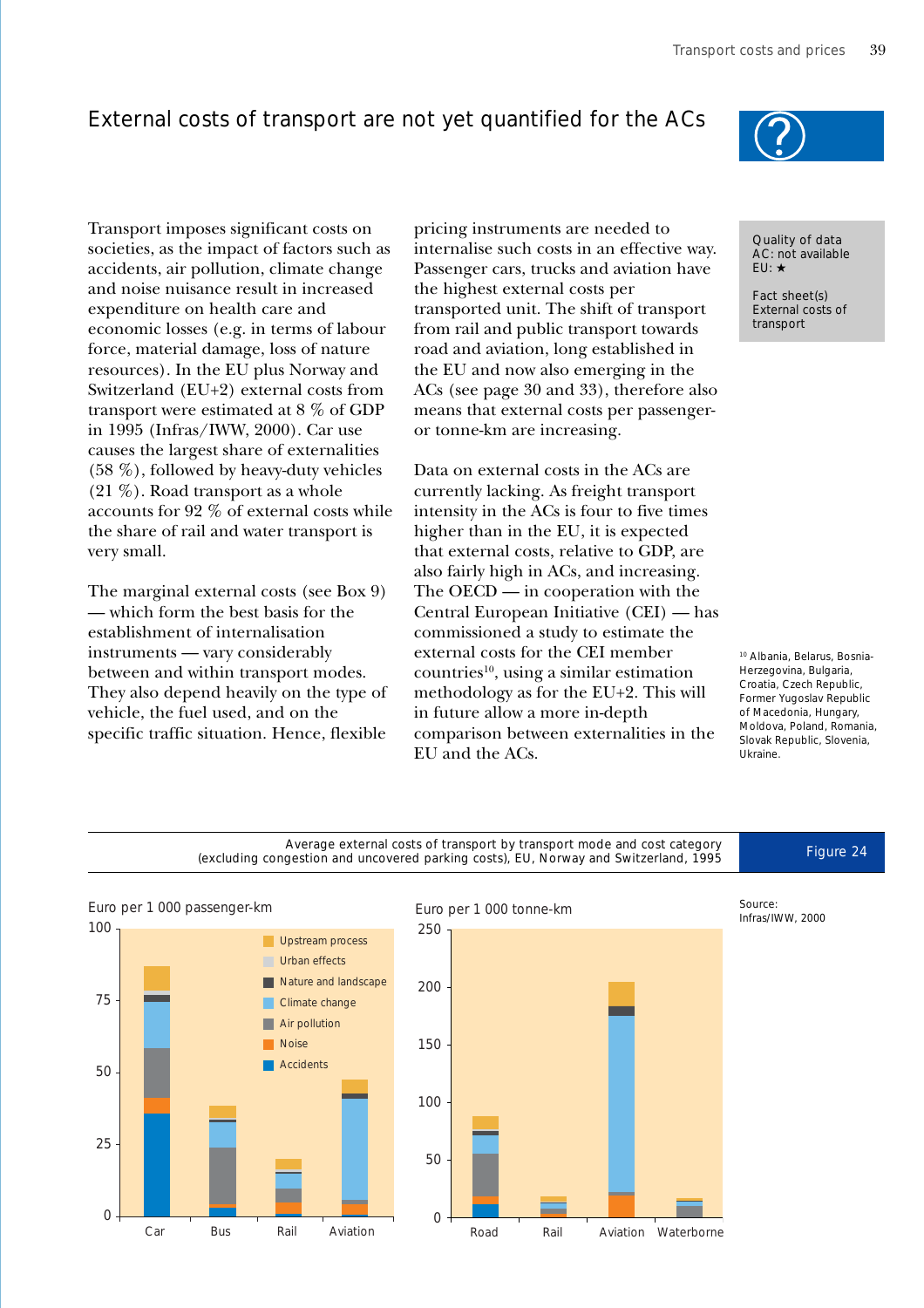

## Few internalisation instruments are in force in the ACs

Quality of data AC: ★ EU: ★

Fact sheet(s) Internalisation of external costs In the ACs, few market-based instruments are as yet being applied to internalise externalities (see Table 3). Slovenia applies a CO $_{\tiny 2}$  tax on motor fuels (diesel and petrol); Prague (Czech Republic) and Cyprus airports apply differentiated landing fees. Cyprus applies a 20 % increase in landing fee for evening and night flights. Road tolls are found in the Czech Republic, Hungary and the Slovak Republic, but these cannot be considered as measures to internalise environmental external costs.

Vehicle registration taxes and annual road taxes are commonly used in the ACs, but are less suitable as internalisation instruments, as they vary only according to the sale price, weight or engine capacity of the vehicle. Estonia, Hungary and Poland also have differentiated import duties for imported cars on the basis of the car's age and the presence or not of a catalytic converter (IEEP, 2001).

In the EU (Table 4), several countries have introduced certain internalisation instruments, though implementation still faces many barriers. Most instruments concentrate on air pollution

in the road sector and noise in the aviation sector. Excise duties on fuel for road transport already internalise CO<sub>2</sub> emissions. Few other measures have yet been taken to internalise the costs of  $\mathrm{CO}_\mathrm{2}$  emissions and of rail and road noise. Germany and the UK (London) are taking initiatives to restructure transport taxes and charges to better internalise external costs. The European Commission is developing a framework directive on infrastructure charging (see Box 9).

Differentiation of taxes on leaded and unleaded petrol is a good example of the effective use of market-based instruments to reduce the environmental impact of transport. In the EU this has helped phase out leaded petrol. Five ACs (Bulgaria, Latvia, Poland, Romania and Slovenia) levy higher taxes on leaded than on unleaded petrol. In Hungary, Lithuania and the Slovak Republic leaded petrol is no longer sold. In Turkey, leaded petrol is taxed less than unleaded. Both in the EU and the ACs tax incentives are emerging to promote the use of low or ultra-low sulphur fuels (Poland, Turkey and seven Member States).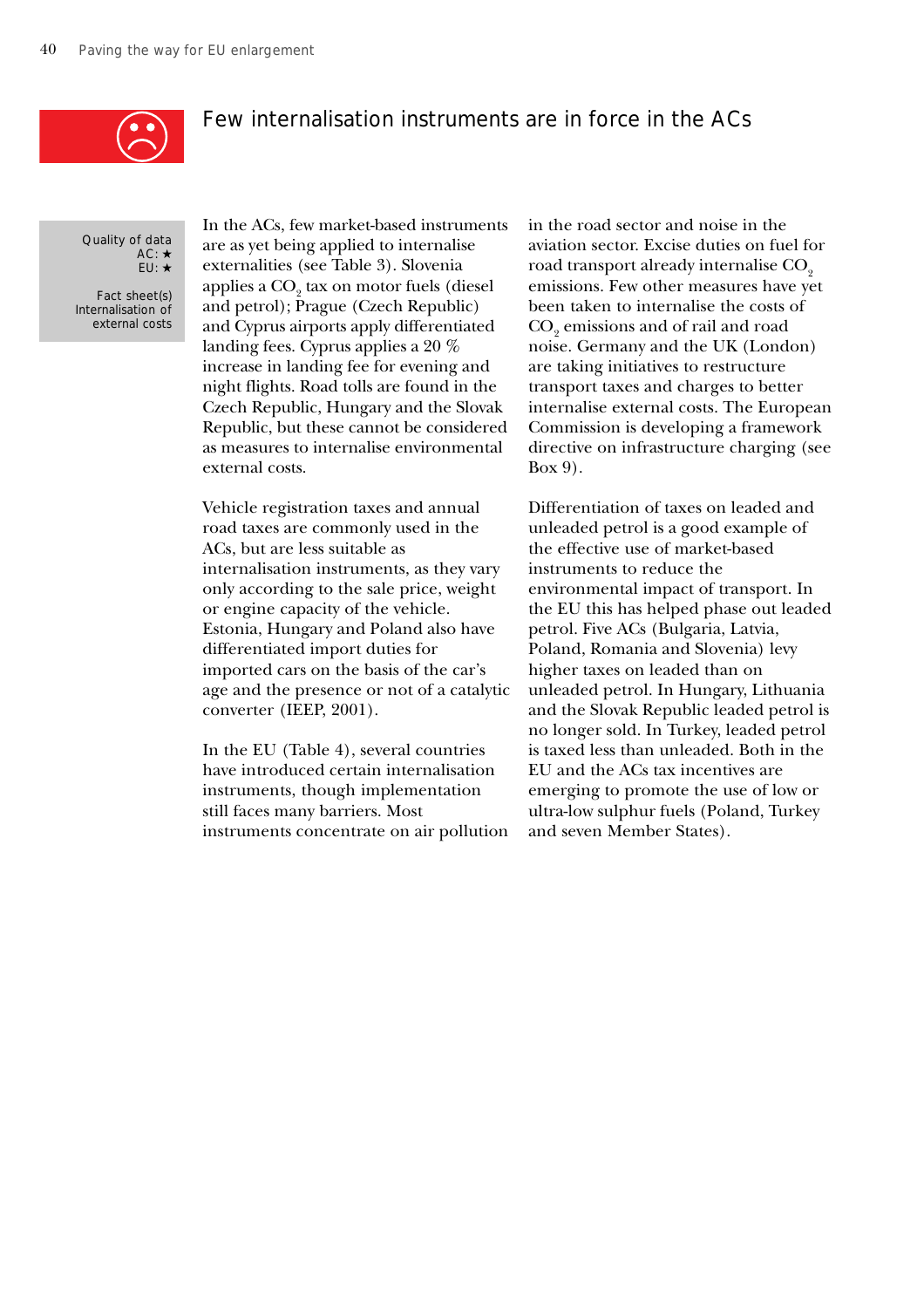|                                        |                                  |               |  |                |  |                   |      |                 |                              | Introduction of internalisation instruments in the ACs |                              | Table 3              |
|----------------------------------------|----------------------------------|---------------|--|----------------|--|-------------------|------|-----------------|------------------------------|--------------------------------------------------------|------------------------------|----------------------|
|                                        | Non fuel-related tax and charges |               |  |                |  |                   |      |                 | Fuel-related tax and charges |                                                        |                              |                      |
|                                        |                                  | Air pollution |  |                |  | CO <sub>2</sub>   |      |                 | Noise                        | Lower fuel tax                                         | Lower fuel                   | Carbon tax on        |
|                                        | Road<br>passenger freight        | Road          |  | Rail Water Air |  | Road<br>passenger | Rail | Road<br>freight | Aviation                     | for unleaded<br>petrol                                 | tax for low-<br>sulphur fuel | diesel and<br>petrol |
| Bulgaria                               |                                  |               |  |                |  |                   |      |                 |                              | ✓                                                      |                              |                      |
| Cyprus                                 |                                  |               |  |                |  |                   |      |                 | ✓                            |                                                        |                              |                      |
| Czech Republic                         |                                  |               |  |                |  |                   |      |                 | ✓                            |                                                        |                              |                      |
| Estonia                                |                                  |               |  |                |  |                   |      |                 |                              |                                                        |                              | ✓                    |
| Hungary                                |                                  |               |  |                |  |                   |      |                 |                              | $(\dot{\phantom{a}})$                                  |                              |                      |
| Latvia                                 |                                  |               |  |                |  |                   |      |                 |                              | ✓                                                      |                              |                      |
| Lithuania                              |                                  |               |  |                |  |                   |      |                 |                              | $(\dot{\phantom{a}})$                                  |                              |                      |
| Malta                                  |                                  |               |  |                |  |                   |      |                 |                              |                                                        |                              |                      |
| Poland                                 |                                  |               |  |                |  |                   |      |                 |                              | ✓                                                      | $\checkmark$                 |                      |
| Romania                                |                                  |               |  |                |  |                   |      |                 |                              | ✓                                                      |                              |                      |
| Slovak Republic                        |                                  |               |  |                |  |                   |      |                 |                              | $(\dot{\phantom{a}})$                                  |                              |                      |
| Slovenia                               |                                  |               |  |                |  |                   |      |                 |                              | ✓                                                      |                              |                      |
| Turkey                                 |                                  |               |  |                |  |                   |      |                 |                              |                                                        | $\checkmark$                 |                      |
| Note: (*) leaded petrol no longer sold |                                  |               |  |                |  |                   |      |                 |                              |                                                        |                              |                      |

### Box 9: Principles of internalisation

The main principles for internalisation are:

- the price of transport services should equal the marginal social (short-run) costs incurred;
- governments or public authorities should introduce policy instruments and measures to fully reflect these costs in the prices of transport services.

Implementation of these principles can be achieved through a combination of direct regulatory instruments (e.g. vehicle standards) and marketbased instruments such as taxes and charges, subsidies and tradable polluting permits. Such measures should encourage shifts to cleaner and safer vehicles and fuels, shift demand away from peak periods, promote safer driving and increase vehicle occupancy rates.

Market instruments are most effective when there is a direct link between the level of the levy and the actual (short-run) marginal external costs incurred by each individual trip. Fuel excise duties are a good example, because of their direct link with fuel consumption and  $CO<sub>2</sub>$  emissions. They are, however,

less suitable for addressing external effects (such as air pollution, noise, accidents and congestion) that depend on trip characteristics such as when and where. A kilometre charge — differentiated according to vehicle and trip characteristics — is generally considered to be the most appropriate internalisation instrument (CE, 1999).

The Commission is currently studying appropriate methodologies and is developing a framework directive on infrastructure charging (European Commission, 2001a). This will, as a first step, focus on road freight transport. In addition, the Commission (European Commission, 2002f) recommends that Community legislation could be submitted that would provide for:

- the gradual reduction of registration taxes to a low level, preferably with a view to their total abolition;
- the restructuring of annual circulation taxes and registration tax bases, in order to make these taxes more  $\mathrm{CO}_2$ -efficient and more consistent with the internal market.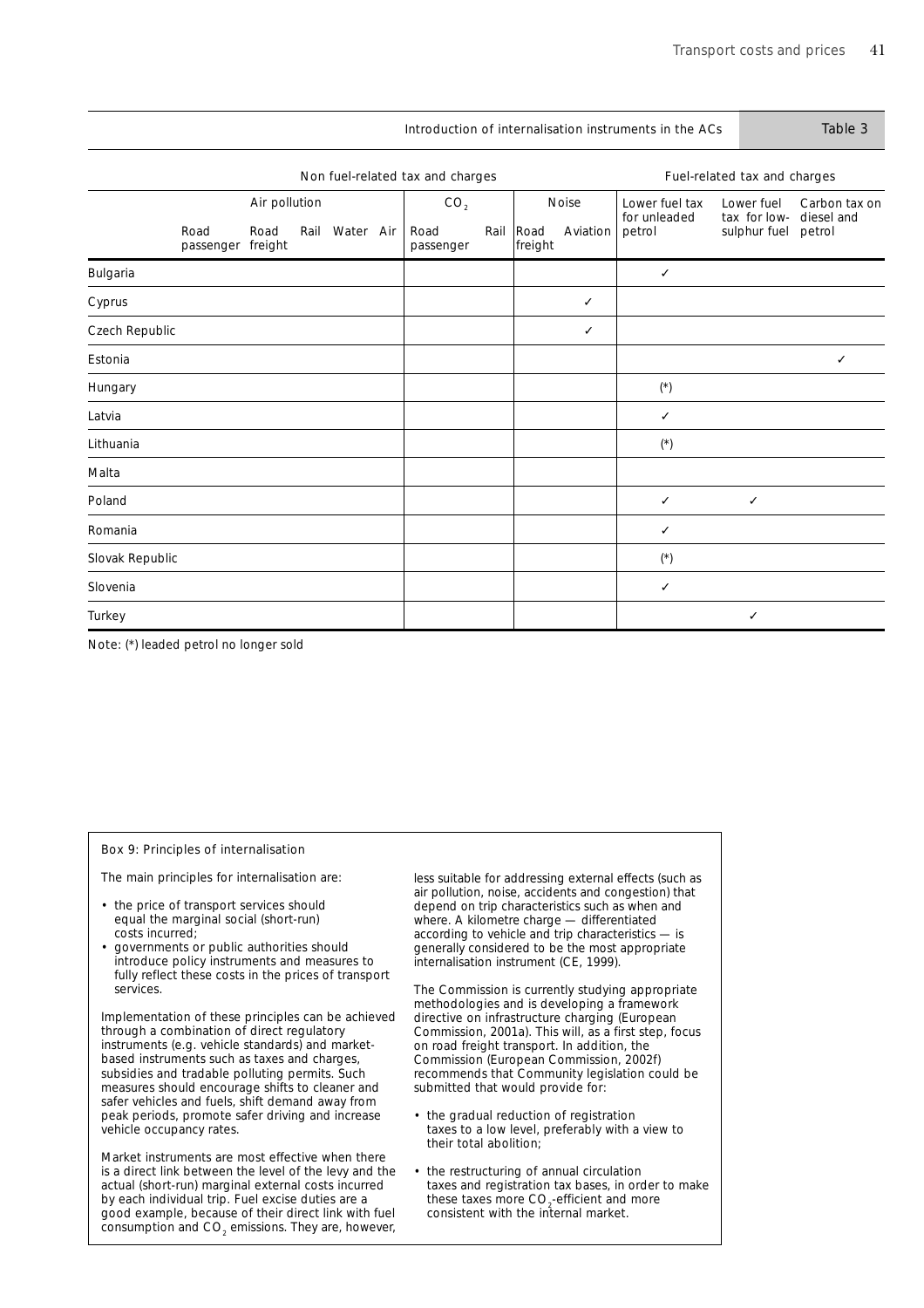| Table 4     | Introduction of internalisation instruments in the EU |                 |              |                                  |              |                   |              |                              |              |                                |                            |                             |
|-------------|-------------------------------------------------------|-----------------|--------------|----------------------------------|--------------|-------------------|--------------|------------------------------|--------------|--------------------------------|----------------------------|-----------------------------|
|             |                                                       |                 |              | Non fuel-related tax and charges |              |                   |              | Fuel-related tax and charges |              |                                |                            |                             |
|             |                                                       | Air pollution   |              |                                  |              | CO <sub>2</sub>   |              |                              | Noise        | Lower fuel tax<br>for unleaded | Lower fuel<br>tax for low- | Carbon tax on<br>diesel and |
|             | Road<br>passenger                                     | Road<br>freight | Rail         | Water Air                        |              | Road<br>passenger | Rail         | Road<br>freight              | Aviation     | petrol                         | sulphur fuel               | petrol                      |
| Austria     |                                                       | ✓               |              |                                  |              | ✓                 |              | ✓                            |              | $(\dot{\phantom{a}})$          |                            |                             |
| Belgium     | $\checkmark$                                          | $\checkmark$    |              |                                  |              |                   |              |                              | ✓            | $(\dot{\phantom{a}})$          | ✓                          |                             |
| Denmark     | $\checkmark$                                          | $\checkmark$    |              |                                  |              | $\checkmark$      |              |                              |              | $(\dot{\phantom{a}})$          | ✓                          |                             |
| Finland     |                                                       |                 | $\checkmark$ | $\checkmark$                     |              |                   | $\checkmark$ |                              |              | $(\dot{\phantom{a}})$          | $\checkmark$               | $\checkmark$                |
| France      |                                                       |                 |              |                                  |              |                   |              |                              | ✓            | $(\dot{\phantom{a}})$          |                            |                             |
| Germany     | $\checkmark$                                          | $\checkmark$    |              |                                  |              |                   | $\checkmark$ | ✓                            | $\checkmark$ | $(\dot{\phantom{a}})$          | ✓                          |                             |
| Greece      |                                                       |                 |              |                                  |              |                   |              |                              |              | ✓                              |                            |                             |
| Ireland     |                                                       |                 |              |                                  |              |                   |              |                              |              | $(\dot{\phantom{a}})$          |                            |                             |
| Italy       |                                                       |                 |              |                                  |              |                   |              |                              | ✓            | $(\mathbf{^{\star}})$          |                            | ✓                           |
| Luxembourg  |                                                       | ✓               |              |                                  |              |                   |              |                              |              | $(\dot{\phantom{a}})$          |                            |                             |
| Netherlands | $\checkmark$                                          | ✓               |              | $\checkmark$                     |              | $\checkmark$      |              |                              | ✓            | $(\dot{\phantom{a}})$          | ✓                          |                             |
| Portugal    |                                                       |                 |              | ✓                                |              |                   |              |                              |              | $(\dot{\phantom{a}})$          |                            |                             |
| Spain       | ✓                                                     | $\checkmark$    |              |                                  | ✓            |                   |              |                              |              |                                | $(\dot{\phantom{a}})$      |                             |
| Sweden      | $\checkmark$                                          | $\checkmark$    |              | $\checkmark$                     | $\checkmark$ |                   |              |                              | ✓            | $(\dot{\phantom{a}})$          | ✓                          |                             |
| UK          |                                                       | ✓               |              | ✓                                |              | ✓                 |              |                              | ✓            | $(\mathbf{^{\star}})$          | ✓                          |                             |

Note: (\*) leaded petrol no longer sold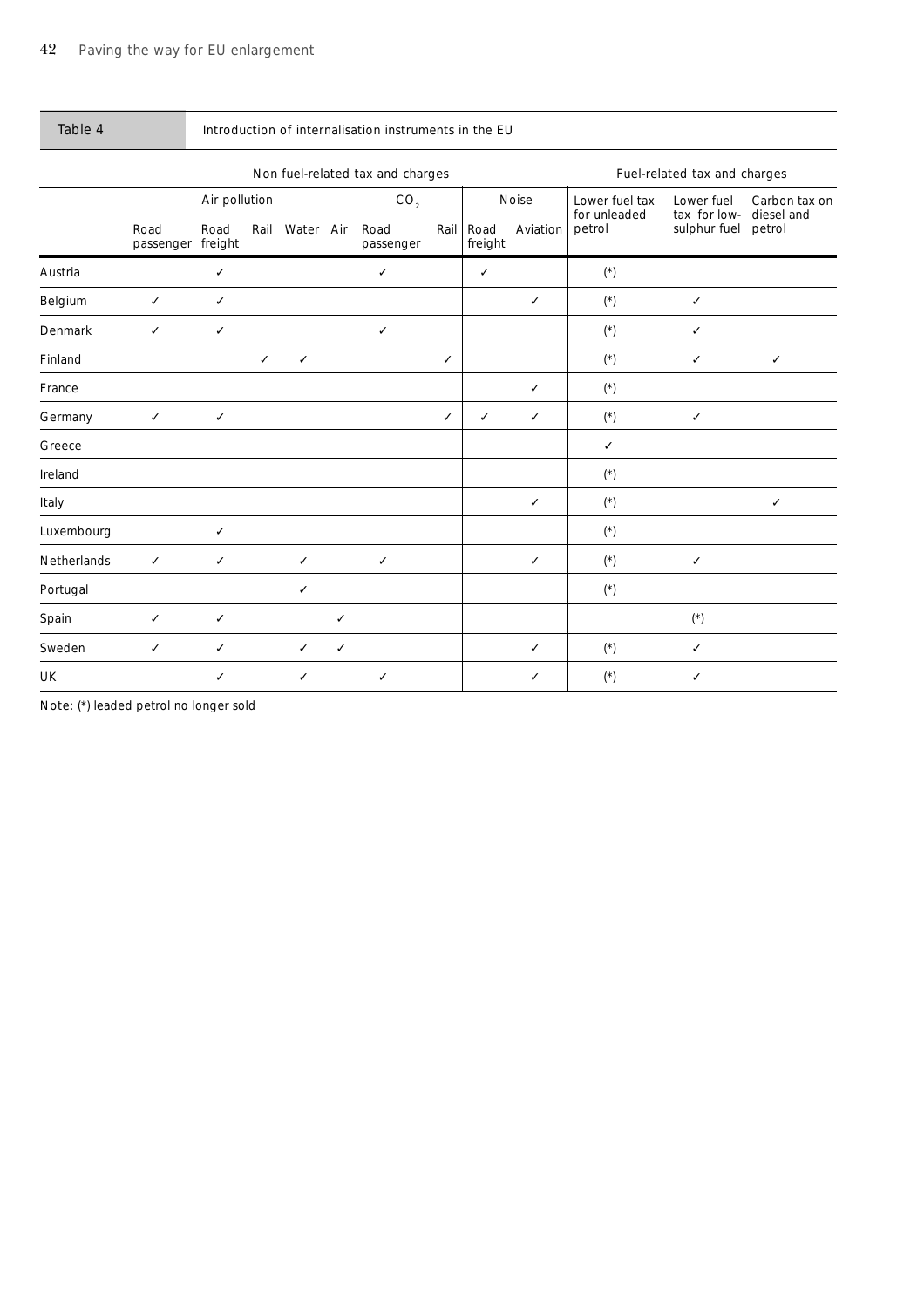# Trends in fuel prices are not encouraging the use of more fuel-efficient transport modes

become smaller. Petrol has become about 15-20 % cheaper, diesel about 10 % more expensive, primarily due to higher diesel taxes. In rail transport, fuel taxes are much lower. Inland and maritime shipping and aviation pay no fuel tax at all.

Data for the ACs are scarce, which hinders any analysis. Data for the Czech Republic, Hungary, Poland and Turkey show that in these countries average fuel prices dropped between 1993 and 1998 (only diesel is shown in the graph below). During this period, the average disposable income in the four countries began to rise. Hence, the development of fuel prices did not give a stimulus for transport modes other than road. Since 1998, fuel prices (inflation-corrected averages) have increased sharply, and now slightly exceed (by 2–3 %) the high level in 1992–93. Diesel is about 15 % cheaper than unleaded petrol and has a 7 % lower tax rate.



Quality of data AC: ★ EU: ★★★

Fact sheet(s) Fuel prices and taxes

Fuel prices are a mix of market price and taxes (excise + VAT), and fuel taxes are the simplest method for governments to influence prices. However, there is a relationship between the price set by the fuel producer and the excise duty imposed. The UK, for instance, has the highest excise duty for unleaded and the lowest cost price of EU Member States. Portugal has the lowest excise duty (with Greece) but the highest cost price. Thus tax policies to influence fuel choice can be offset by producers adjusting their selling price accordingly.

The inflation-corrected EU average price of road fuel in January 2002 was about 5–10 % lower than in the first half of the 1980s. However, some incentives have been given to reduce total fuel consumption and  $CO<sub>o</sub>$ emissions, because the share of taxes in the fuel price has increased. The price differential between petrol and diesel has



Four accession countries and the Member States Moment of the Member States Note:





Chart for EU refers to the weighted average price of unleaded petrol and diesel, based on sales figures. As sales figures are not available for the ACs (Czech Republic, Hungary, Poland and Turkey), only diesel is shown. Note also the difference in time period between the two charts.

### Sources:

IEA, 2001b; Eurostat, 2002b.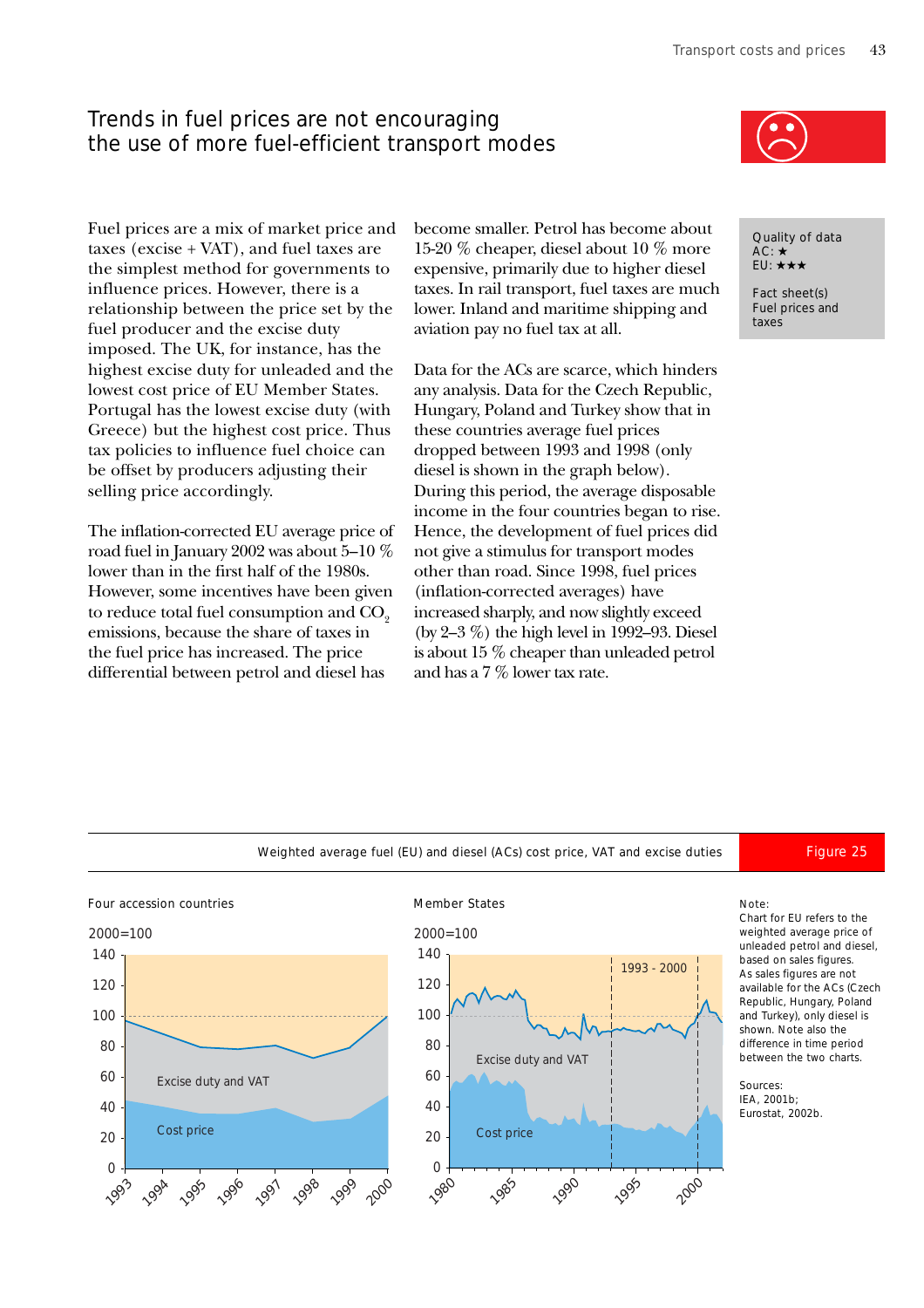# How rapidly are cleaner technologies being introduced and how efficiently are vehicles being used?

In the EU, environmental regulations and voluntary agreements with the car manufacturing associations have resulted in significant decreases in emissions per tonne- or passenger-km for road vehicles. No recent EU-wide data exist on the performance of other modes. The integration of EU standards on fuels and vehicles into the ACs' national legislation is likely to lead to a similar improvement in the environmental performance of new vehicles. Data on specific emissions which are necessary to support such an assessment — are lacking, however.

The dramatic growth of the car fleet in the ACs must also have significantly influenced its composition (e.g. average age). Again, detailed statistics are not available. The effect of this changing composition on the environmental performance of the entire passenger car fleet is unknown, but probably positive. Obsolete vehicles are being scrapped and replaced by newer models complying with higher environmental standards, which resulted in stable emissions from road transport in

the second half of the 1990s despite the explosive growth in the numbers and usage of cars.

In 1996, the Member States were on average probably five to six years ahead of ACs in respect of technology penetration in the passenger car fleet. Per capita, the emission of  $\mathrm{NO}_{\mathrm{x}}$  by transport in the ACs was half that in the EU, while transport energy consumption in the ACs was less than a third of that in the EU. This illustrates that the EU — while using more energy per person — is more advanced in the use of cleaner fuels and vehicles. In some cases, however, ACs performed better than Member States.

No data are available for transport energy efficiency in the ACs, but statistics for the EU show that the average energy efficiency of all transport modes, except rail, improved slightly between 1990 and 1999. With gradual fleet renewal, a similar development in energy efficiency is expected for the ACs, provided that old vehicles are disposed of and replaced by newer ones.

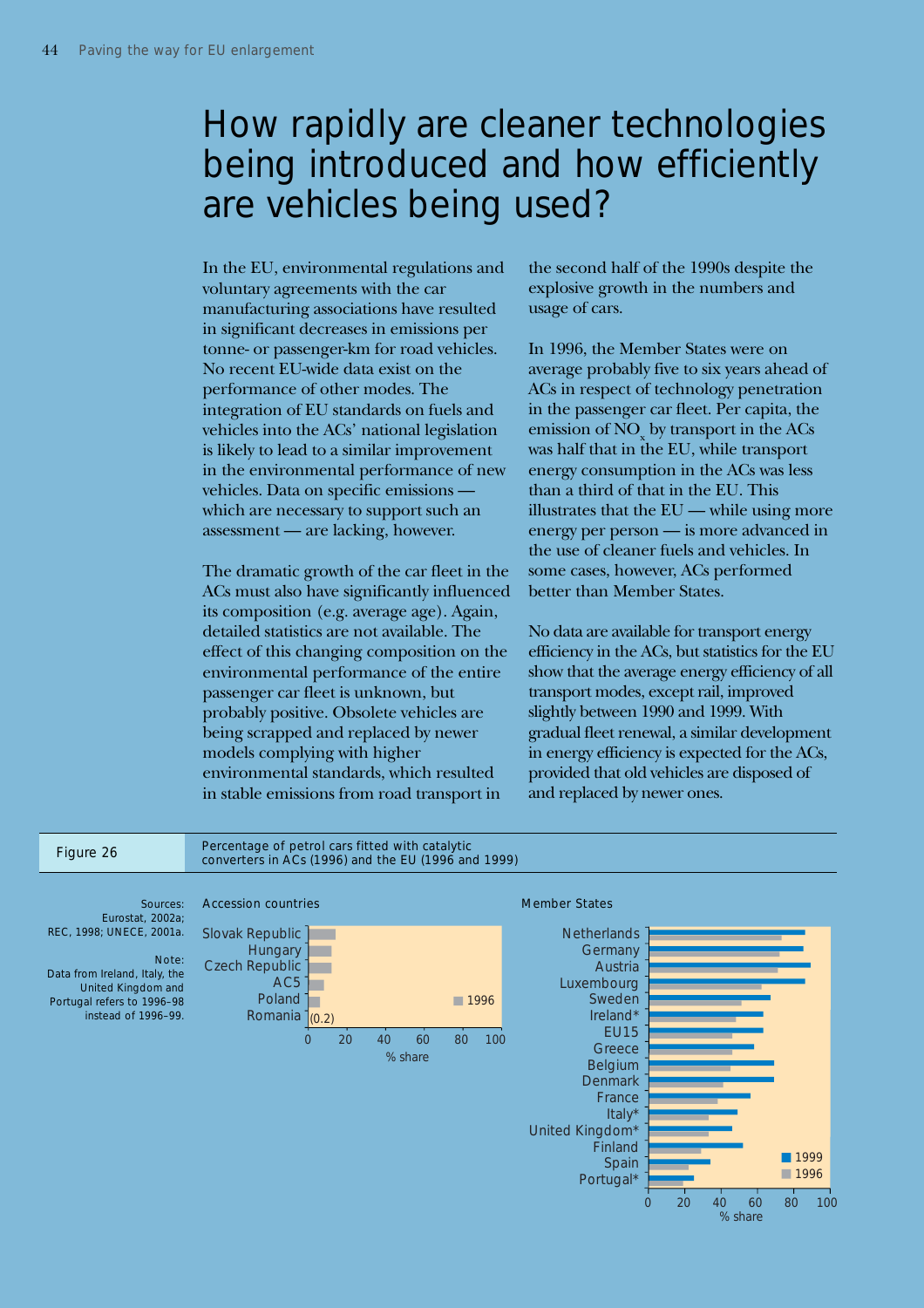# No data on energy efficiency are available for ACs; in the EU all modes except rail show some improvement

The Community strategy to reduce  $CO<sub>2</sub>$ emissions from passenger cars consists of:

- the voluntary agreement with the European, Japanese and Korean car manufacturers regarding the reduction of average CO<sub>2</sub> emissions of new cars sold in the EU;
- the car-labelling directive (1999/94/  $EC<sup>11</sup>$ ), which came into force at the beginning of 2001 but has still to be implemented by several countries;
- a recent Commission proposal for a road taxation system based on engine  $\mathrm{CO}_\mathrm{2}$  emissions (European Commission, 2002f).

Between 1990 and 1999, the energy efficiency of EU car transport improved by 2 %. The car manufacturers are on track to meet their intermediate targets  $-\mathrm{CO}_2$  emissions from *new* cars were reduced by 10 % between 1995 and 2001 — but extra efforts are needed to reach the  $120$  g  $\mathrm{CO}_2/\mathrm{km}$  target set out in the Community strategy by 2010 (European Commission, 2002g). The increased share of diesel cars in sales, which partly explains the specific emission reduction,

raises concerns regarding higher emissions of particulates and  $\mathrm{NO}_{\mathrm{x}}$ .

General technical improvements have also led to improvements in the energy efficiency of road freight transport in a number of Member States. Trucks and vans are not yet included in the voluntary agreement. The Commission has submitted a proposal to measure  $CO<sub>2</sub>$ emissions and fuel consumption from light commercial vehicles (European Commission, 2001h) and is studying measures to reduce their  $\mathrm{CO}_2$  emissions.

EU policies still need to address other transport modes. There have been no improvements in the energy efficiency of rail, but this remains the most energyefficient mode. Despite improvements during the 1990s, aviation is generally the least energy efficient.

Meanwhile, transport energy consumption continues to grow dramatically (see page 17), indicating that technology improvements are being offset by growth in transport.

Energy efficiency of freight and passenger transport, EU 1990-99 Figure 27



Quality of data AC: not available EU: ★★

Fact sheet(s) Energy efficiency and specific  $CO<sub>2</sub>$ emissions

pp. 16–23.





### Freight transport **Passenger transport**



### Note:

Trucking and aviation refers to the weighted average of Austria, Denmark, France, Germany, Italy and the UK (trucks), and Denmark, Finland and Germany (aviation).

Source: ODYSEE, 2002.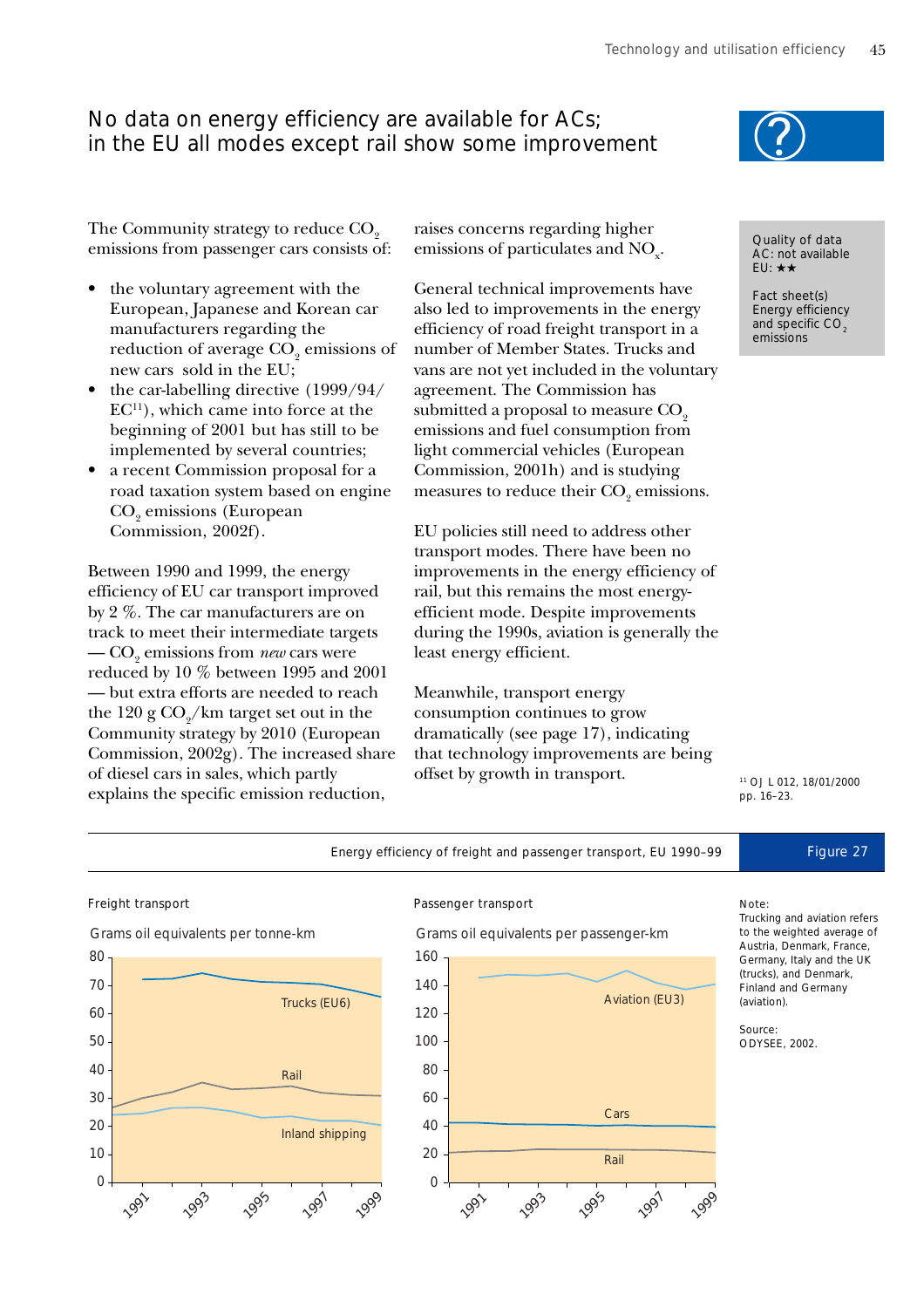

## No data are available for ACs on specific emissions of vehicles; EU road vehicles show significant improvement

Quality of data AC: not available EU: ★★

Fact sheet(s) Specific emissions In the EU, the specific emission of pollutants from road vehicles has fallen significantly over the past decade, due to the tightening of emission standards for new vehicles, higher fuel quality and regular inspection and maintenance of vehicles. Up-to-date specific emission data from aircraft, ships and rail transport are still poor and, in the case of rail, vary considerably depending on the method of power generation.

More stringent emission standards have already been agreed for cars and trucks, and are proposed for motorcycles. Projections for the EU show that further reductions for all pollutant emissions can be expected from road transport, as a result of more stringent emission limits, fuel quality standards and improved technologies (EEA, 2002f; OECD, 2002a). The basic assumption underlying these projections is a

properly maintained vehicle fleet and sufficient penetration of new technologies.

In general, rail, ship and bus/coach transport are estimated to be the least polluting modes of transport, when comparing emissions per passenger-km and tonne-km. Air and road transport are the most-polluting modes. However, no recent pan-European *measured* data exist on the specific performance of trains (including the electricitygenerating techniques), ships and aircraft.

No specific emission data were obtained for the ACs. However, with on average an older vehicle fleet (see page 47), using less clean fuels, the average vehicle in the ACs probably has higher emissions per kilometre than the average EU vehicle.

# Figure 28 Modelled specific emissions of NO<sub>x</sub> and PM<sub>10</sub> per passenger-km<br>(cars and buses) and tonne-km (trucks), EU 1990–2010



### Specific  $PM_{10}$  emissions

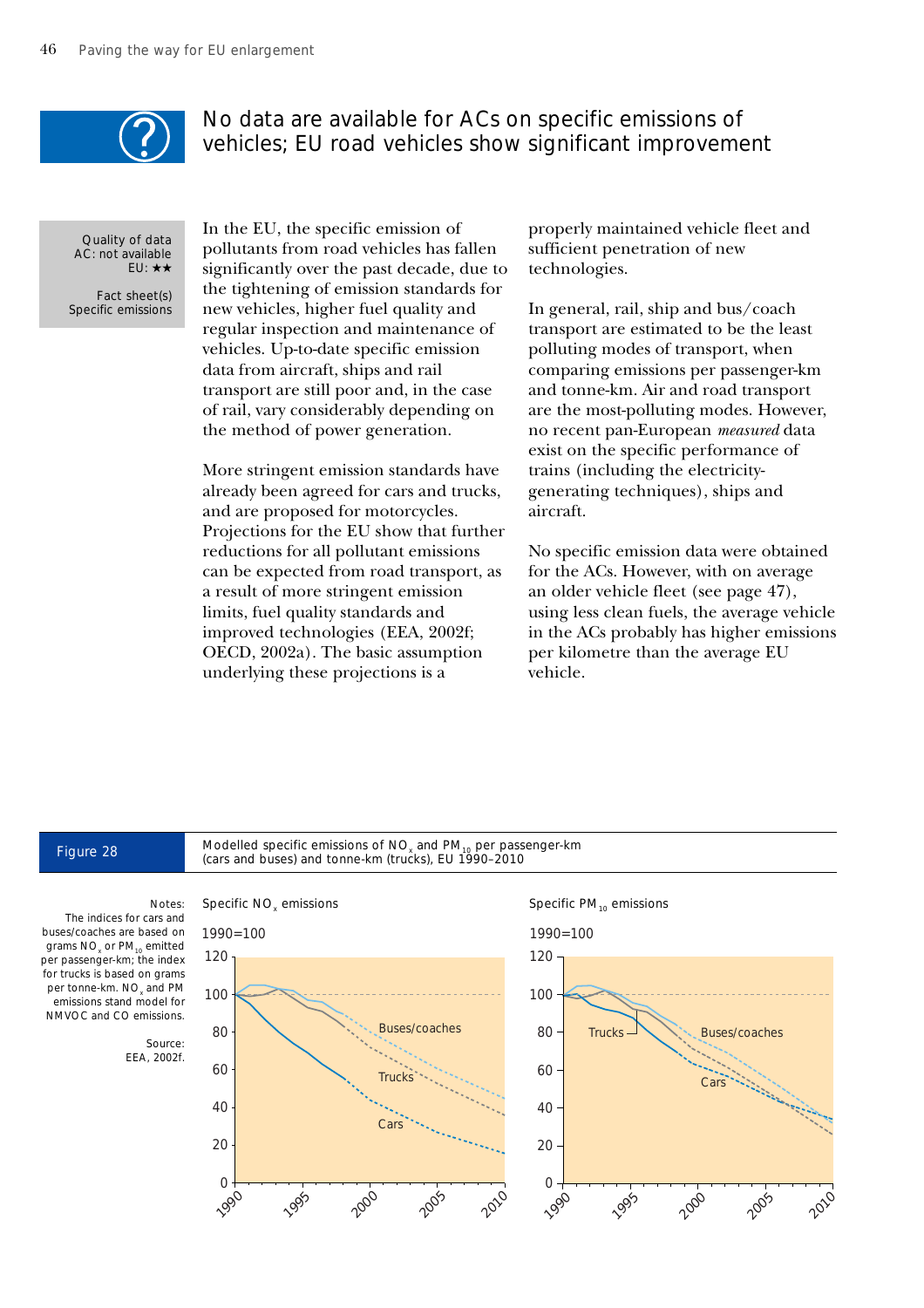# The AC vehicle fleet is on average four to five years older than the EU fleet

The average age of passenger cars in a selection of ACs (covering more than 80 % of the total car fleet) was around 11.5 years in 1996, ranging from 6.5 years in Slovenia to 15 in Bulgaria. In the EU this figure was just over 7 years in 1996. This suggests that it takes longer for new vehicle technologies to penetrate into the car fleet in the ACs than in the EU, and that the vehicle fleet in the ACs probably has a worse environmental performance than that in the EU. The same goes for trucks, with an average age in the ACs of 11.4 years for more than two thirds of the entire truck fleet. No data have been obtained on the average age of trucks in the EU.

The EU vehicle fleet is getting older, slowing the rate of clean technology penetration — the average age of the car fleet increased between 1990 and 1999 by one year. No time series on average age is available for the ACs, but the strong growth in passenger cars, combined with a steep growth in the number of end-of-life vehicles in the

ACs, indicates rapid vehicle replacement, which probably brings down the average age of vehicles. The introduction of scrappage schemes (as in Hungary since 1993) and banning the import of certain second-hand cars (as in Romania and Slovenia) should further enhance this process.

Outdated public transport equipment (European Commission, 1999a), aircraft fleets and ship fleets is another problem, particularly in the ACs. Implementing EU legislation with respect to technology and safety standards will eventually lead to trains, rail and ships complying with such standards, while obsolete aircraft will gradually be banned from European airports, mainly because of noise restriction policy. The rate at which these improvements will penetrate the rail, ship and aircraft vehicle fleet depends, among other factors, on the extent to which obsolete vehicles are replaced by second-hand ones and the environmental performance of such replacements.



Quality of data AC: ★ EU: ★★

Fact sheet(s) Average age of the vehicle fleet

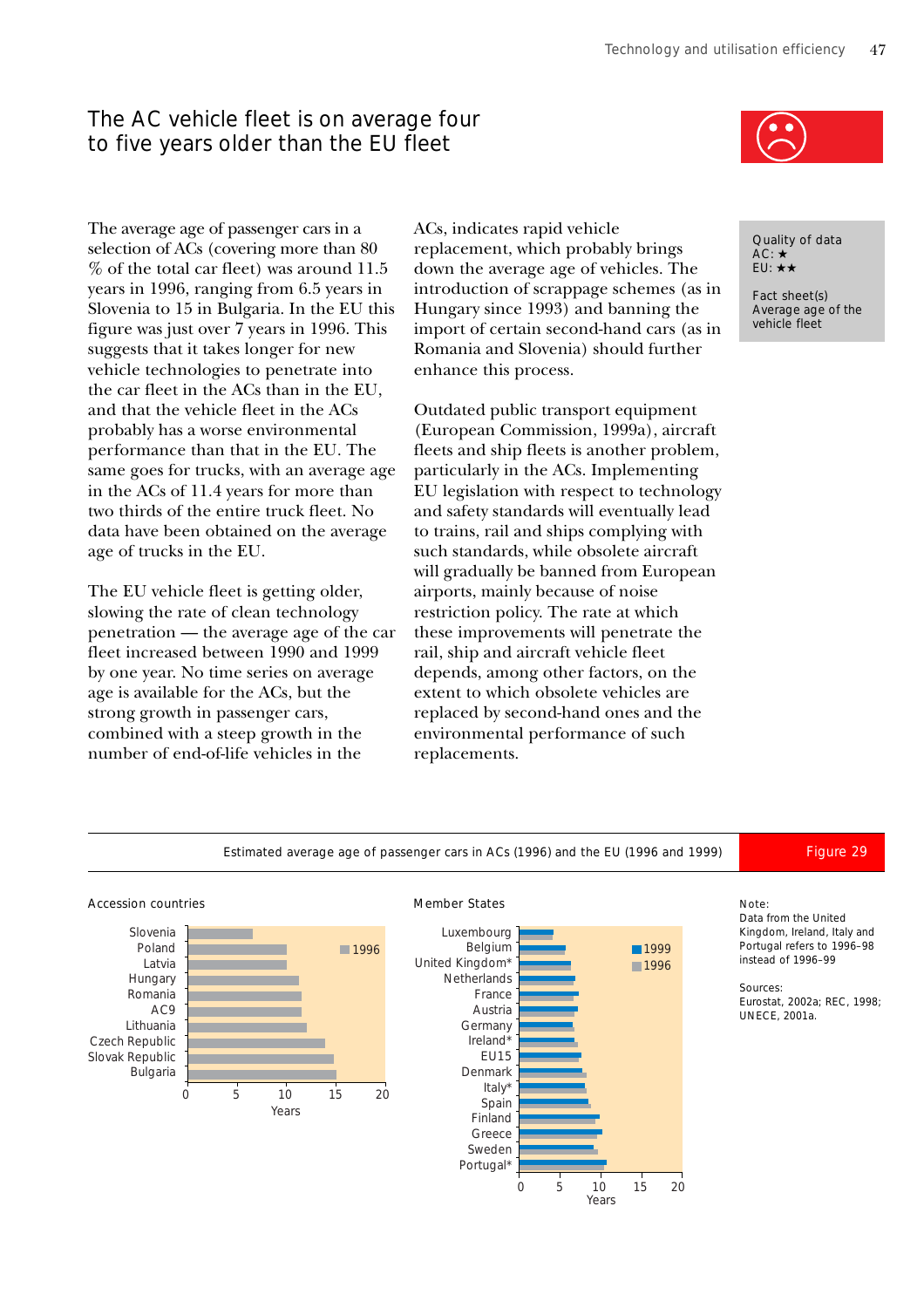

# Uptake of vehicle and fuel standards is improving, but the share of cars with catalytic converters is still low in ACs

Quality of data Cleaner fuels  $AC:$   $\star$ EU: ★★★ Emission standards AC: ★ EU: ★

Fact sheet(s) Uptake of cleaner and alternative fuels Proportion of vehicle fleet meeting certain emission standards The integration of EU legislation on vehicle and fuel standards is an important part of the accession process. In 1996, the share of petrol-engined cars fitted with catalytic converters in the ACs was estimated at 7.7 % (see Figure 26 on page 44). This corresponds to the situation in the EU in 1990, indicating a backlog in technology penetration within the ACs of about six years. There were wide variations between countries, with shares ranging from 0.2 % in Romania to 11 to 14 % in the Slovak Republic, the Czech Republic and Hungary. Much has changed since 1996, but no more recent AC-wide statistics are available in international databases.

The EU has entirely phased out leaded petrol, a goal that was regulated by Directive  $98/70$ /EC<sup>12</sup>. The ACs should reach a complete phase-out from the moment of their accession. The uptake of unleaded petrol varied significantly among ACs in 1996, with a 100 % uptake in the Slovak Republic and a 6 % uptake in Bulgaria. In that year, the uptake of

unleaded petrol in some ACs was even greater than that in the Mediterranean EU countries.

The EU also requires the level of sulphur in petrol and diesel to be reduced to less than 50 ppm (parts per million) from 2005 onwards (Directive 98/70/EC). The Commission recently proposed the use of zero-sulphur petrol (below 10 ppm) to be mandatory from 2011 (European Commission, 2001g). A number of Member States have already introduced tax incentives to promote low-sulphur fuels, or plan to do so (see page 40).

Despite the efforts of the EU to promote alternative and renewable energies for transport, these still have a low penetration. The communication on biofuels sets a target of 6 % penetration by 2010 (European Commission, 2001d). A number of studies, however, have suggested that biofuels are only slightly less greenhouse gas intensive than conventional fuels, and could lead to more intensive monocultures, with adverse effects on biodiversity and groundwater.

12 OJ L 350, 28/12/1998 pp. 58–68.

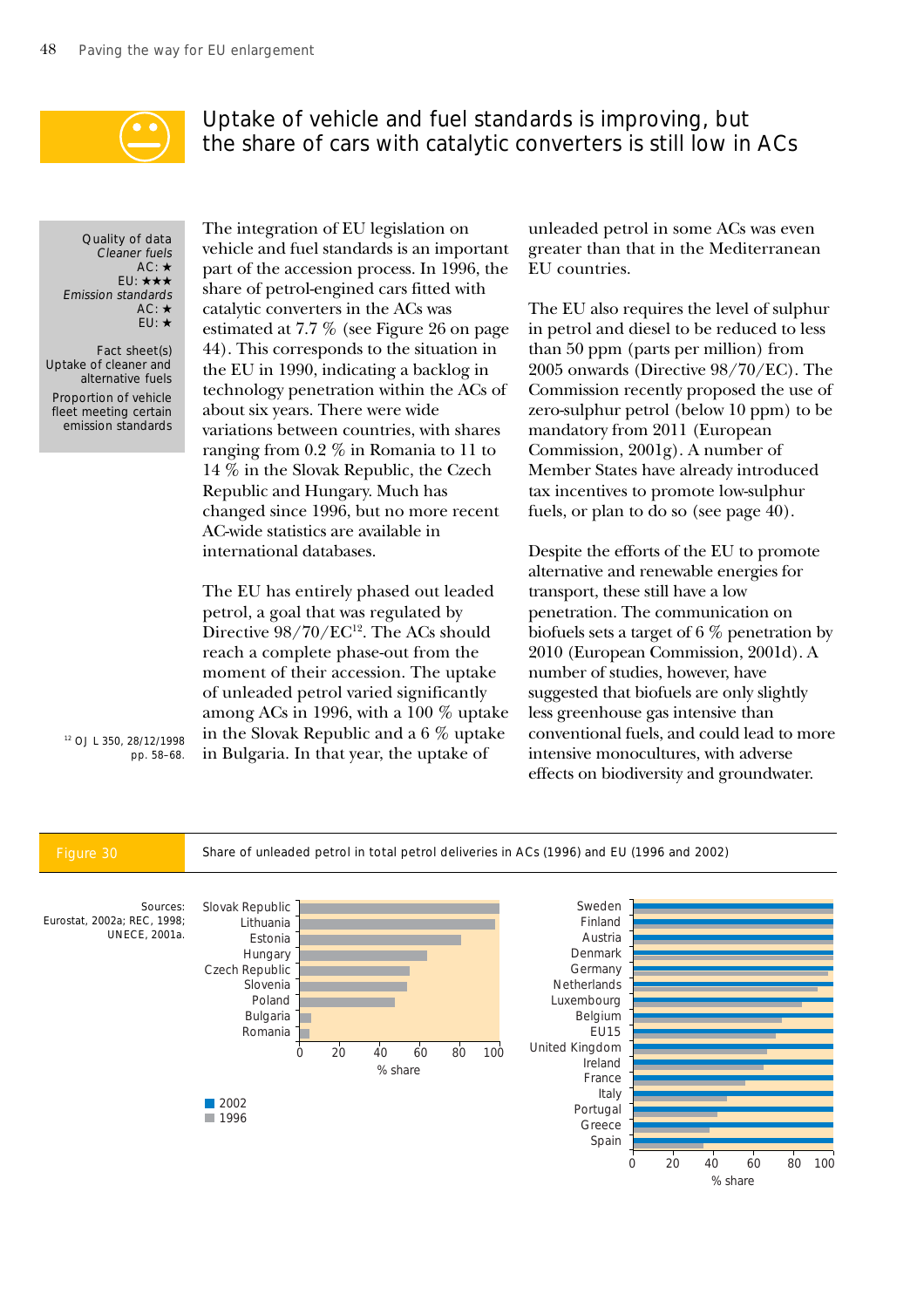# Are environmental management and monitoring tools being used effectively to support policy-making?

The administrative efforts of ACs in the area of transport and environment are currently targeted mainly at transposing the Community *acquis* into national legislation, and strengthening the administrative capacity to ensure implementation. Ministries frequently have to cooperate in this process by forming inter-ministerial working groups. Few ACs have constituted formal and long-term cooperative bodies on transport and environment. Only the Slovak Republic has drafted an integrated transport and environment strategy.

In the EU cooperation between ministries is more developed. The Cardiff process is progressing: at least 12 Member States have developed or are developing integrated transport and environment strategies.

As in the EU, several sets of transport

and environment statistics are collected in the ACs, but the delivery of such statistics to international organisations needs to be improved. None of the ACs monitors progress on transport and environment in an indicator report, whereas at least six Member States have set up such a system.

Some ACs have legal requirements and experience with strategic environmental assessment (SEA) at local and regional levels, but this tool is less developed at the national level. Practice in the EU also varies widely, but SEA is expected to become a more integral part of decision-making with the implementation of the new SEA directive. Although the Commission has committed itself to applying SEA to its policies and plans, no assessment has yet been made of important transport infrastructure investment programmes such as the TEN and TINA.

|                 |                            |                              |                   | Overview of management integration tools in the ACs | Table 5 |
|-----------------|----------------------------|------------------------------|-------------------|-----------------------------------------------------|---------|
|                 | Integrated<br>T&E strategy | Institutional<br>cooperation | T&E<br>monitoring | Strategic<br>environmental<br>assessment            |         |
| <b>Bulgaria</b> |                            | ✔                            |                   | ✔                                                   |         |
| Cyprus          |                            |                              |                   |                                                     |         |
| Czech Republic  |                            | $\checkmark$                 |                   | $\checkmark$                                        |         |
| Estonia         |                            | $\checkmark$                 |                   |                                                     |         |
| Hungary         |                            |                              |                   |                                                     |         |
| Latvia          |                            | $\checkmark$                 |                   |                                                     |         |
| Lithuania       |                            | $\boldsymbol{J}^{\star}$     | <b>UD</b>         |                                                     |         |
| Malta           |                            |                              |                   |                                                     |         |
| Poland          | $\checkmark$               |                              | <b>UD</b>         | $\checkmark$                                        |         |
| Romania         |                            |                              |                   |                                                     |         |
| Slovak Republic | ✔                          | $\checkmark$                 |                   | $\checkmark$                                        |         |
| Slovenia        |                            |                              | <b>UD</b>         |                                                     |         |
| Turkey          |                            |                              |                   |                                                     |         |

Notes:  $\checkmark$  = Adopted, present, or in place; UD= Under development; \* = Only temporarily working groups established. Source: EEA, 2001b; REC, 2001.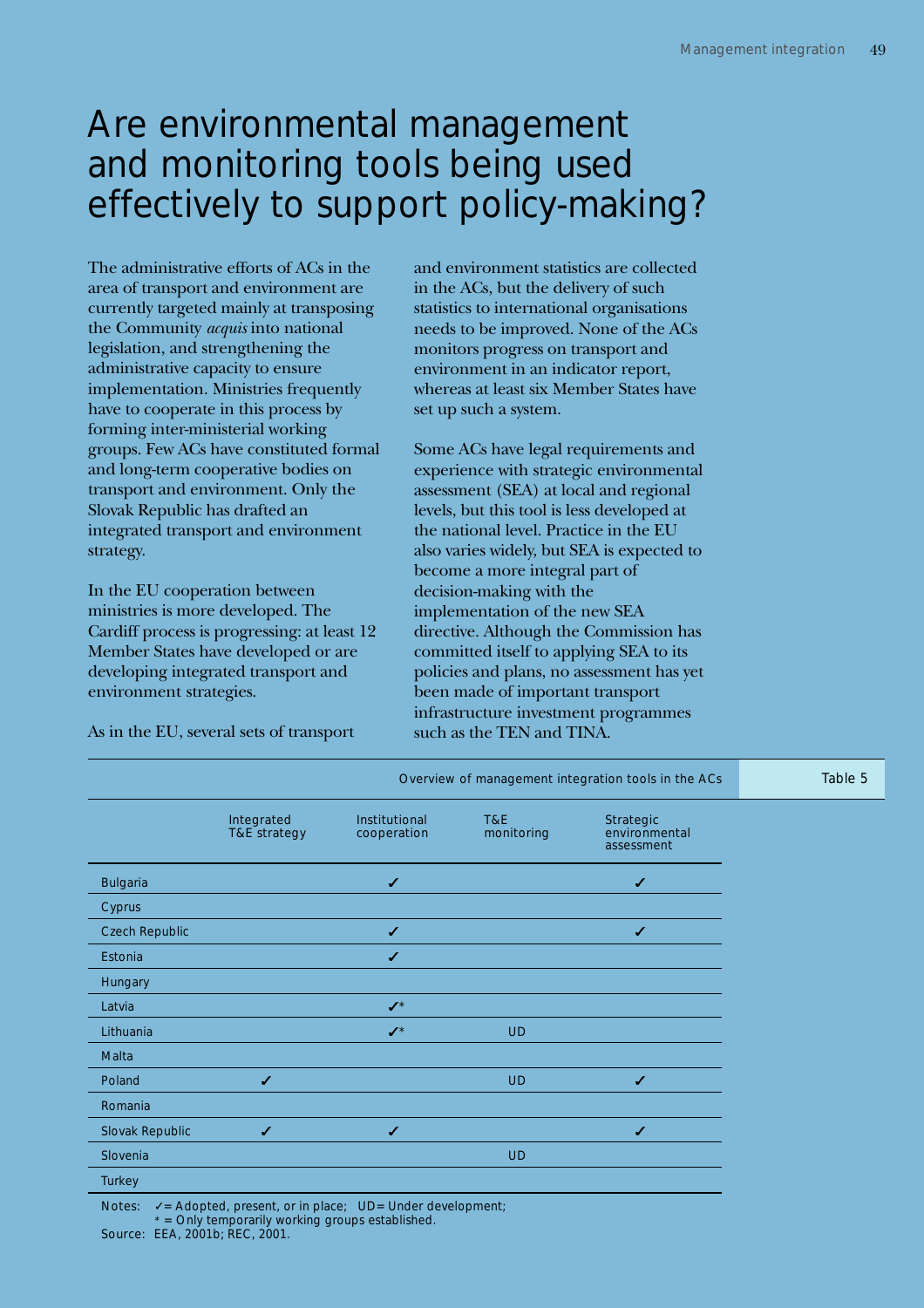

# Integrated transport and environment strategies are lacking in ACs

Quality of data AC: ★ EU: ★

Fact sheet(s) Implementation of integrated strategies

The Cardiff Council in 1998 started the process of integrating transport and environment policies in the EU. Seven Member States have adopted such strategies (Austria, Finland, Germany, Ireland, the Netherlands, Sweden and the UK) and they are being developed in Belgium, France, Luxembourg and Spain.

The EU Transport Council invited the ACs 'to follow the integration principle as it is being developed in the Community when formulating national and local strategies during the preaccession period' (European Council, 1999). An 'enlargement and transport' working group has been established under the Commission's Joint Expert Group (JEG) on Transport and Environment. This working group assists the Commission in developing policies for a sustainable transport system in an enlarged EU, and will also propose

actions and measures that should lead to the implementation of the Council strategy on transport and environment in ACs at an early stage.

To date, four ACs have introduced a legal requirement to produce an integrated transport and environment strategy (Estonia, Lithuania, Poland and the Slovak Republic) (IEEP, 2001), but only Poland and the Slovak Republic have developed such strategies. Estonia, Latvia and Slovenia have drafted transport development plans that also include some environmental considerations.

The ACs and Member States are also involved in other international environmental policy developments, which require inter-institutional cooperation and strategy development, and also include transport objectives and actions (Box 10).

### Table 6 Overview of management integration tools in the EU

|                    | Integrated<br>T&E strategy | Institutional<br>cooperation<br>monitoring | T&E<br>monitoring | Strategic<br>environmental<br>assessment |
|--------------------|----------------------------|--------------------------------------------|-------------------|------------------------------------------|
| Austria            | ✓                          | ✓                                          | ✓                 |                                          |
| Belgium            | <b>UD</b>                  | ✓                                          |                   |                                          |
| Denmark            |                            | ✓                                          |                   | ✓                                        |
| Finland            | ✓                          | ✓                                          | ✓                 |                                          |
| France             | UD                         | ✓                                          |                   | ✓                                        |
| Germany            | ✓                          | ✓                                          | $\checkmark^{**}$ |                                          |
| Greece             | ?                          |                                            |                   |                                          |
| Ireland            | ✓                          | ✓                                          |                   |                                          |
| Italy              | ?                          | ✓                                          |                   | $\checkmark$                             |
| Luxembourg         | UD                         |                                            |                   |                                          |
| <b>Netherlands</b> | ✓                          | ✓                                          | ✓                 | ✓                                        |
| Portugal           |                            |                                            |                   |                                          |
| Spain              | <b>UD</b>                  | ✓                                          |                   | $\checkmark$                             |
| Sweden             | ✓                          | ✓                                          | ✓                 | ✓                                        |
| United Kingdom     | ✓                          | ✓                                          | UD                |                                          |

Notes: UD Under development.

\*) Italy and Spain: tick mark refers to the requirement for full SEA embedded in regional law. \*\*) Some Länder.

Sources: EEA, 1999a; EEA, 1999b; ERM, 2000; European Commission, 1999b; SEPA, 2000.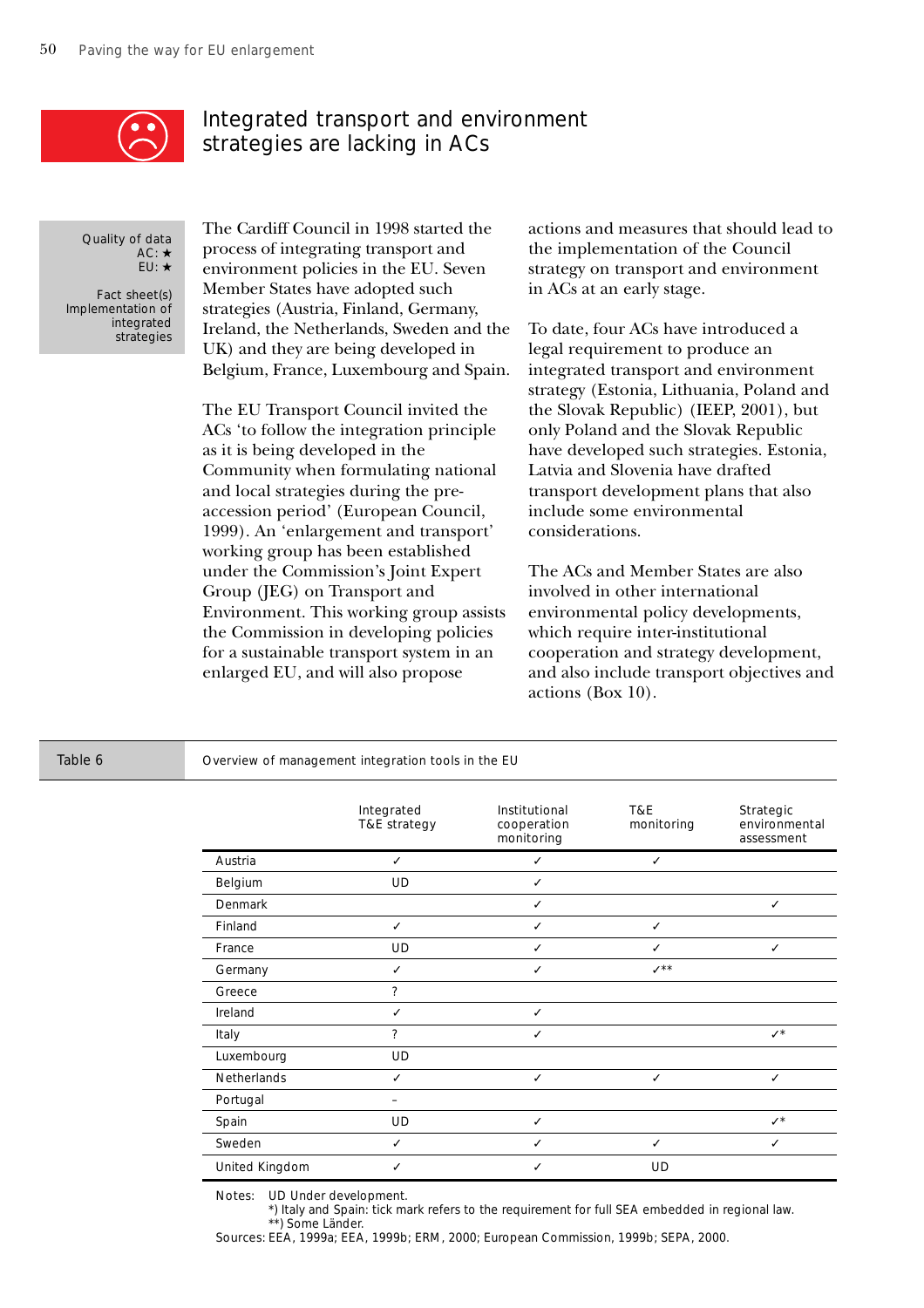# Institutional cooperation on transport and environment is emerging in ACs but is seldom formalised

Inter-ministerial cooperation takes place in many ACs, as part of the accession process. It also forms part of the development and implementation of NEAPs and NEHAPs (IEEP, 2001) as, aside from the end-product itself (the plan or programme), the process of producing them has proved to be very valuable for building bridges between the formerly isolated areas of transport, environment and health.

However, only the Czech Republic has established a formal and permanent inter-institutional body. This acts as an adviser or management consultant to the government. In the Slovak Republic, a working group, established in 1997, deals with the implementation of the action plan for transport and environment. Several countries have set up interministerial councils for NEHAP implementation (Bulgaria, Estonia, Lithuania and Romania). Temporary inter-ministerial working groups, with the task of drafting various pieces of legislation, are also common (Bulgaria, Estonia, Hungary, Latvia and Poland). Bulgaria has set up a commission for sustainable development.

Both in the EU and in the ACs, the existence of formal or informal interministerial bodies does not necessarily entail factual and efficient cooperation between the parties involved. A questionnaire circulating in advance of a high-level meeting of officials in the fields of transport, environment and health, held in Szentendre (Hungary) in July 2001, made clear that most authorities in the ACs think that cooperation between their departments, while not seamless, is improving (REC, 2001). The questionnaire further pointed out that the development of NEAPs and NEHAPs, and the application of environmental impact assessment (EIA) and strategic environmental assessment (SEA) (see page 53) — all requiring inter-ministerial cooperation are seen as the most promising tools for achieving sustainable transport.

The Commission's Joint Expert Group on Transport and Environment consisting of representatives of transport and environment ministries — is already involving the ACs in its meetings.

Quality of data AC: ★ EU: ★

Fact sheet(s) Institutional cooperation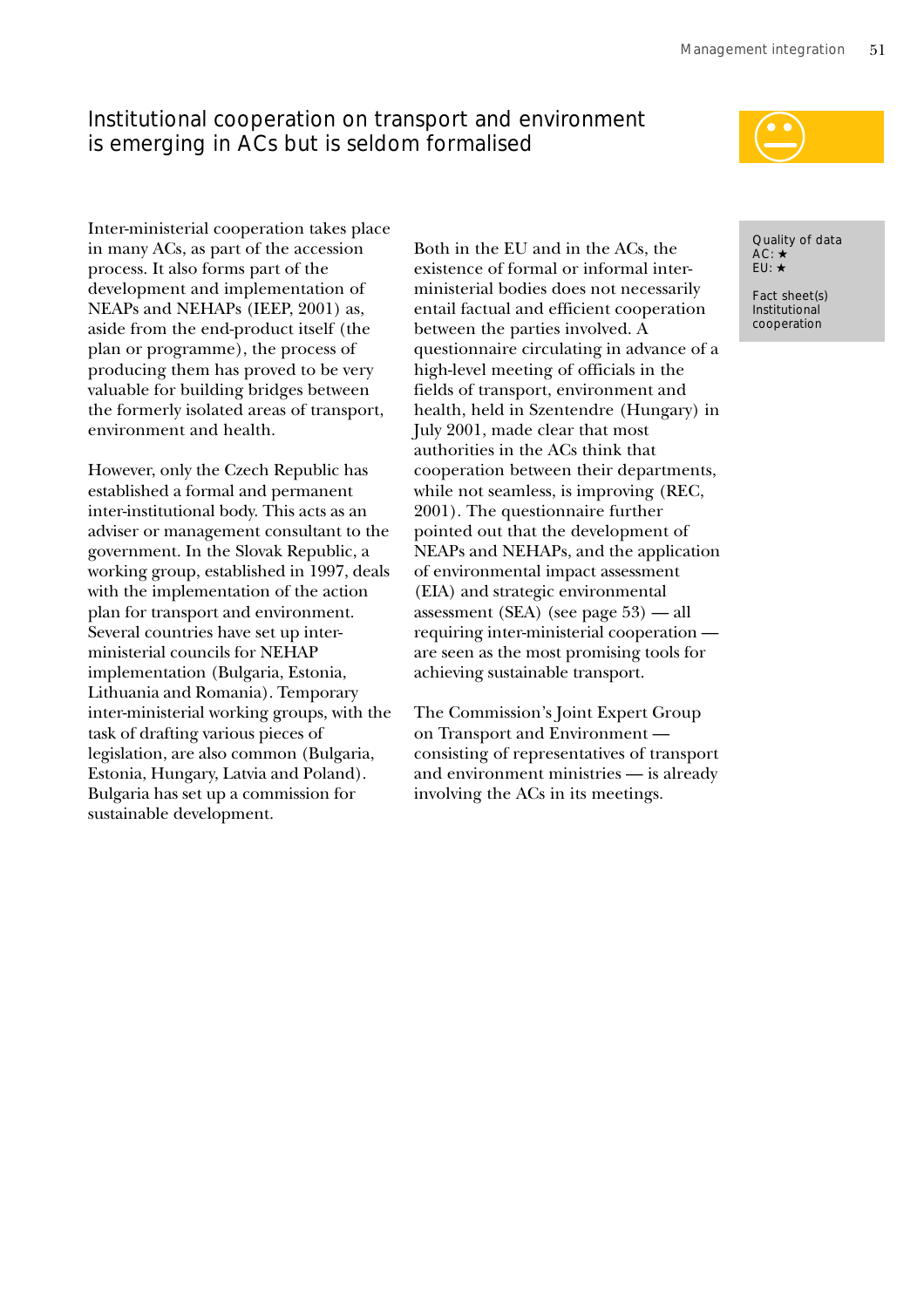

## ACs are not monitoring the environmental integration in transport policies

Quality of data AC: ★★ EU: ★★

Fact sheet(s) National monitoring systems

Most ACs regularly collect statistics on several of the TERM indicators, but none reports on these in dedicated indicator reports. There also appear to be shortcomings in the transfer of up-todate national statistics to international organisations such as UNECE. This situation can also be observed in the EU, though it is less apparent as much of the exchange of statistics has been streamlined over recent decades. Further implementation of EU directives

(particularly those concerning the exchange of statistics from national statistical offices to Eurostat) will greatly contribute to the development of multicountry data.

The situation in the EU is more developed, as most countries report on transport and environment indicators. Austria and Finland have set up reporting mechanisms along the lines of TERM.

### Box 10: NEAP and NEHAP, Vienna and London, THE PEP

NEAP: At the first Environment for Europe conference held in Dobris in 1991, ministers requested the ACs to develop national environmental action programmes (NEAPs). An international task force, supported by the World Bank and the OECD, developed an environmental action programme (EAP) for central and eastern European countries, adopted at the second Environment for Europe conference in 1993. This EAP, a framework for countries to develop NEAPs, aims at integrating environmental concerns directly into the process of economic transition. NEAPs are drafted by the Ministry of Environment and other relevant government departments, which ensures the plans to have some integrative aspects. The third Environment for Europe ministerial conference (1995, Sofia) adopted the environmental programme for Europe to set longterm environmental priorities at the pan-European level and to make Agenda 21 more operational in the European context, particularly its provision relating to the integration of environmental policy with other policies.

NEHAP: National environment and health action plans (NEHAPs) originate from the World Health Organization (WHO) conference on Environment and Health held in Helsinki in 1994. These plans should in principle include specific transportrelated sections, if drafted according to NEHAP guidelines.

Vienna Declaration/POJA: In the Agenda 21 adopted at the United Nations Conference on Environment and Development held in Rio in 1991, the transport sector was identified as a key priority area for action. As a response, the UNECE initiated a process that resulted in the adoption by transport and environment ministers in 1997 of the Vienna Declaration and its Programme of Joint Action (POJA), by which governments in the region committed themselves to achieving commonly agreed objectives for pursuing transport activities and transport sector development within the framework of sustainable development. These joint actions comprise many activities, including the development of national strategies and programmes for sustainable transport.

London Charter: WHO's Regional Office for Europe (WHO-ROE) started a process aimed at bringing together the transport, health and environment sectors to promote a stronger integration of health concerns in the development of transport policies. This process eventually resulted in the negotiation and adoption of the London Charter at the third ministerial conference on Environment and Health in 1999. In the charter, environment, health and transport ministers expressed their commitment to further develop the integration of environment and health requirements and targets in transport and land-use policies and plans, and established a plan of action for moving towards transport sustainable for health and the environment.

THE PEP: The Second High-level Meeting on Transport, Environment and Health (Geneva, 5 July 2002) decided to streamline and consolidate the activities undertaken at the national and international levels under the UNECE POJA and the WHO London Charter under a single new policy framework: the Transport, Health and Environment Pan-European Programme - THE PEP (UNECE/WHO, 2002). THE PEP aims at making progress towards the achievement of transport patterns that are sustainable for health and the environment by focusing work at the pan-European level on those priorities where further work of the international community is most needed and could make the biggest impact: integration of environmental and health aspects into transport policies and decisions, shift of the demand for transport towards more sustainable mobility, and urban transport issues. In addition, special attention will be given to the needs of the newly independent states and south-eastern European countries as well as to areas which are particularly sensitive from an environmental point of view. THE PEP was launched at the World Summit on Sustainable Development as one of the Type II partnerships for health and sustainable development.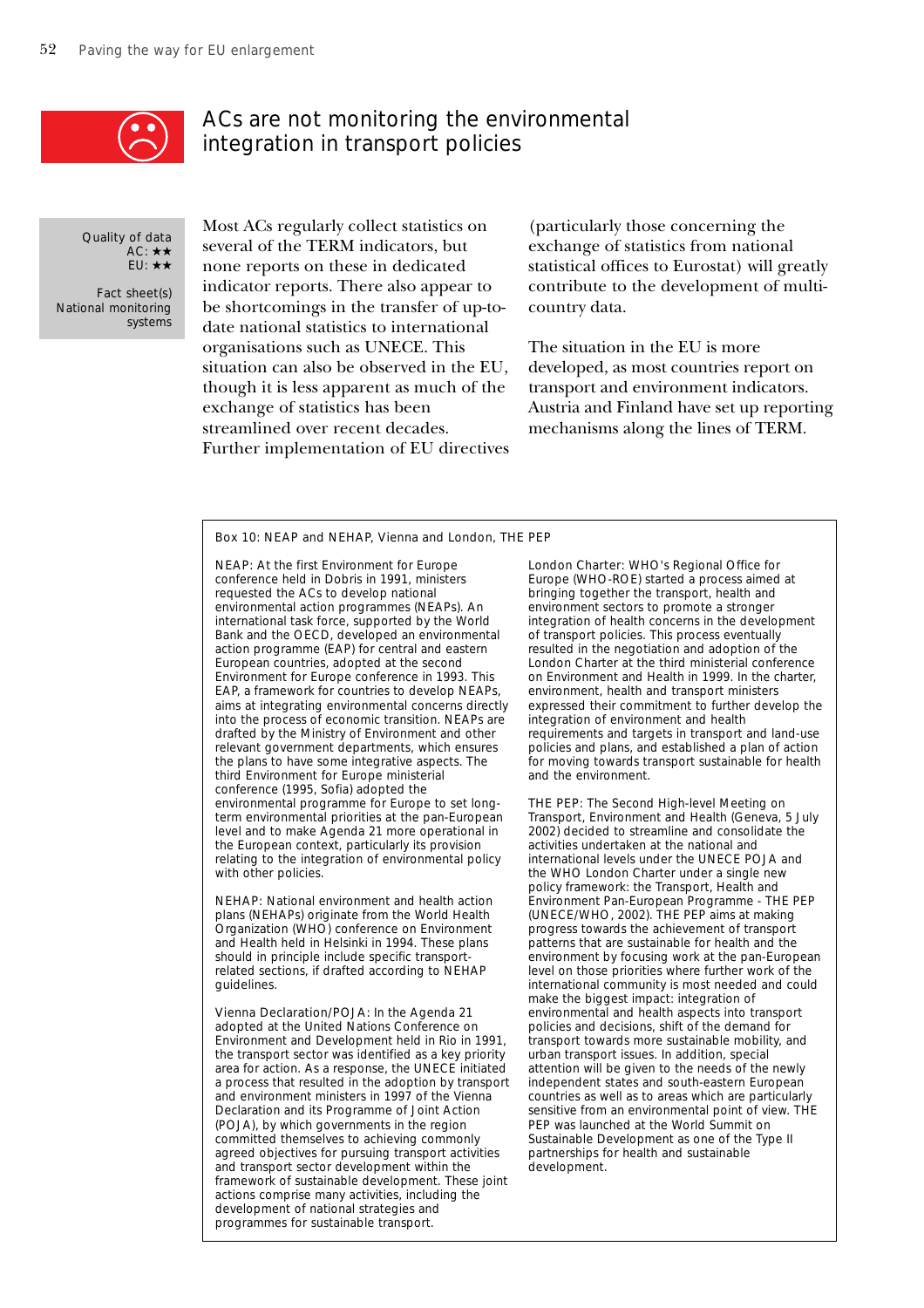# A few ACs have legal requirements for strategic environmental assessment, but application in the transport sector is limited to pilot initiatives

Strategic environmental assessment is seen as particularly useful to help integrate environmental concerns at various policy and planning levels. The recently adopted SEA directive (2001/  $42/EC^{13}$  — to be implemented by all Member States as of 2004 — requires an environmental assessment of certain plans and programmes, including transport ones, prior to their adoption. The UNECE is developing a protocol on SEA. This would also require countries to establish mechanisms for SEA at various levels (UNECE, 2002).

Strategic environmental assessment of national transport plans is legally required in Bulgaria, the Czech Republic, Poland and the Slovak Republic. Latvia has an optional requirement for national transport plans and Lithuania plans one. Practical application of SEA of national transport plans has occurred in the Czech Republic, while Hungary, Poland and Slovenia have undertaken pilot projects.

In the EU, SEA legal provisions and application for transport are more advanced. Denmark, Finland, the Netherlands and Sweden have an established history of SEA of transport, supported by legal requirements, while Austria, Belgium, France, Germany, Italy, Spain and the UK are also moving towards systematic application of SEA (ERM, 2000).

Practical implementation also requires sufficient administrative capacity to perform an SEA, which is often lacking. Moreover, to be effective, the findings of SEAs should also be taken into account in decision-making, which is as yet rarely the case — in the EU as well as in the ACs (IEEP, 2001).

Major international infrastructure programmes such as the TEN-T and TINA (see page 35), have not yet been assessed at a strategic level. Following the requirements of the TEN-T 1996 guidelines, the Commission has developed methods and a manual for network and corridor assessments. The Commission has also proposed making SEA obligatory for the planned revisions of the TEN-T guidelines in 2003, but only when it concerns sensitive parts of the network (European Commission, 2001e). A working group has been established under the JEG to give the Commission guidance on how to apply SEA on future TEN-T planning.

The sustainable development strategy requests a sustainability impact assessment (including environmental, social and economic impacts) for all new major policies proposals. This will be implemented in the Commission, gradually from 2003 (European Commission, 2002h). A working group under the JEG is investigating methods for sustainability impact assessment in the transport sector.

Stakeholder involvement (including public participation) in the development of plans and policies, and in SEA procedures, is limited in the ACs (IEEP, 2001). Participation of nongovernmental organisations (NGOs) is mostly restricted to local decisionmaking. The capacity of NGOs — in terms of staff and resources — also varies significantly.



Quality of data AC: ★ EU: ★

Fact sheet(s) Implementation of SEA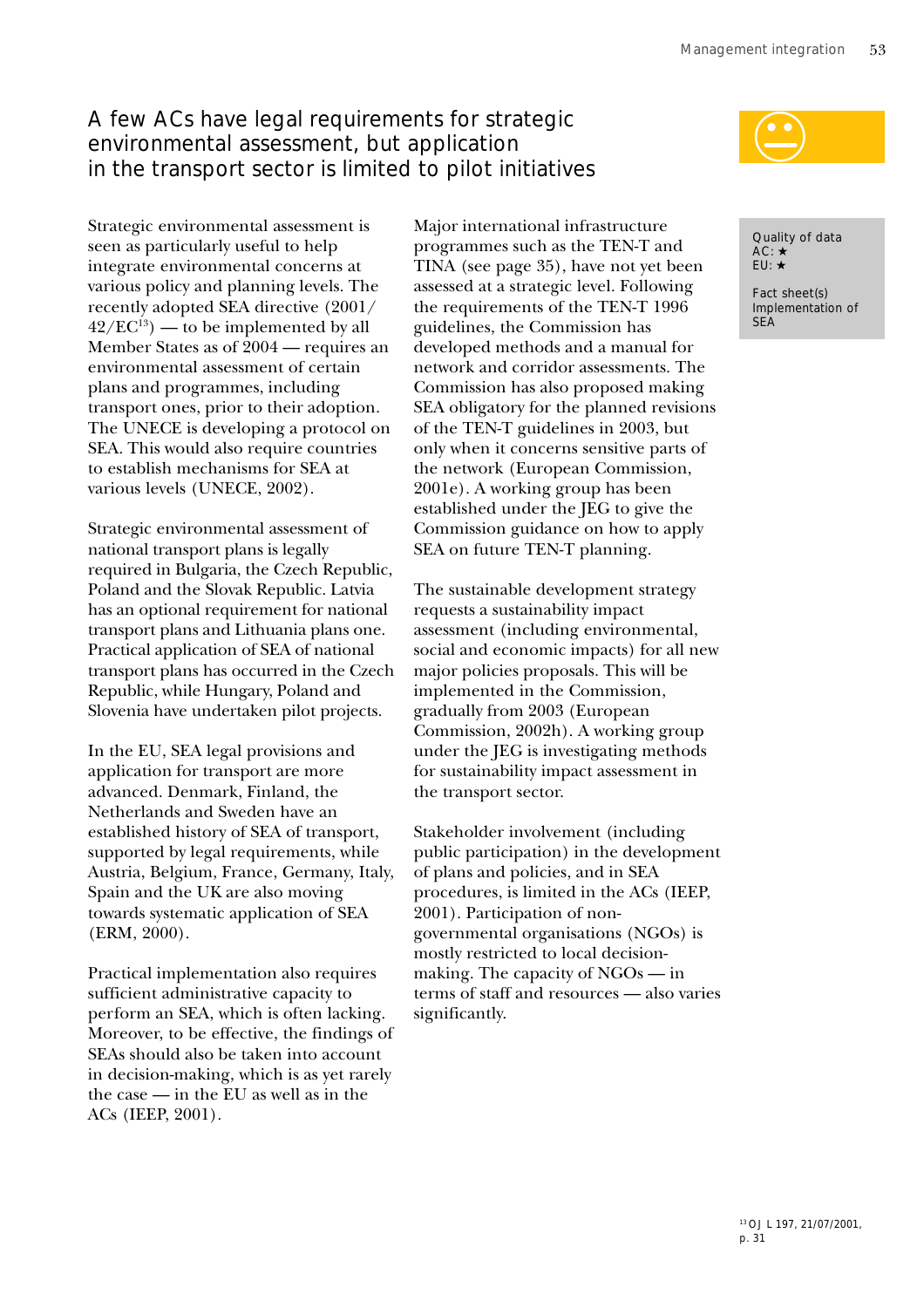# Next steps

Data limitations, most obvious for the ACs but also still an issue for the Member States, have imposed severe restrictions on the coverage of this report and the analyses. The filling of data gaps therefore remains one of the main challenges for TERM. Particular efforts have to be made to improve data and information on non-road modes (aviation, shipping, rail, inland waterways) and non-motorised mobility (data on cycling and walking are extremely scarce), and to improve the data on the split between passenger and freight transport.

At the request of the Transport Council, the Commission is currently considering the development of a legal framework for TERM. This should ensure the longterm continuity of the system and provide appropriate resources to Eurostat, EEA and member countries. As part of such a framework, the Commission (Eurostat) is currently investigating options for establishing a development programme to improve TERM-related transport statistics. The ACs are not as yet included in this.

Improvement of environmental data will have to be realised mainly through improvement of existing environmental reporting obligations and the provision of better guidelines by EEA and its European Topic Centres.

This report — which draws its statistics from various international sources — has also brought into the open a number of discrepancies between statistics reported by countries to the various international organisations. This emphasises the need for a more intense cooperation between EEA, Eurostat and other international organisations such as UNECE, ECMT, WHO and IEA. It also requires countries to improve data delivery to these organisations and achieve better verification of delivered statistics. Clearly, improving statistics for  $15 + 13$ 

countries is a huge task. Given the current resource limitations this may require the prioritisation of the improvement of a limited number of key indicators and data sets.

TERM will continue to link with and learn from national experience and other international initiatives. The EIONET has meanwhile been extended with primary contact points (PCP) for transport and environment. Cooperation with these partners should in future facilitate the collection and verification of country information and will help to improve the review process of TERM products. It should allow the EEA to better build on national expertise.

As already announced in TERM 2001, the improvement of assessment methods and the gradual inclusion of projections in the indicator analyses should enhance the usefulness of the system for policymaking. A priority issue in such work is the assessment of the impacts of enlargement for the enlarged EU.

In parallel, the TERM indicator list will be evaluated regularly, to ensure that it matches the information needs of emerging integration strategies and targets. An example is the inclusion of more health-related indicators to support the better integration of health considerations into transport policies, as pursued by the Transport, Health and Environment Pan-European Programme, and as recently requested by the European Parliament.

In its original concept, the TERM process also foresaw the development of focus reports, devoted to topical policy issues, and technical reports to improve the indicator definitions and assessment methods. Priorities are the improvement of the indicators relating to transport costs, prices and internalisation and those dealing with spatial planning and accessibility. The indicator fact sheets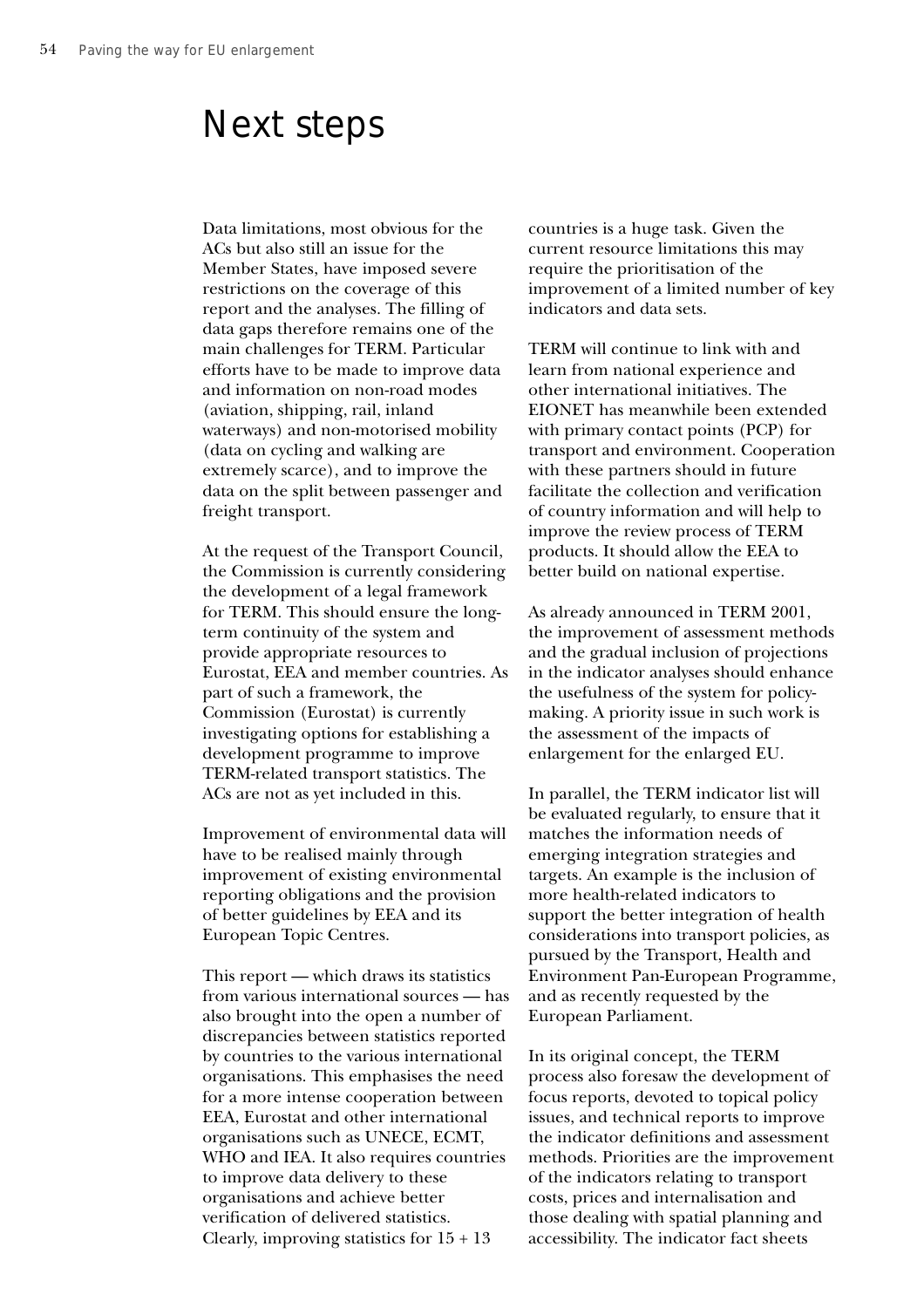provide a detailed overview of future actions needed for each indicator. To date, resources in the EEA have been too limited to elaborate on such ideas.

Finally, one of the methodological difficulties encountered in the assessment is the lack of clear policy targets or objectives against which the indicator trends can be evaluated. Also the transferability of the EU's current policy objectives/ targets to the specific

conditions and policy needs of its future new members may sometimes be questionable. The communication on medium and long-term environmental objectives for a sustainable transport system, announced in the White Paper on the common transport policy, may be the forum for addressing these problems. In the meantime EEA will continue to keep track of target development, using its STAR database as a tool (http:// star.eea.eu.int).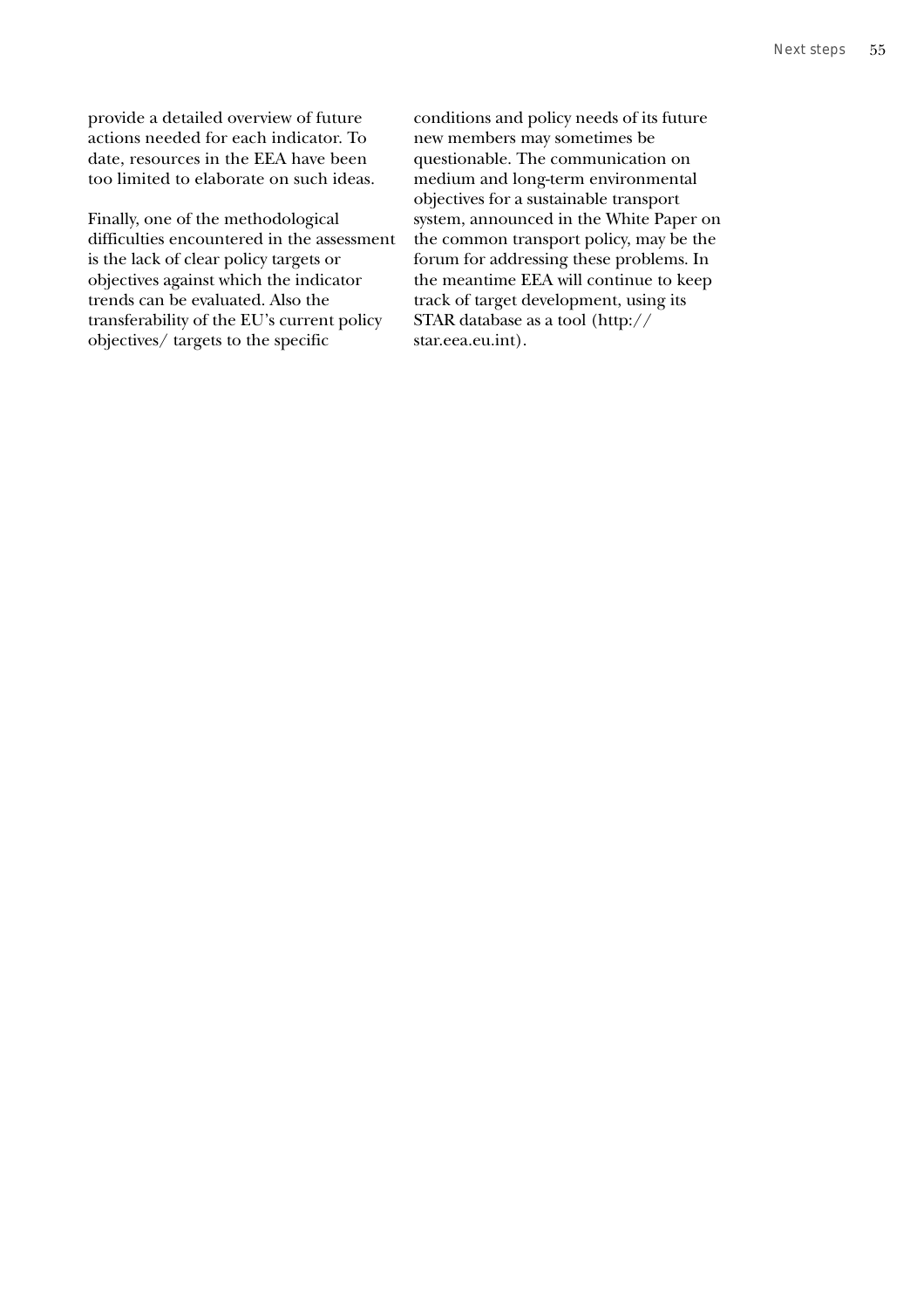# **Glossary**

| АC              | accession country                                                   |
|-----------------|---------------------------------------------------------------------|
| ACEA            | European Automobile Manufacturers Association                       |
| <b>CEI</b>      | Central European Initiative (www.ceinet.org)                        |
| <b>CLRTAP</b>   | United Nations Convention on Long Range Transboundary Air           |
|                 | Pollution                                                           |
| $\rm CO$        | carbon monoxide                                                     |
| CO <sub>2</sub> | carbon dioxide                                                      |
| <b>CTP</b>      | common transport policy                                             |
| <b>DG ECFIN</b> | Directorate-General Economic and Financial Affairs (of the          |
|                 | European Commission)                                                |
| DG ENV          | Directorate-General Environment (of the European Commission)        |
| DG TREN         | Directorate-General Energy & Transport (of the European             |
|                 | Commission)                                                         |
| <b>DPSIR</b>    | Driving forces, pressures, state, impact, responses                 |
| EAP             | environmental action programme (6EAP is the sixth                   |
|                 | environmental action programme of the European Union)               |
| <b>ECCP</b>     | European climate change programme                                   |
| <b>ECMT</b>     | European Conference of Ministers of Transport                       |
| <b>EEA</b>      | <b>European Environment Agency</b>                                  |
| EIA             | environmental impact assessment                                     |
| EIB             | European Investment Bank                                            |
| <b>EIONET</b>   | European Information and Observation Network                        |
| ELV             | end-of-life vehicles                                                |
| <b>ESDP</b>     | European spatial development perspective                            |
| <b>ETC</b>      | European Topic Centre                                               |
| <b>ETRA</b>     | <b>European Tyre Recycling Association</b>                          |
| EU              | European Union                                                      |
| Euro II         | Euro II passenger cars are cars that comply with the emission       |
|                 | standards as defined in Directive 94/12/EC                          |
| Euro III and IV | vehicles that comply with the vehicle emission limits as defined in |
|                 | Directive 98/69/EC, which will enter into force in 2003 (Euro III)  |
|                 | and 2005 (Euro IV)                                                  |
| Eurostat        | Statistical Office of the European Union                            |
| <b>GDP</b>      | gross domestic product                                              |
| GNP             | gross national product                                              |
| HC              | hydrocarbon                                                         |
| <b>HELCOM</b>   | <b>Baltic Marine Environment Protection Commission</b>              |
|                 | (Helsinki Commission)                                               |
| <b>HSR</b>      | high-speed railway                                                  |
| <b>ICAO</b>     | <b>International Civil Aviation Organization</b>                    |
| IEA             | <b>International Energy Agency</b>                                  |
| IBA             | important bird area                                                 |
| <b>IMO</b>      | <b>International Maritime Organization</b>                          |
| <b>IPCC</b>     | Intergovernmental Panel on Climate Change                           |
| <b>ITOPF</b>    | <b>International Tanker Owners Pollution Federation</b>             |
| <b>JAMA</b>     | Japan Automobile Manufacturers Association                          |
| <b>KAMA</b>     | Korean Automobile Manufacturers Association                         |
| km              | kilometres                                                          |
| <b>MARPOL</b>   | International Convention for the Prevention of Pollution            |
|                 | from Ships                                                          |
|                 |                                                                     |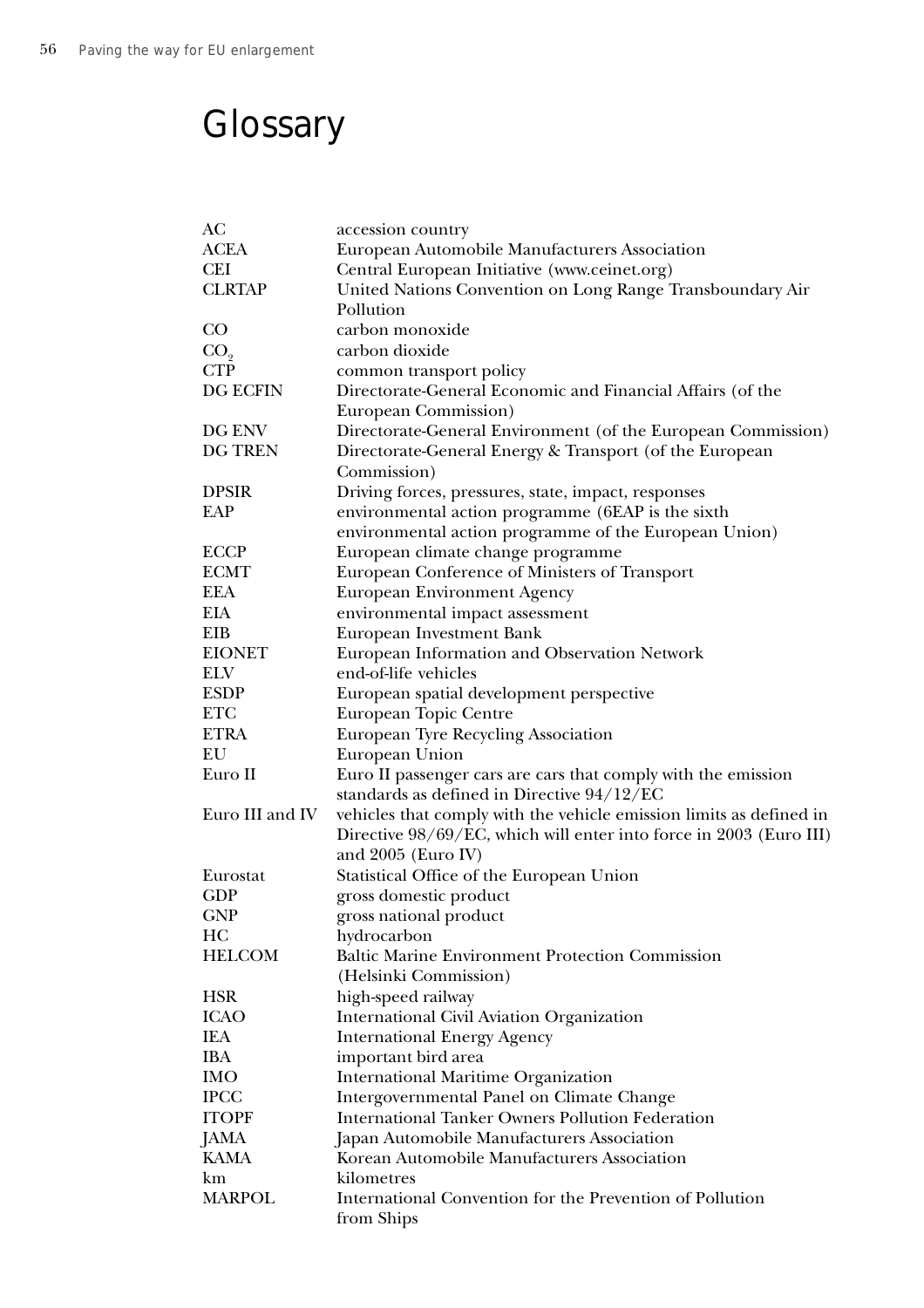| <b>MS</b>       | Member State (of EU)                                     |
|-----------------|----------------------------------------------------------|
| Mt              | million tonnes                                           |
| <b>NGO</b>      | non-governmental organisation                            |
| <b>NMVOC</b>    | non-methane volatile organic compound                    |
| $N_{0}$ O       | nitrous oxide                                            |
| NO <sub>2</sub> | nitrogen dioxide                                         |
| $NO_{y}$        | nitrogen oxides                                          |
| <b>OECD</b>     | Organisation for Economic Co-operation and Development   |
| $PM_{10}$       | respirable particulate matter with aerodynamic diameter  |
|                 | below 10 micron                                          |
| <b>PPP</b>      | purchasing power parities                                |
| <b>REC</b>      | Regional Environment Centre (www.rec.org)                |
| <b>SDS</b>      | sustainability development strategy                      |
| <b>SEA</b>      | strategic environmental assessment                       |
| $SO_{\circ}$    | sulphur dioxide                                          |
| <b>TEN</b>      | trans-European transport network                         |
| <b>TERM</b>     | transport and environment reporting mechanism for the EU |
| <b>TINA</b>     | transport infrastructure needs assessment                |
| UN              | <b>United Nations</b>                                    |
| <b>UNECE</b>    | United Nations Economic Commission for Europe            |
| <b>UNFCCC</b>   | United Nations Framework Convention on Climate Change    |
| <b>VOC</b>      | volatile organic compound                                |
| <b>WHO</b>      | World Health Organization                                |
| 6EAP            | European Union's sixth environmental action programme    |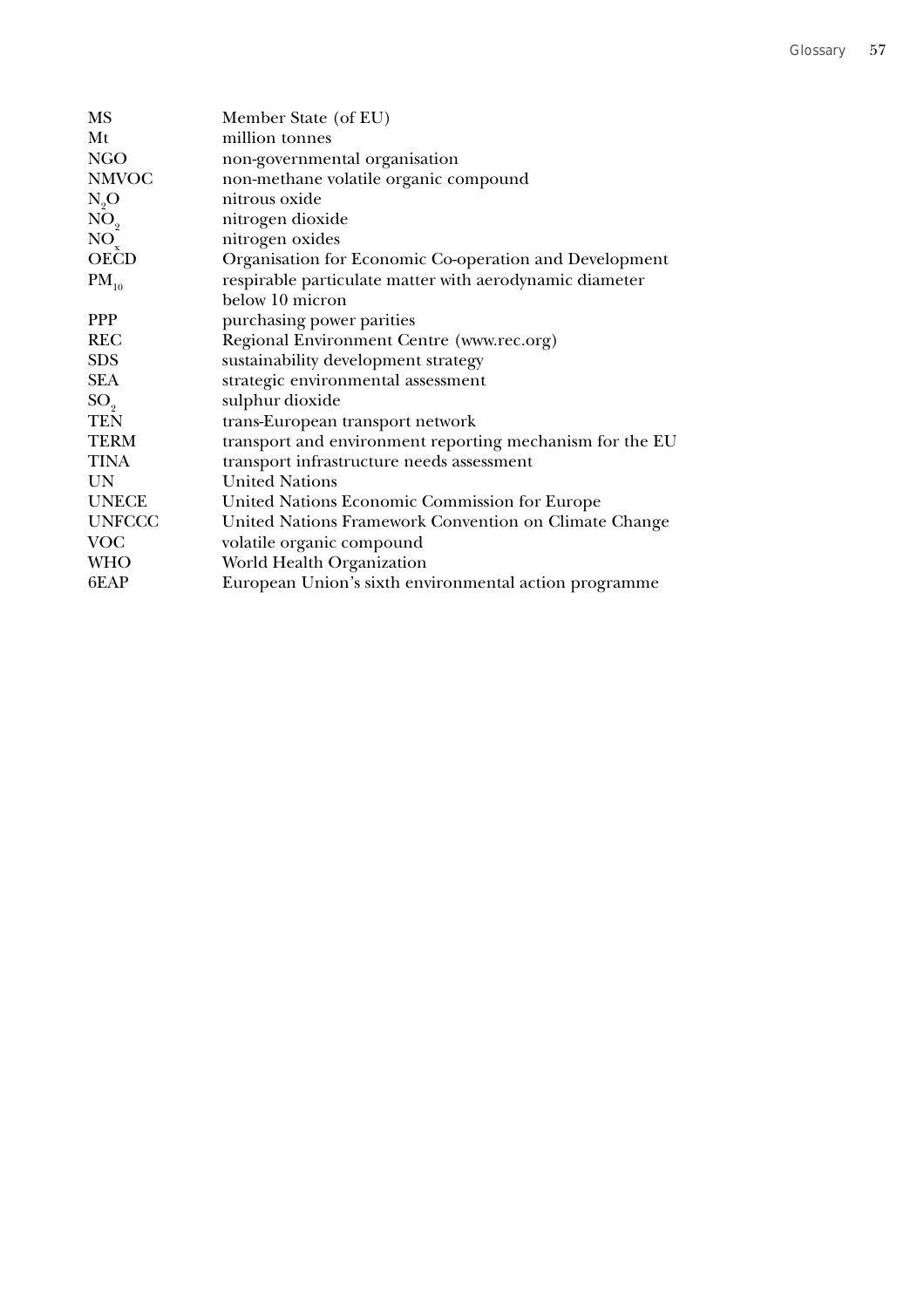# References and further reading

BirdLife International, 2001. *An Assessment of the Potential Impact of the TINA Network on Important Bird Areas (IBAs) in the Accession Countries*. The Royal Society for the Protection of Birds (RSPB). Sandy, Bedfordshire, United Kingdom.

CE, 1999. *Efficient Prices for Transport*. Centre for Energy Conservation and Environmental Technology (CE). Delft, Holland.

EBRD, 2002. *EBRD Investments 1991– 2001 — Moving towards a Better Future*. European Bank for Reconstruction and Development. London, UK. http:// www.ebrd.org/pubs/general/invest.pdf

ECMT, 1999. *Investments in Transport Infrastructure 1985–1995 — Country Studies*. European Conference of Ministers of Transport (ECMT). Paris, France.

ECMT, 2000. *Trends in the Transport Sector 1970-1998*. European Conference of Ministers of Transport (ECMT). Paris, France.

EEA, 1999a. *A Feasibility Study for an Annual Indicator Report on Transport and the Environment in the EU*. European Environment Agency (EEA) and Environmental Resources Management (ERM). Copenhagen, Denmark.

EEA, 1999b. *Questionnaire on Transport and Environment Strategies by the Community Expert Group on Transport and Environment Strategies*. European Environment Agency (EEA). Copenhagen, Denmark.

EEA, 2000. *Are We Moving in the Right Direction? — Indicators on Transport and Environment Integration in the EU (TERM 2000)*. European Environment Agency (EEA). Office for Official Publications of the European Communities, Luxembourg.

EEA, 2001a. *Air Quality in the Phare Countries 1997*. European Environment Agency (EEA) Topic Report 16/2001. Copenhagen, Denmark. http:// reports.eea.eu.int/ topic\_report\_2001\_16/en

EEA, 2001b. TERM Questionnaire for Accession Countries (unpublished) questionnaire used for input at EEA's workshop 'Extending TERM to the Accession Countries', 8 June 2001. European Environment Agency (EEA). Copenhagen, Denmark.

EEA, 2001c. *TERM 2001 — Indicators Tracking Transport and Environment Integration in the European Union*. European Environment Agency (EEA). Office for Official Publications of the European Communities, Luxembourg.

EEA, 2002a. *Annual European Community Greenhouse Gas Inventory 1990–2000 and Inventory Report 2002*. European Environment Agency (EEA) Technical Report No 75. Copenhagen, Denmark. http://reports.eea.eu.int/ technical\_report\_2002\_75/en

EEA, 2002b. *Greenhouse Gas Emission Trends in Europe 1990–2000*. European Environment Agency (EEA) Topic Report. Copenhagen, Denmark, to be published.

EEA, 2002c. AirBase. Database developed and maintained by the European Topic Centre on Air and Climate Change. http://airclimate.eionet.eu.int/databases/ airbase.html

EEA, 2002d. *Air Quality in Europe State and Trends 1990–1999*. European Environment Agency (EEA) Topic Report. Copenhagen, Denmark.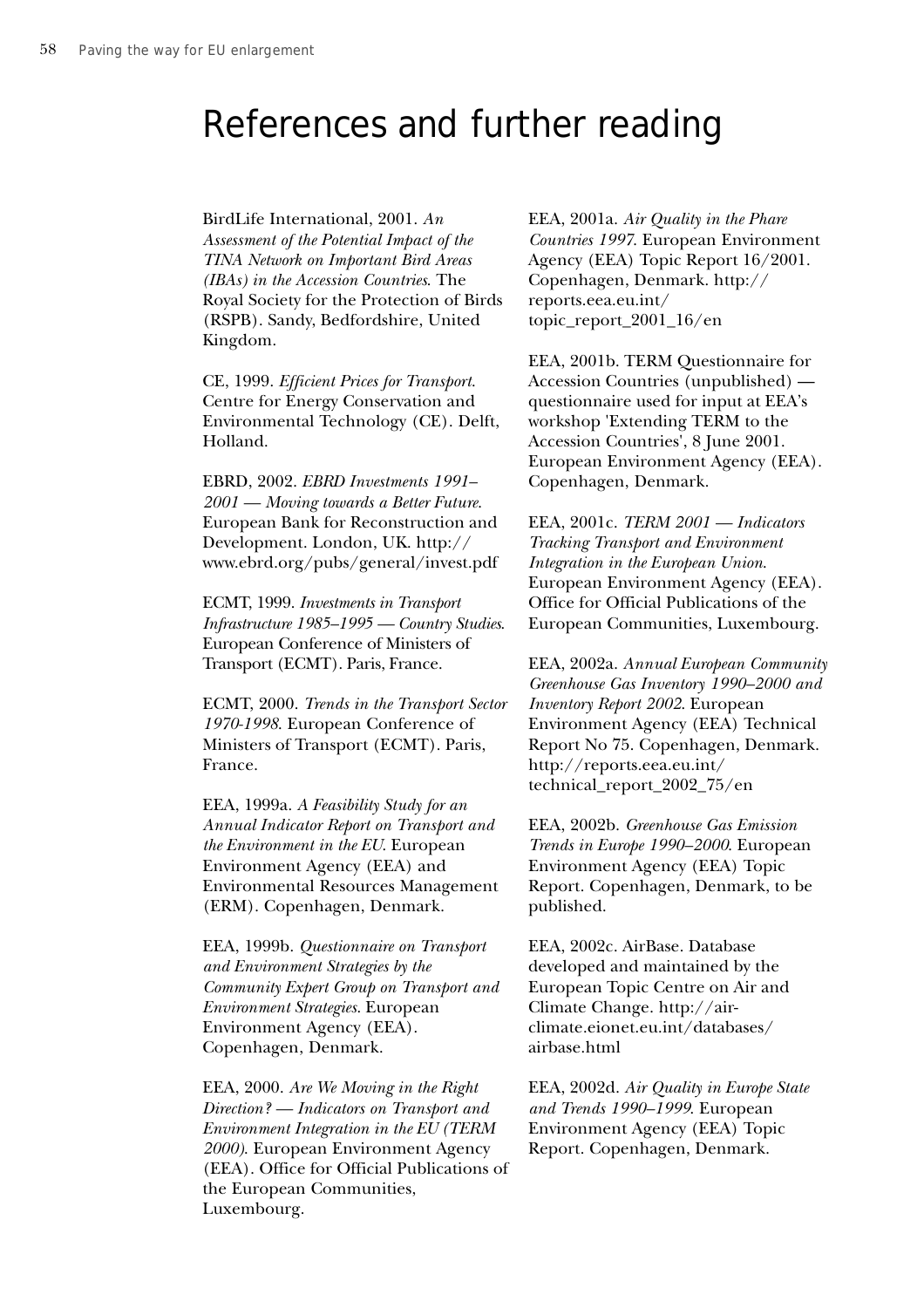EEA, 2002e. *Emissions of Atmospheric Pollutants in Europe, 1990–1999*. European Environment Agency (EEA) Topic Report. Copenhagen, Denmark, to be published.

EEA, 2002f. *Comparison between National and Central Estimates for Air Emissions from Road Transport for TERM*. European Environment Agency (EEA) Technical Report No 74. Copenhagen, Denmark. http://reports.eea.eu.int/technical\_ report \_2002\_74/enTechnical%20report %2074%20high%20for%20the%20www.pdf

EEA, 2002g. European Topic Centre on Terrestrial Environment (http:// terrestrial.eionet.eu.int) of the European Environment Agency (EEA).

EEA, 2002h. European Topic Centre for Nature Protection and Biodiversity of the European Environment Agency (EEA).

EEA-ETC/WMF, 2001. *Scrapping of Passenger Cars in 16 Accession Countries to the European Union until 2015*. Assessment/scenario made by the European Topic Centre on Waste and Material Flows of the European Environment Agency (EEA-ETC/WMF). Risoe National Laboratory (Kilde, Niels & Helge A. Larsen). Denmark.

EIB, 2001a. *Development of Trans-European Transport Networks: The Way Forward*. European Investment Bank (EIB). Luxembourg.

EIB, 2001b. *The Bank's Operations in the Accession Countries of Central and Eastern Europe: Review of Current and Future Lending Policy*. European Investment Bank (EIB). Luxembourg.

EIB, 2002. Web site of the European Investment Bank (EIB): http:// www.eib.org/

EMEP, 2002. *Analysis of UNECE/EMEP Emissions Data, MSC-W Status Report 2000*. EMEP/Meteorological Synthesising Centre-West, Norwegian Meteorological Institute. Oslo, Norway.

ERM, 2000. Draft Results of a Survey on behalf of DG Environment, of the Member States' use of Strategic Environmental Assessment (SEA) in relation to the Transport Sector. Environmental Resources Management (ERM). London, United Kingdom (unpublished).

ETRA, 2002. *Final Report VIRIDIS Project* 'Post-Consumer Tyres arising in the EU'. European Tyre Recycling Association (ETRA). Paris France.

European Commission, 1998. *European Community Biodiversity Strategy*. COM (98) 42. Commission of the European Communities. Office for Official Publications of the European Communities, Luxembourg. http:// biodiversity-chm.eea.eu.int/convention/ cbd\_ec/strategy

European Commission, 1999a. *Requirements and Framework for Environment and Transport Telematics Implementation —A Survey of Ten Central and East European Countries. Part One: Regional Overview*. European Commission - CAPE Project (TR 4101/ IN 4101) Deliverable D 2.2. August 1999. http:// www.rec.org/REC/Programs/ Telematics/CAPE/qualsrvy/ qualsrvy.html

European Commission, 1999b. *Integrating the Environmental Dimension — A Strategy for the Transport Sector.* Joint Expert Group on Transport and the Environment — Working Group 2. Commission of the European Community (DG Transport and DG Environment). Brussels, Belgium.

European Commission, 2000. *Communication from the Commission on EU Policies and Measures to Reduce Greenhouse Gas Emissions: Towards a European Climate Change Programme* (ECCP). COM (2000) 88. Commission of the European Communities. Brussels, Belgium. http:// europa.eu.int/comm/environment/ docum/0088\_en.htm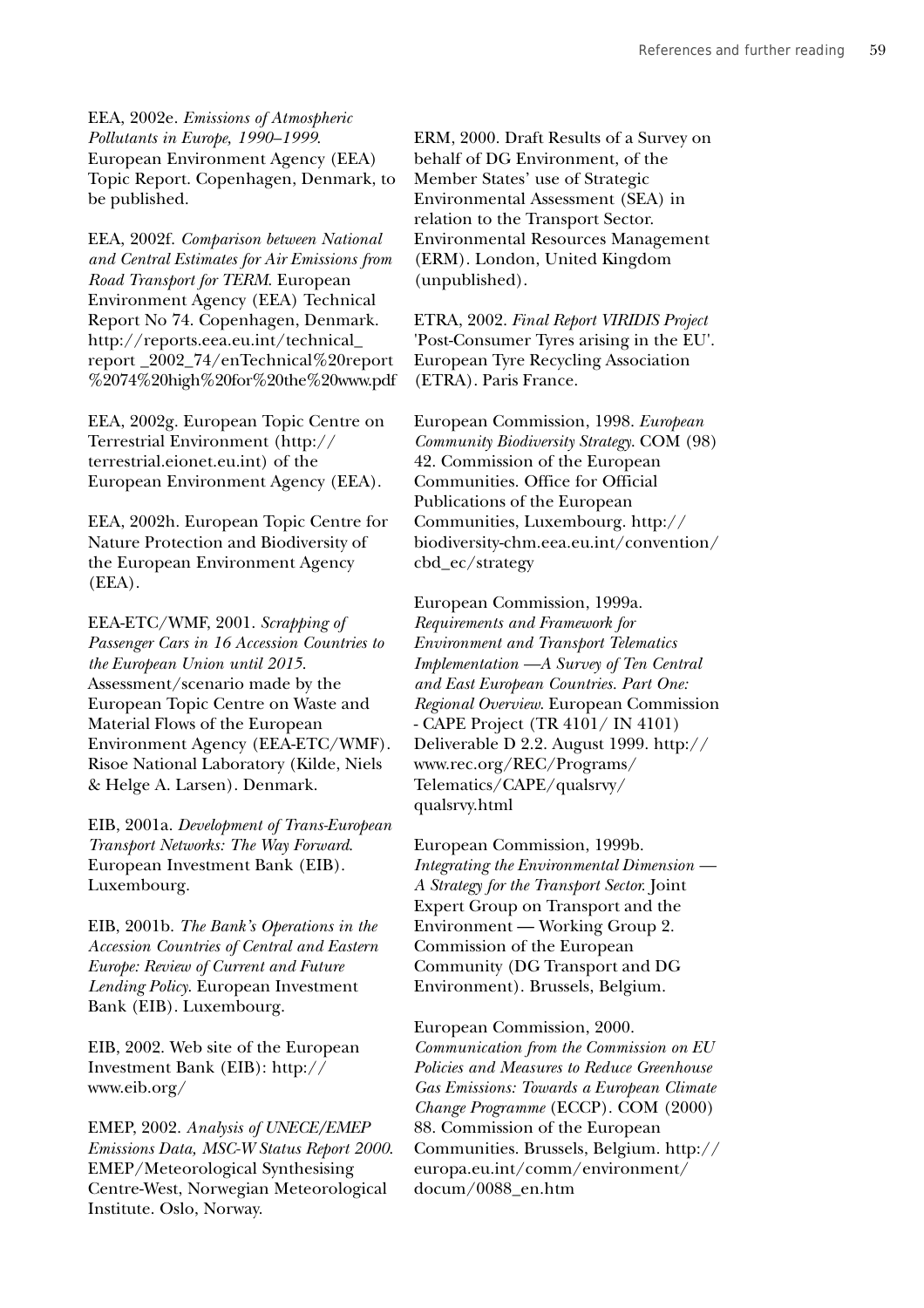European Commission, 2001a. *European Transport Policy for 2010: Time to Decide*. COM (2001) 370. White Paper of the Commission of the European Communities, 12 September 2001. Brussels, Belgium. http://europa.eu.int/ comm/energy\_transport/library/ lb\_texte\_complet\_en.pdf

European Commission, 2001b. *A Sustainable Europe for a Better World: A European Union Strategy for Sustainable Development*. COM (2001) 264 final. Communication from the Commission of the European Communities, 15 May 2001. Brussels, Belgium. http:// europa.eu.int/eur-lex/en/com/cnc/ 2001/com2001\_0264en01.pdf

European Commission, 2001c. *Environment 2010: Our Future, Our Choice - The Sixth Environmental Action Programme. COM* (2001) 31 final. Communication from the Commission to the Council, the European Parliament, the Economic and Social Committee and the Committee of the Regions, January 2001. Brussels, Belgium. http:// europa.eu.int/comm/environment/ newprg/6eapbooklet\_en.pdf

European Commission, 2001d. *Alternative Fuels for Road Transportation and a Set of Measures to Promote the Use of Biofuels*. COM (2001) 547 provisional version. Communication from the Commission to the European Parliament, the Council, the Economic and Social Committee and the Committee of the Regions, 7 November 2001. Brussels, Belgium. http:// europa.eu.int/comm/energy/library/ comm2001-547-en.pdf

European Commission, 2001e. *Proposal for a Decision of the European Parliament and of the Council Amending Decision No 1692/96/EC on Community Guidelines for the Development of the Trans-European Transport Network*. Presented by the Commission of the European Communities. Brussels, Belgium. http:// europa.eu.int/comm/transport/ themes/network/english/ten-t-en.html

European Commission, 2001f. *Report from the Commission. Annual Report of the Instrument for Structural Policy for Preaccession (ISPA) 2000*. COM (2001) 616 final.

European Commission, 2001g. *Proposal for a Directive of the European Parliament and of the Council on the Quality of Petrol and Diesel Fuels and amending Directive 98/ 70/EC*. COM (2001) 241 final.11 May 2001. Brussels, Belgium. http:// europa.eu.int/eur-lex/en/com/pdf/ 2001/en\_501PC0241.pdf

European Commission, 2001h. *Proposal for a Directive of the European Parliament and of the Council amending Council Directives 70/156/EEC and 80/1268/EEC as regards the Measurement of Carbon Dioxide Emissions and Fuel Consumption of N1 Vehicles*. COM (2001) 543 final. Brussels, Belgium. http://europa.eu.int/ eur-lex/en/com/pdf/2001/ en\_501PC0543.pdf

European Commission, 2001i. *European Union Energy and Transport in Figures*. European Commission Directorate General for Energy and Transport in cooperation with Eurostat. Brussels, Belgium. http://europa.eu.int/comm/ energy\_transport/etif/index.html

European Commission, 2002a. *European Commission Forecast for the Candidate Countries*. European Commission, Directorate General for Economic and Financial Affairs. Brussels, Belgium.

European Commission, 2002b. *European Economy, 2/2002*. European Commission, Directorate General for Economic and Financial Affairs. Brussels, Belgium.

European Commission, 2002c. *Communication from the Commission on the Enhanced Safety of Passenger Ships in the Community*. COM (2002) 158 final. 25 March 2002. Brussels, Belgium. http:// europa.eu.int/eur-lex/en/com/pdf/ 2002/com2002\_0158en01.pdf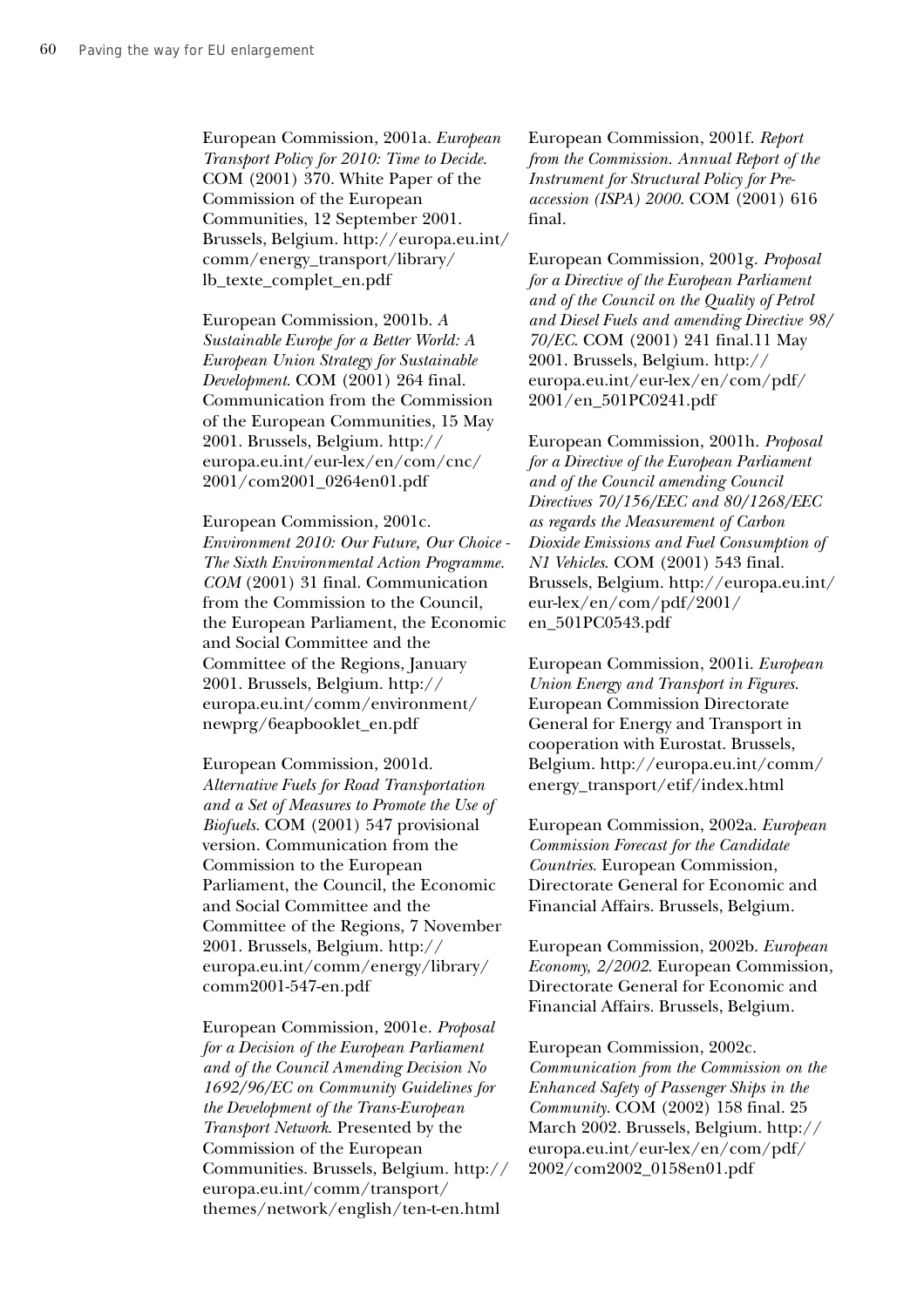European Commission, 2002d. *Proposal for a Directive of the European Parliament and of the Council on Safety on the Community's Railways and Amending Council Directive 95/18/EC on the Licensing of Railway Undertakings and Directive 2001/14/EC on the Allocation of Railway Infrastructure Capacity and the Levying of Charges for the Use of Railway Infrastructure and Safety Certification.* COM (2002) 21 final. Commission of the European Communities. Brussels, Belgium. http:// europa.eu.int/comm/transport/rail/ library/com21en.pdf

European Commission, 2002e. *Proposal for a Directive of the European Parliament and of the Council on Occurrence Reporting in Civil Aviation*. COM (2000) 847 final. Proposal of the Commission of the European Communities, 19 December 2000. Brussels, Belgium. http:// europa.eu.int/eur-lex/en/com/pdf/ 2000/en\_500PC0847.pdf

European Commission, 2002f. *Taxation of Passengers Cars in the European Union - Options for Action at National and Community Levels*. COM (2002) 431 final. Communication from the Commission to the Council and the European Parliament, 6 September 2002. Brussels, Belgium.

European Commission, 2002g. *Implementing the Community Strategy to Reduce CO2 Emissions from Cars. Third Annual Report on the Effectiveness of the Strategy*. Commission of the European Communities. Brussels, Belgium.

European Commission, 2002h. *Communication from the Commission on Impact Assessment*. COM (2002) 276 final. Brussels, Belgium.

European Commission, 2002i. *Quantification of Emissions from Ships associated with Ship Movements between Ports in the European Community*. Study by Entect on behalf of DG Environment.

European Council, 1999. Council Strategy on the Integration of Environment and Sustainable Development into the Transport Policy submitted by the Transport Council to the European Council of Helsinki http:/ /ue.eu.int/presid/conclusions.htm

Eurostat, 2002a. Transport and Environment: Statistics for the Transport and Environment Reporting Mechanism (TERM) for the European Union, data 1980-2000. Unpublished electronic update, January 2002.

Eurostat, 2002b. Eurostat's *Oil Bulletin*, Volumes 1980-2002. http:// europa.eu.int/comm/energy/en/oil/ bulletin\_en.html

IEA, 2001a. *Energy Balances of OECD Countries and Energy Balance of non-OECD Countries (2001 edition*). International Energy Agency (IEA).

IEA, 2001b. *Data Services (EPT 4Q2001): End-Use Prices*. International Energy Agency (IEA). Paris, France.

IEA, 2002. *Transportation Projections in the OECD Region — Detailed Report*. International Energy Agency (IEA). Paris, France.

IEEP, 2001. *Background for the Integration of Environmental Concerns into Transport Policy in the Accession Candidate Countries*. Final report to DG Environment. Institute for European Environmental Policy (IEEP). http://europa.eu.int/ comm/environment/trans/ceec/ index.htm

Infras/IWW, 2000. *External Costs of Transport (Accidents, Environmental and Congestion Costs) in Western Europe*. Study on behalf of the International Railway Union. Paris. Infras, Zurich, IWW University of Karlsruhe.

ITOPF, 2002. International Tanker Owners Pollution Federation Limited (ITOPF). http://www.itopf.com/ stats.html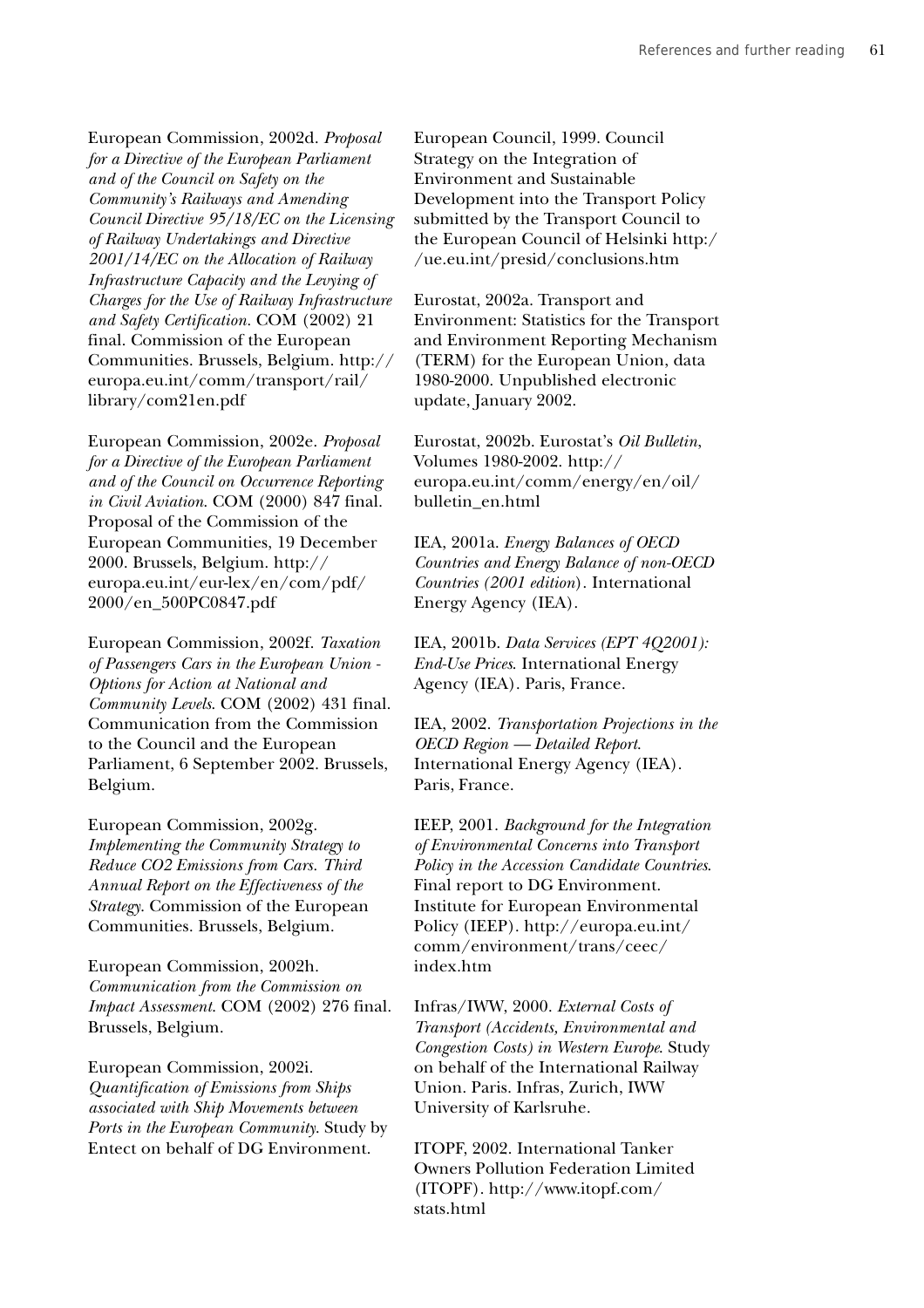ODYSSEE, 2002. ODYSSEE database. ADEME/SAVE project on energy efficiency indicators. http:// www.odyssee-indicators.org

OECD, 2002a. *Global Long-term Projections of Motor Vehicle Emissions (MOVE II project). Preliminary Assessment of the OECD Region*. Organisation for Economic Cooperation and Development (OECD). 18–19 April. Paris, France.

OECD, 2002b. *Environment in the Transition to a Market Economy*. Organisation for Economic Co-operation and Development (OECD). Paris, France.

REC, 1998. *Phase out of Leaded Gasoline — Synthesis Report*. The Regional Environment Centre (REC) for Central and Eastern Europe. Szentendre, Hungary.

REC, 2001. *Analysis of Responses by CEE Governments on a Questionnaire by CEE Governments for a Meeting of High Officials on Transport Sustainable for Environment and Health in Szentendre in March 2001*. Regional Environment Centre (REC). Szentendre, Hungary.

SEPA, 2000. *Integrating Environment into Transport Policy — A Survey of Member State Policies*. Swedish Environmental Protection Agency (SEPA) with Environmental Resources Management (ERM). London, United Kingdom.

TINA Senior Officials Group, 1999. TINA — *A Common Transport Infrastructure Needs Assessment. Identification of the Network Components for a Future Trans-European Transport Network in Bulgaria, Cyprus, Czech Republic, Estonia, Hungary, Latvia, Lithuania, Poland, Romania, Slovak Republic and Slovenia*. Drafted by the TINA Secretariat on the basis of the work done by the TINA Groups (funded by DG Transport and DG for External Relations - Phare). TINA Secretariat. Vienna, Austria.

UNECE, 2001a. *Annual Bulletin of Transport Statistics for Europe and North America*. United Nations Economic Commission for Europe (UNECE). Geneva, Switzerland. Data received electronically, July 2001.

UNECE, 2001b. *Statistics of Road Traffic Accidents in Europe and North America*. United Nations Economic Commission for Europe (UNECE). Geneva, Switzerland.

UNECE, 2002. *Further Updated Version of the Substantive Provisions of a Protocol on Strategic Environmental Assessment*. Ad hoc Working Group on the Protocol on Strategic Environmental Assessment. MP.EIA/AC.1/2002/8. http:// www.unece.org/env/eia/ad-hocwg.htm

UNECE/WHO, 2002. *Mid-Term Review (1997–2002) of the Programme of Joint Action (POJA) adopted at the Regional Conference on Transport and the Environment (Vienna, 12–14 November 1997)*. High-level Meeting on Transport, Environment and Health (Second session, 5 July 2002, agenda item 3). http://www.unece.org/doc/ece/ac/ ece.ac.21.2002.3.e.pdf

World Bank, 2002. *World Development Indicators 2002*. World Bank national accounts data and OECD national accounts data files.